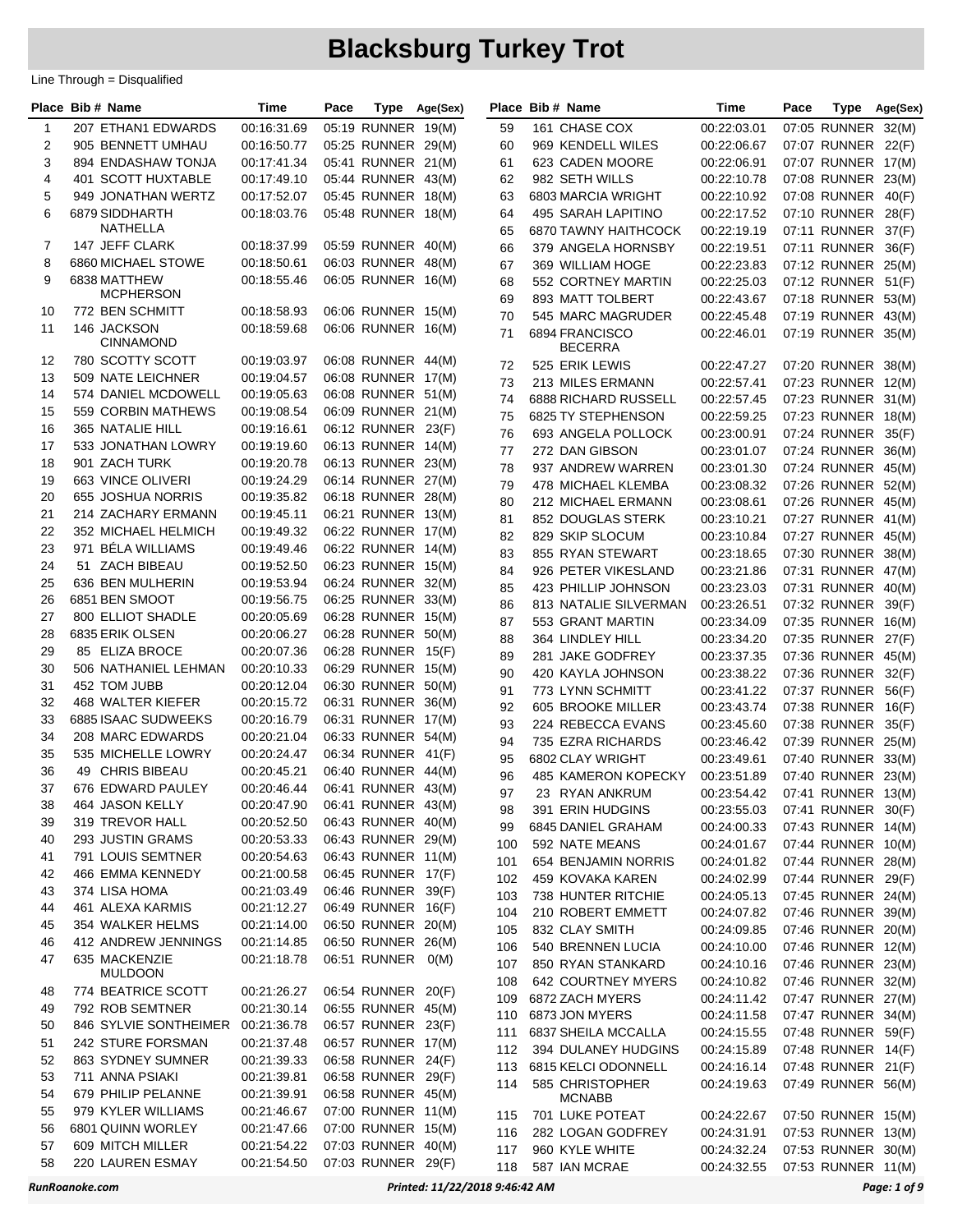| 00:24:32.86<br>07:54 RUNNER 37(M)<br>870 KIM TANGALAKIS<br>08:33 RUNNER 34(F)<br>6807 KENT ZIEGLER<br>00:26:35.70<br>119<br>179<br>120<br>457 SHIV KALE<br>00:24:32.94<br>07:54 RUNNER 33(M)<br>484 DEBBIE KOPECKY<br>00:26:35.91<br>08:33 RUNNER<br>180<br>55(F)<br>121<br>900 BOBBY TURK<br>00:24:34.03<br>07:54 RUNNER 61(M)<br>318 SCOTT HALL<br>08:34 RUNNER 48(M)<br>181<br>00:26:39.55<br>122<br>448 DAVID JOURNEY<br>00:24:35.21<br>07:54 RUNNER 27(M)<br>807 HENRY SHOWALTER<br>182<br>00:26:40.33<br>08:35 RUNNER 48(M)<br>123<br>203 TINA DURA<br>07:54 RUNNER 36(F)<br><b>180 AUSTIN DAVIS</b><br>08:35 RUNNER 12(M)<br>00:24:35.53<br>183<br>00:26:41.10<br>124<br>876 RENA THAYER<br>854 JEN STEWART<br>08:36 RUNNER 38(F)<br>00:24:39.31<br>07:56 RUNNER 38(F)<br>184<br>00:26:43.14<br>125<br>875 ROBIN TAYLOR<br>07:56 RUNNER 60(F)<br>00:24:39.97<br>185<br>907 ELLIOT VAN NOY<br>00:26:43.66<br>08:36 RUNNER 19(F)<br>126<br>779 NOLA SCOTT<br>07:57 RUNNER 16(F)<br>908 RICK VAN NOY<br>08:36 RUNNER 51(M)<br>00:24:43.91<br>186<br>00:26:44.89<br>127<br>67 AIDEN BOWMAN<br>07:58 RUNNER 13(M)<br>21 ANDY ANKRUM<br>08:36 RUNNER<br>00:24:46.17<br>187<br>00:26:45.02<br>O(M)<br>128<br>962 YARA WHITE<br>00:24:47.16<br>07:58 RUNNER 39(F)<br>188<br>526 BILL LINKENHOKER<br>00:26:46.09<br>08:36 RUNNER<br>O(M)<br>129<br>586 EMMA MCRAE<br>07:58 RUNNER 11(F)<br>784 CAMERON SEELEY<br>08:37 RUNNER<br>00:24:47.99<br>189<br>00:26:46.59<br>O(F)<br>130<br>17 DEREK ALVIS<br>07:59 RUNNER 37(M)<br>08:37 RUNNER 19(F)<br>00:24:48.78<br>190<br>355 ERIN HENDERSHOT<br>00:26:46.92<br>131<br>6846 DAVID MCPHERSON<br>08:00 RUNNER 47(M)<br>08:37 RUNNER 38(M)<br>00:24:51.33<br>191<br>304 MATTHEW GROVE<br>00:26:48.92<br>132<br>765 GARRIE ROUSE<br>08:00 RUNNER 61(M)<br>303 GEMMA GROVE<br>00:26:50.50<br>08:38 RUNNER<br>00:24:51.63<br>192<br>35(F)<br>133<br>970 KIRSTY WILLEMSE<br>08:01 RUNNER 32(F)<br>193<br>951 ANDREW WESTMAN<br>08:39 RUNNER 22(M)<br>00:24:56.00<br>00:26:53.63<br>134<br>427 TRISTAN JOHNSON<br>00:24:57.71<br>08:02 RUNNER 14(M)<br>194<br>54 ROB BLACKLEY<br>00:26:53.77<br>08:39 RUNNER 41(M)<br>135<br>35 FRED BALDWIN<br>08:03 RUNNER 52(M)<br>707 BEN PRICE<br>08:39 RUNNER 34(M)<br>00:25:02.69<br>195<br>00:26:54.00<br>136<br>404 LORA ISAACSON<br>6886 ZAC SUDWEEKS<br>00:25:08.94<br>08:05 RUNNER 16(F)<br>196<br>00:26:56.78<br>08:40 RUNNER 14(M)<br>137<br>129 MILES CARRIER<br>08:06 RUNNER 12(M)<br>936 TESSA WALSH<br>08:44 RUNNER 21(F)<br>00:25:11.99<br>197<br>00:27:08.05<br>138<br>471 KEVIN KING<br>08:06 RUNNER 28(M)<br>859 CATIE SUMNER<br>08:45 RUNNER 30(F)<br>00:25:12.16<br>198<br>00:27:13.74<br>139<br>08:07 RUNNER 26(M)<br>6844 JOE GRAHAM<br>08:46 RUNNER 39(M)<br>488 MATTHEW KOZINSKI<br>00:25:13.47<br>199<br>00:27:15.03<br>140<br>08:07 RUNNER 46(M)<br>381 RONNIE HORTON<br>00:25:15.14<br>200<br>622 BRANDON MOORE<br>00:27:15.03<br>08:46 RUNNER 47(M)<br>726 JIM RATHMANN<br>08:09 RUNNER 39(M)<br>08:46 RUNNER 12(M)<br>141<br>00:25:19.57<br>201<br>699 JACKSON POTEAT<br>00:27:16.39<br>142<br>08:09 RUNNER 38(F)<br>202<br>300 KATIE GRIMM<br>08:46 RUNNER 29(F)<br>523 SHANNON LEWIS<br>00:25:19.74<br>00:27:17.14<br>143<br>351 DOUG HELMICH<br>00:25:21.22<br>08:09 RUNNER 48(M)<br>203<br>08:47 RUNNER 37(M)<br>236 ROBERT FLAHIVE<br>00:27:17.46<br>144<br>93 MARIAN BROWN<br>00:25:24.07<br>08:10 RUNNER 37(F)<br>234 KATIE FLAHIVE<br>08:47 RUNNER 41(F)<br>204<br>00:27:18.94<br>145<br>499 LANDON LAWRENCE<br>00:25:27.27<br>08:11 RUNNER<br>6867 GREG BURGESS<br>00:27:20.69<br>08:48 RUNNER 55(M)<br>O(M)<br>205<br>146<br>15 MICHAEL ALLISON<br>00:25:31.55<br>08:12 RUNNER 15(M)<br>206<br>143 JORDAN CHAMBERS<br>00:27:21.02<br>08:48 RUNNER 26(M)<br>645 ALLIE NAGURNEY<br>08:13 RUNNER 24(F)<br>6892 RYAN SYPNIEWSKI<br>08:48 RUNNER 34(M)<br>147<br>00:25:33.35<br>00:27:21.62<br>207<br>148<br>538 DARRELL LUCAS<br>00:27:28.89<br>00:25:35.55<br>08:14 RUNNER 44(M)<br>208<br>287 DANIELLE<br>08:50 RUNNER 23(F)<br><b>GOLDBERG</b><br>149<br>08:16 RUNNER 57(F)<br>862 SUSAN SUMNER<br>00:25:42.27<br>00:27:29.44<br>08:50 RUNNER 12(M)<br>209<br>126 AIDEN CARRIER<br>150<br>426 TABITHA JOHNSON<br>08:17 RUNNER 30(F)<br>00:25:45.57<br>00:27:31.17<br>08:51 RUNNER 27(M)<br>383 BEN HOUGHTALING<br>210<br>806 STACY SHORE<br>08:18 RUNNER 34(F)<br>151<br>00:25:49.28<br>789 ELLA SEMTNER<br>00:27:31.80<br>08:51 RUNNER 13(F)<br>211<br>152<br>08:18 RUNNER 34(F)<br>345 NIKKI HARTIN<br>00:25:49.33<br>08:51 RUNNER 54(F)<br>212<br>192 JOAN DICKINSON<br>00:27:32.50<br>860 DANIEL SUMNER<br>08:18 RUNNER 28(M)<br>153<br>00:25:50.11<br>252 BECKY FRITZ<br>00:27:32.60<br>08:51 RUNNER 45(F)<br>213<br>154<br>128 LANDON CARRIER<br>08:19 RUNNER 37(M)<br>00:25:51.46<br>08:52 RUNNER<br>769 SARAH RYAN<br>00:27:33.99<br>27(F)<br>214<br>155<br>536 PAUL LOWRY<br>08:19 RUNNER 50(M)<br>00:25:51.60<br>00:27:36.63<br>08:53 RUNNER<br>477 MARIE KLEINE<br>26(F)<br>215<br>156<br>248 GUNAR FRAZIER<br>00:25:52.24<br>08:19 RUNNER 23(M)<br>00:27:39.86<br>08:54 RUNNER<br>216<br>491 HANNAH LACKEY<br>28(F)<br>157<br>945 CHELSEA WEITHMAN<br>00:25:52.41<br>08:19 RUNNER 29(F)<br>702 OLIVER POTEAT<br>00:27:42.48<br>08:55 RUNNER<br>217<br>O(M)<br>00:25:52.42<br>158<br>176 ASHLEY DALTON<br>08:19 RUNNER 26(F)<br>349 CARSON HEISEL<br>08:55 RUNNER 17(M)<br>00:27:43.68<br>218<br>150 SALLY CLEVELAND<br>08:19 RUNNER 33(F)<br>00:25:52.89<br>159<br>348 SARAH HAYES<br>08:55 RUNNER<br>00:27:45.19<br>219<br>O(F)<br>14 CLAIRE ALLISON<br>08:22 RUNNER 15(F)<br>160<br>00:26:00.69<br>6850 BETSY GULLIKSEN<br>00:27:49.96<br>08:57 RUNNER 15(F)<br>220<br>08:22 RUNNER 21(F)<br>6826 EMILY BEATTY<br>00:26:01.52<br>161<br>766 GARRISON ROUSE<br>08:57 RUNNER 21(M)<br>221<br>00:27:51.42<br>6861 EMMA STOWE<br>08:22 RUNNER 20(F)<br>162<br>00:26:01.92<br>714 LYDIA PSIAKI<br>00:27:51.61<br>08:58 RUNNER 20(F)<br>222<br>6823 BROOKE<br>08:23 RUNNER 21(F)<br>163<br>00:26:02.94<br><b>STEPHENSON</b><br>223<br>149 NICOLE CLEVELAND<br>00:27:52.41<br>08:58 RUNNER 35(F)<br>08:23 RUNNER 18(M)<br>224<br>00:27:53.28<br>08:58 RUNNER 31(F)<br>201 CALEB DUDDING<br>00:26:03.21<br>598 STACY MERRIMAN<br>164<br>6866 JUSTIN PRICE<br>08:24 RUNNER 31(M)<br>08:58 RUNNER 42(F)<br>165<br>00:26:08.78<br>225<br>187 RAFFAELLA DE VITA<br>00:27:53.42<br>166<br>00:26:09.03<br>08:25 RUNNER 28(F)<br>226<br>670 KATHRYN PALMER<br>00:27:54.57<br>08:58 RUNNER 31(F)<br>393 KATHLEEN HUDGINS<br>08:59 RUNNER 56(F)<br>167<br>923 HENRY VIKESLAND<br>00:26:09.70<br>08:25 RUNNER 8(M)<br>227<br>428 BETH JOHNSON<br>00:27:57.24<br>672 THERESA PANCOTTO<br>08:26 RUNNER 38(F)<br>00:27:57.77<br>09:00 RUNNER<br>168<br>00:26:13.30<br>228<br>19 JILL ANDERSON<br>O(F)<br>684 TARA PHELPS-DURR<br>08:26 RUNNER 46(F)<br>229<br>269 PASCHA GERNI<br>00:27:58.44<br>09:00 RUNNER 48(F)<br>169<br>00:26:14.11<br>170<br>653 CORINNE NOIROT<br>08:27 RUNNER 42(F)<br>230<br>429 TOM JOHNSON<br>00:27:58.46<br>09:00 RUNNER 47(M)<br>00:26:15.65<br>08:29 RUNNER 16(M)<br>231<br>183 EMMA DAVIS<br>09:00 RUNNER 13(F)<br>118 BRYCE CARLSON<br>00:28:00.02<br>171<br>00:26:21.48<br>09:01 RUNNER 61(F)<br>560 GLENN MATHEWS<br>08:31 RUNNER 53(M)<br>232<br>963 ALI WIEBOLDT<br>00:28:00.95<br>172<br>00:26:28.28<br>08:31 RUNNER 58(M)<br>811 GERSHON SILBER<br>00:28:01.02<br>09:01 RUNNER 72(M)<br>173<br>608 MARK MILLER<br>00:26:28.51<br>233<br>941 JANIE WEBB<br>09:01 RUNNER 35(F)<br>957 CAITLIN WESTON<br>08:32 RUNNER 28(F)<br>234<br>00:28:02.45<br>174<br>00:26:31.26<br>09:01 RUNNER 26(F)<br>08:32 RUNNER 28(F)<br>529 SARAH LIPPS<br>00:28:03.00<br>175<br>562 AVERY MATTINGLY<br>00:26:31.27<br>235<br>771 GEORGE<br>08:32 RUNNER 61(M)<br>647 MICHELLE<br>09:02 RUNNER 31(F)<br>176<br>00:26:31.30<br>236<br>00:28:03.94<br>NARRAMORE<br>SANTOPIETRO<br>6876 SYLVIA<br>08:32 RUNNER 31(F)<br>00:28:07.44<br>09:03 RUNNER 11(F)<br>958 JILLIAN WESTON<br>00:26:32.56<br>237<br>177<br><b>BARANAUSKAS</b><br>08:33 RUNNER 42(F)<br>178<br>588 JULIE MCRAE<br>00:26:35.55<br>RunRoanoke.com<br>Printed: 11/22/2018 9:46:42 AM<br>Page: 2 of 9 |  | Place Bib # Name | Time | Pace | Type | Age(Sex) |  | Place Bib # Name | Time | Pace | Type | Age(Sex) |
|-----------------------------------------------------------------------------------------------------------------------------------------------------------------------------------------------------------------------------------------------------------------------------------------------------------------------------------------------------------------------------------------------------------------------------------------------------------------------------------------------------------------------------------------------------------------------------------------------------------------------------------------------------------------------------------------------------------------------------------------------------------------------------------------------------------------------------------------------------------------------------------------------------------------------------------------------------------------------------------------------------------------------------------------------------------------------------------------------------------------------------------------------------------------------------------------------------------------------------------------------------------------------------------------------------------------------------------------------------------------------------------------------------------------------------------------------------------------------------------------------------------------------------------------------------------------------------------------------------------------------------------------------------------------------------------------------------------------------------------------------------------------------------------------------------------------------------------------------------------------------------------------------------------------------------------------------------------------------------------------------------------------------------------------------------------------------------------------------------------------------------------------------------------------------------------------------------------------------------------------------------------------------------------------------------------------------------------------------------------------------------------------------------------------------------------------------------------------------------------------------------------------------------------------------------------------------------------------------------------------------------------------------------------------------------------------------------------------------------------------------------------------------------------------------------------------------------------------------------------------------------------------------------------------------------------------------------------------------------------------------------------------------------------------------------------------------------------------------------------------------------------------------------------------------------------------------------------------------------------------------------------------------------------------------------------------------------------------------------------------------------------------------------------------------------------------------------------------------------------------------------------------------------------------------------------------------------------------------------------------------------------------------------------------------------------------------------------------------------------------------------------------------------------------------------------------------------------------------------------------------------------------------------------------------------------------------------------------------------------------------------------------------------------------------------------------------------------------------------------------------------------------------------------------------------------------------------------------------------------------------------------------------------------------------------------------------------------------------------------------------------------------------------------------------------------------------------------------------------------------------------------------------------------------------------------------------------------------------------------------------------------------------------------------------------------------------------------------------------------------------------------------------------------------------------------------------------------------------------------------------------------------------------------------------------------------------------------------------------------------------------------------------------------------------------------------------------------------------------------------------------------------------------------------------------------------------------------------------------------------------------------------------------------------------------------------------------------------------------------------------------------------------------------------------------------------------------------------------------------------------------------------------------------------------------------------------------------------------------------------------------------------------------------------------------------------------------------------------------------------------------------------------------------------------------------------------------------------------------------------------------------------------------------------------------------------------------------------------------------------------------------------------------------------------------------------------------------------------------------------------------------------------------------------------------------------------------------------------------------------------------------------------------------------------------------------------------------------------------------------------------------------------------------------------------------------------------------------------------------------------------------------------------------------------------------------------------------------------------------------------------------------------------------------------------------------------------------------------------------------------------------------------------------------------------------------------------------------------------------------------------------------------------------------------------------------------------------------------------------------------------------------------------------------------------------------------------------------------------------------------------------------------------------------------------------------------------------------------------------------------------------------------------------------------------------------------------------------------------------------------------------------------------------------------------------------------------------------------------------------------------------------------------------------------------------------------------------------------------------------------------------------------------------------------------------------------------------------------------------------------------------------------------------------------------------------------------------------------------------------------------------------------------------------------------------------------------------------------------------------------------------------------------------------------------------------------------------------------------------------------------------------------------------------------------------------------|--|------------------|------|------|------|----------|--|------------------|------|------|------|----------|
|                                                                                                                                                                                                                                                                                                                                                                                                                                                                                                                                                                                                                                                                                                                                                                                                                                                                                                                                                                                                                                                                                                                                                                                                                                                                                                                                                                                                                                                                                                                                                                                                                                                                                                                                                                                                                                                                                                                                                                                                                                                                                                                                                                                                                                                                                                                                                                                                                                                                                                                                                                                                                                                                                                                                                                                                                                                                                                                                                                                                                                                                                                                                                                                                                                                                                                                                                                                                                                                                                                                                                                                                                                                                                                                                                                                                                                                                                                                                                                                                                                                                                                                                                                                                                                                                                                                                                                                                                                                                                                                                                                                                                                                                                                                                                                                                                                                                                                                                                                                                                                                                                                                                                                                                                                                                                                                                                                                                                                                                                                                                                                                                                                                                                                                                                                                                                                                                                                                                                                                                                                                                                                                                                                                                                                                                                                                                                                                                                                                                                                                                                                                                                                                                                                                                                                                                                                                                                                                                                                                                                                                                                                                                                                                                                                                                                                                                                                                                                                                                                                                                                                                                                                                                                                                                                                                                                                                                                                                                                                                                                                                                                                                                                                                               |  |                  |      |      |      |          |  |                  |      |      |      |          |
|                                                                                                                                                                                                                                                                                                                                                                                                                                                                                                                                                                                                                                                                                                                                                                                                                                                                                                                                                                                                                                                                                                                                                                                                                                                                                                                                                                                                                                                                                                                                                                                                                                                                                                                                                                                                                                                                                                                                                                                                                                                                                                                                                                                                                                                                                                                                                                                                                                                                                                                                                                                                                                                                                                                                                                                                                                                                                                                                                                                                                                                                                                                                                                                                                                                                                                                                                                                                                                                                                                                                                                                                                                                                                                                                                                                                                                                                                                                                                                                                                                                                                                                                                                                                                                                                                                                                                                                                                                                                                                                                                                                                                                                                                                                                                                                                                                                                                                                                                                                                                                                                                                                                                                                                                                                                                                                                                                                                                                                                                                                                                                                                                                                                                                                                                                                                                                                                                                                                                                                                                                                                                                                                                                                                                                                                                                                                                                                                                                                                                                                                                                                                                                                                                                                                                                                                                                                                                                                                                                                                                                                                                                                                                                                                                                                                                                                                                                                                                                                                                                                                                                                                                                                                                                                                                                                                                                                                                                                                                                                                                                                                                                                                                                                               |  |                  |      |      |      |          |  |                  |      |      |      |          |
|                                                                                                                                                                                                                                                                                                                                                                                                                                                                                                                                                                                                                                                                                                                                                                                                                                                                                                                                                                                                                                                                                                                                                                                                                                                                                                                                                                                                                                                                                                                                                                                                                                                                                                                                                                                                                                                                                                                                                                                                                                                                                                                                                                                                                                                                                                                                                                                                                                                                                                                                                                                                                                                                                                                                                                                                                                                                                                                                                                                                                                                                                                                                                                                                                                                                                                                                                                                                                                                                                                                                                                                                                                                                                                                                                                                                                                                                                                                                                                                                                                                                                                                                                                                                                                                                                                                                                                                                                                                                                                                                                                                                                                                                                                                                                                                                                                                                                                                                                                                                                                                                                                                                                                                                                                                                                                                                                                                                                                                                                                                                                                                                                                                                                                                                                                                                                                                                                                                                                                                                                                                                                                                                                                                                                                                                                                                                                                                                                                                                                                                                                                                                                                                                                                                                                                                                                                                                                                                                                                                                                                                                                                                                                                                                                                                                                                                                                                                                                                                                                                                                                                                                                                                                                                                                                                                                                                                                                                                                                                                                                                                                                                                                                                                               |  |                  |      |      |      |          |  |                  |      |      |      |          |
|                                                                                                                                                                                                                                                                                                                                                                                                                                                                                                                                                                                                                                                                                                                                                                                                                                                                                                                                                                                                                                                                                                                                                                                                                                                                                                                                                                                                                                                                                                                                                                                                                                                                                                                                                                                                                                                                                                                                                                                                                                                                                                                                                                                                                                                                                                                                                                                                                                                                                                                                                                                                                                                                                                                                                                                                                                                                                                                                                                                                                                                                                                                                                                                                                                                                                                                                                                                                                                                                                                                                                                                                                                                                                                                                                                                                                                                                                                                                                                                                                                                                                                                                                                                                                                                                                                                                                                                                                                                                                                                                                                                                                                                                                                                                                                                                                                                                                                                                                                                                                                                                                                                                                                                                                                                                                                                                                                                                                                                                                                                                                                                                                                                                                                                                                                                                                                                                                                                                                                                                                                                                                                                                                                                                                                                                                                                                                                                                                                                                                                                                                                                                                                                                                                                                                                                                                                                                                                                                                                                                                                                                                                                                                                                                                                                                                                                                                                                                                                                                                                                                                                                                                                                                                                                                                                                                                                                                                                                                                                                                                                                                                                                                                                                               |  |                  |      |      |      |          |  |                  |      |      |      |          |
|                                                                                                                                                                                                                                                                                                                                                                                                                                                                                                                                                                                                                                                                                                                                                                                                                                                                                                                                                                                                                                                                                                                                                                                                                                                                                                                                                                                                                                                                                                                                                                                                                                                                                                                                                                                                                                                                                                                                                                                                                                                                                                                                                                                                                                                                                                                                                                                                                                                                                                                                                                                                                                                                                                                                                                                                                                                                                                                                                                                                                                                                                                                                                                                                                                                                                                                                                                                                                                                                                                                                                                                                                                                                                                                                                                                                                                                                                                                                                                                                                                                                                                                                                                                                                                                                                                                                                                                                                                                                                                                                                                                                                                                                                                                                                                                                                                                                                                                                                                                                                                                                                                                                                                                                                                                                                                                                                                                                                                                                                                                                                                                                                                                                                                                                                                                                                                                                                                                                                                                                                                                                                                                                                                                                                                                                                                                                                                                                                                                                                                                                                                                                                                                                                                                                                                                                                                                                                                                                                                                                                                                                                                                                                                                                                                                                                                                                                                                                                                                                                                                                                                                                                                                                                                                                                                                                                                                                                                                                                                                                                                                                                                                                                                                               |  |                  |      |      |      |          |  |                  |      |      |      |          |
|                                                                                                                                                                                                                                                                                                                                                                                                                                                                                                                                                                                                                                                                                                                                                                                                                                                                                                                                                                                                                                                                                                                                                                                                                                                                                                                                                                                                                                                                                                                                                                                                                                                                                                                                                                                                                                                                                                                                                                                                                                                                                                                                                                                                                                                                                                                                                                                                                                                                                                                                                                                                                                                                                                                                                                                                                                                                                                                                                                                                                                                                                                                                                                                                                                                                                                                                                                                                                                                                                                                                                                                                                                                                                                                                                                                                                                                                                                                                                                                                                                                                                                                                                                                                                                                                                                                                                                                                                                                                                                                                                                                                                                                                                                                                                                                                                                                                                                                                                                                                                                                                                                                                                                                                                                                                                                                                                                                                                                                                                                                                                                                                                                                                                                                                                                                                                                                                                                                                                                                                                                                                                                                                                                                                                                                                                                                                                                                                                                                                                                                                                                                                                                                                                                                                                                                                                                                                                                                                                                                                                                                                                                                                                                                                                                                                                                                                                                                                                                                                                                                                                                                                                                                                                                                                                                                                                                                                                                                                                                                                                                                                                                                                                                                               |  |                  |      |      |      |          |  |                  |      |      |      |          |
|                                                                                                                                                                                                                                                                                                                                                                                                                                                                                                                                                                                                                                                                                                                                                                                                                                                                                                                                                                                                                                                                                                                                                                                                                                                                                                                                                                                                                                                                                                                                                                                                                                                                                                                                                                                                                                                                                                                                                                                                                                                                                                                                                                                                                                                                                                                                                                                                                                                                                                                                                                                                                                                                                                                                                                                                                                                                                                                                                                                                                                                                                                                                                                                                                                                                                                                                                                                                                                                                                                                                                                                                                                                                                                                                                                                                                                                                                                                                                                                                                                                                                                                                                                                                                                                                                                                                                                                                                                                                                                                                                                                                                                                                                                                                                                                                                                                                                                                                                                                                                                                                                                                                                                                                                                                                                                                                                                                                                                                                                                                                                                                                                                                                                                                                                                                                                                                                                                                                                                                                                                                                                                                                                                                                                                                                                                                                                                                                                                                                                                                                                                                                                                                                                                                                                                                                                                                                                                                                                                                                                                                                                                                                                                                                                                                                                                                                                                                                                                                                                                                                                                                                                                                                                                                                                                                                                                                                                                                                                                                                                                                                                                                                                                                               |  |                  |      |      |      |          |  |                  |      |      |      |          |
|                                                                                                                                                                                                                                                                                                                                                                                                                                                                                                                                                                                                                                                                                                                                                                                                                                                                                                                                                                                                                                                                                                                                                                                                                                                                                                                                                                                                                                                                                                                                                                                                                                                                                                                                                                                                                                                                                                                                                                                                                                                                                                                                                                                                                                                                                                                                                                                                                                                                                                                                                                                                                                                                                                                                                                                                                                                                                                                                                                                                                                                                                                                                                                                                                                                                                                                                                                                                                                                                                                                                                                                                                                                                                                                                                                                                                                                                                                                                                                                                                                                                                                                                                                                                                                                                                                                                                                                                                                                                                                                                                                                                                                                                                                                                                                                                                                                                                                                                                                                                                                                                                                                                                                                                                                                                                                                                                                                                                                                                                                                                                                                                                                                                                                                                                                                                                                                                                                                                                                                                                                                                                                                                                                                                                                                                                                                                                                                                                                                                                                                                                                                                                                                                                                                                                                                                                                                                                                                                                                                                                                                                                                                                                                                                                                                                                                                                                                                                                                                                                                                                                                                                                                                                                                                                                                                                                                                                                                                                                                                                                                                                                                                                                                                               |  |                  |      |      |      |          |  |                  |      |      |      |          |
|                                                                                                                                                                                                                                                                                                                                                                                                                                                                                                                                                                                                                                                                                                                                                                                                                                                                                                                                                                                                                                                                                                                                                                                                                                                                                                                                                                                                                                                                                                                                                                                                                                                                                                                                                                                                                                                                                                                                                                                                                                                                                                                                                                                                                                                                                                                                                                                                                                                                                                                                                                                                                                                                                                                                                                                                                                                                                                                                                                                                                                                                                                                                                                                                                                                                                                                                                                                                                                                                                                                                                                                                                                                                                                                                                                                                                                                                                                                                                                                                                                                                                                                                                                                                                                                                                                                                                                                                                                                                                                                                                                                                                                                                                                                                                                                                                                                                                                                                                                                                                                                                                                                                                                                                                                                                                                                                                                                                                                                                                                                                                                                                                                                                                                                                                                                                                                                                                                                                                                                                                                                                                                                                                                                                                                                                                                                                                                                                                                                                                                                                                                                                                                                                                                                                                                                                                                                                                                                                                                                                                                                                                                                                                                                                                                                                                                                                                                                                                                                                                                                                                                                                                                                                                                                                                                                                                                                                                                                                                                                                                                                                                                                                                                                               |  |                  |      |      |      |          |  |                  |      |      |      |          |
|                                                                                                                                                                                                                                                                                                                                                                                                                                                                                                                                                                                                                                                                                                                                                                                                                                                                                                                                                                                                                                                                                                                                                                                                                                                                                                                                                                                                                                                                                                                                                                                                                                                                                                                                                                                                                                                                                                                                                                                                                                                                                                                                                                                                                                                                                                                                                                                                                                                                                                                                                                                                                                                                                                                                                                                                                                                                                                                                                                                                                                                                                                                                                                                                                                                                                                                                                                                                                                                                                                                                                                                                                                                                                                                                                                                                                                                                                                                                                                                                                                                                                                                                                                                                                                                                                                                                                                                                                                                                                                                                                                                                                                                                                                                                                                                                                                                                                                                                                                                                                                                                                                                                                                                                                                                                                                                                                                                                                                                                                                                                                                                                                                                                                                                                                                                                                                                                                                                                                                                                                                                                                                                                                                                                                                                                                                                                                                                                                                                                                                                                                                                                                                                                                                                                                                                                                                                                                                                                                                                                                                                                                                                                                                                                                                                                                                                                                                                                                                                                                                                                                                                                                                                                                                                                                                                                                                                                                                                                                                                                                                                                                                                                                                                               |  |                  |      |      |      |          |  |                  |      |      |      |          |
|                                                                                                                                                                                                                                                                                                                                                                                                                                                                                                                                                                                                                                                                                                                                                                                                                                                                                                                                                                                                                                                                                                                                                                                                                                                                                                                                                                                                                                                                                                                                                                                                                                                                                                                                                                                                                                                                                                                                                                                                                                                                                                                                                                                                                                                                                                                                                                                                                                                                                                                                                                                                                                                                                                                                                                                                                                                                                                                                                                                                                                                                                                                                                                                                                                                                                                                                                                                                                                                                                                                                                                                                                                                                                                                                                                                                                                                                                                                                                                                                                                                                                                                                                                                                                                                                                                                                                                                                                                                                                                                                                                                                                                                                                                                                                                                                                                                                                                                                                                                                                                                                                                                                                                                                                                                                                                                                                                                                                                                                                                                                                                                                                                                                                                                                                                                                                                                                                                                                                                                                                                                                                                                                                                                                                                                                                                                                                                                                                                                                                                                                                                                                                                                                                                                                                                                                                                                                                                                                                                                                                                                                                                                                                                                                                                                                                                                                                                                                                                                                                                                                                                                                                                                                                                                                                                                                                                                                                                                                                                                                                                                                                                                                                                                               |  |                  |      |      |      |          |  |                  |      |      |      |          |
|                                                                                                                                                                                                                                                                                                                                                                                                                                                                                                                                                                                                                                                                                                                                                                                                                                                                                                                                                                                                                                                                                                                                                                                                                                                                                                                                                                                                                                                                                                                                                                                                                                                                                                                                                                                                                                                                                                                                                                                                                                                                                                                                                                                                                                                                                                                                                                                                                                                                                                                                                                                                                                                                                                                                                                                                                                                                                                                                                                                                                                                                                                                                                                                                                                                                                                                                                                                                                                                                                                                                                                                                                                                                                                                                                                                                                                                                                                                                                                                                                                                                                                                                                                                                                                                                                                                                                                                                                                                                                                                                                                                                                                                                                                                                                                                                                                                                                                                                                                                                                                                                                                                                                                                                                                                                                                                                                                                                                                                                                                                                                                                                                                                                                                                                                                                                                                                                                                                                                                                                                                                                                                                                                                                                                                                                                                                                                                                                                                                                                                                                                                                                                                                                                                                                                                                                                                                                                                                                                                                                                                                                                                                                                                                                                                                                                                                                                                                                                                                                                                                                                                                                                                                                                                                                                                                                                                                                                                                                                                                                                                                                                                                                                                                               |  |                  |      |      |      |          |  |                  |      |      |      |          |
|                                                                                                                                                                                                                                                                                                                                                                                                                                                                                                                                                                                                                                                                                                                                                                                                                                                                                                                                                                                                                                                                                                                                                                                                                                                                                                                                                                                                                                                                                                                                                                                                                                                                                                                                                                                                                                                                                                                                                                                                                                                                                                                                                                                                                                                                                                                                                                                                                                                                                                                                                                                                                                                                                                                                                                                                                                                                                                                                                                                                                                                                                                                                                                                                                                                                                                                                                                                                                                                                                                                                                                                                                                                                                                                                                                                                                                                                                                                                                                                                                                                                                                                                                                                                                                                                                                                                                                                                                                                                                                                                                                                                                                                                                                                                                                                                                                                                                                                                                                                                                                                                                                                                                                                                                                                                                                                                                                                                                                                                                                                                                                                                                                                                                                                                                                                                                                                                                                                                                                                                                                                                                                                                                                                                                                                                                                                                                                                                                                                                                                                                                                                                                                                                                                                                                                                                                                                                                                                                                                                                                                                                                                                                                                                                                                                                                                                                                                                                                                                                                                                                                                                                                                                                                                                                                                                                                                                                                                                                                                                                                                                                                                                                                                                               |  |                  |      |      |      |          |  |                  |      |      |      |          |
|                                                                                                                                                                                                                                                                                                                                                                                                                                                                                                                                                                                                                                                                                                                                                                                                                                                                                                                                                                                                                                                                                                                                                                                                                                                                                                                                                                                                                                                                                                                                                                                                                                                                                                                                                                                                                                                                                                                                                                                                                                                                                                                                                                                                                                                                                                                                                                                                                                                                                                                                                                                                                                                                                                                                                                                                                                                                                                                                                                                                                                                                                                                                                                                                                                                                                                                                                                                                                                                                                                                                                                                                                                                                                                                                                                                                                                                                                                                                                                                                                                                                                                                                                                                                                                                                                                                                                                                                                                                                                                                                                                                                                                                                                                                                                                                                                                                                                                                                                                                                                                                                                                                                                                                                                                                                                                                                                                                                                                                                                                                                                                                                                                                                                                                                                                                                                                                                                                                                                                                                                                                                                                                                                                                                                                                                                                                                                                                                                                                                                                                                                                                                                                                                                                                                                                                                                                                                                                                                                                                                                                                                                                                                                                                                                                                                                                                                                                                                                                                                                                                                                                                                                                                                                                                                                                                                                                                                                                                                                                                                                                                                                                                                                                                               |  |                  |      |      |      |          |  |                  |      |      |      |          |
|                                                                                                                                                                                                                                                                                                                                                                                                                                                                                                                                                                                                                                                                                                                                                                                                                                                                                                                                                                                                                                                                                                                                                                                                                                                                                                                                                                                                                                                                                                                                                                                                                                                                                                                                                                                                                                                                                                                                                                                                                                                                                                                                                                                                                                                                                                                                                                                                                                                                                                                                                                                                                                                                                                                                                                                                                                                                                                                                                                                                                                                                                                                                                                                                                                                                                                                                                                                                                                                                                                                                                                                                                                                                                                                                                                                                                                                                                                                                                                                                                                                                                                                                                                                                                                                                                                                                                                                                                                                                                                                                                                                                                                                                                                                                                                                                                                                                                                                                                                                                                                                                                                                                                                                                                                                                                                                                                                                                                                                                                                                                                                                                                                                                                                                                                                                                                                                                                                                                                                                                                                                                                                                                                                                                                                                                                                                                                                                                                                                                                                                                                                                                                                                                                                                                                                                                                                                                                                                                                                                                                                                                                                                                                                                                                                                                                                                                                                                                                                                                                                                                                                                                                                                                                                                                                                                                                                                                                                                                                                                                                                                                                                                                                                                               |  |                  |      |      |      |          |  |                  |      |      |      |          |
|                                                                                                                                                                                                                                                                                                                                                                                                                                                                                                                                                                                                                                                                                                                                                                                                                                                                                                                                                                                                                                                                                                                                                                                                                                                                                                                                                                                                                                                                                                                                                                                                                                                                                                                                                                                                                                                                                                                                                                                                                                                                                                                                                                                                                                                                                                                                                                                                                                                                                                                                                                                                                                                                                                                                                                                                                                                                                                                                                                                                                                                                                                                                                                                                                                                                                                                                                                                                                                                                                                                                                                                                                                                                                                                                                                                                                                                                                                                                                                                                                                                                                                                                                                                                                                                                                                                                                                                                                                                                                                                                                                                                                                                                                                                                                                                                                                                                                                                                                                                                                                                                                                                                                                                                                                                                                                                                                                                                                                                                                                                                                                                                                                                                                                                                                                                                                                                                                                                                                                                                                                                                                                                                                                                                                                                                                                                                                                                                                                                                                                                                                                                                                                                                                                                                                                                                                                                                                                                                                                                                                                                                                                                                                                                                                                                                                                                                                                                                                                                                                                                                                                                                                                                                                                                                                                                                                                                                                                                                                                                                                                                                                                                                                                                               |  |                  |      |      |      |          |  |                  |      |      |      |          |
|                                                                                                                                                                                                                                                                                                                                                                                                                                                                                                                                                                                                                                                                                                                                                                                                                                                                                                                                                                                                                                                                                                                                                                                                                                                                                                                                                                                                                                                                                                                                                                                                                                                                                                                                                                                                                                                                                                                                                                                                                                                                                                                                                                                                                                                                                                                                                                                                                                                                                                                                                                                                                                                                                                                                                                                                                                                                                                                                                                                                                                                                                                                                                                                                                                                                                                                                                                                                                                                                                                                                                                                                                                                                                                                                                                                                                                                                                                                                                                                                                                                                                                                                                                                                                                                                                                                                                                                                                                                                                                                                                                                                                                                                                                                                                                                                                                                                                                                                                                                                                                                                                                                                                                                                                                                                                                                                                                                                                                                                                                                                                                                                                                                                                                                                                                                                                                                                                                                                                                                                                                                                                                                                                                                                                                                                                                                                                                                                                                                                                                                                                                                                                                                                                                                                                                                                                                                                                                                                                                                                                                                                                                                                                                                                                                                                                                                                                                                                                                                                                                                                                                                                                                                                                                                                                                                                                                                                                                                                                                                                                                                                                                                                                                                               |  |                  |      |      |      |          |  |                  |      |      |      |          |
|                                                                                                                                                                                                                                                                                                                                                                                                                                                                                                                                                                                                                                                                                                                                                                                                                                                                                                                                                                                                                                                                                                                                                                                                                                                                                                                                                                                                                                                                                                                                                                                                                                                                                                                                                                                                                                                                                                                                                                                                                                                                                                                                                                                                                                                                                                                                                                                                                                                                                                                                                                                                                                                                                                                                                                                                                                                                                                                                                                                                                                                                                                                                                                                                                                                                                                                                                                                                                                                                                                                                                                                                                                                                                                                                                                                                                                                                                                                                                                                                                                                                                                                                                                                                                                                                                                                                                                                                                                                                                                                                                                                                                                                                                                                                                                                                                                                                                                                                                                                                                                                                                                                                                                                                                                                                                                                                                                                                                                                                                                                                                                                                                                                                                                                                                                                                                                                                                                                                                                                                                                                                                                                                                                                                                                                                                                                                                                                                                                                                                                                                                                                                                                                                                                                                                                                                                                                                                                                                                                                                                                                                                                                                                                                                                                                                                                                                                                                                                                                                                                                                                                                                                                                                                                                                                                                                                                                                                                                                                                                                                                                                                                                                                                                               |  |                  |      |      |      |          |  |                  |      |      |      |          |
|                                                                                                                                                                                                                                                                                                                                                                                                                                                                                                                                                                                                                                                                                                                                                                                                                                                                                                                                                                                                                                                                                                                                                                                                                                                                                                                                                                                                                                                                                                                                                                                                                                                                                                                                                                                                                                                                                                                                                                                                                                                                                                                                                                                                                                                                                                                                                                                                                                                                                                                                                                                                                                                                                                                                                                                                                                                                                                                                                                                                                                                                                                                                                                                                                                                                                                                                                                                                                                                                                                                                                                                                                                                                                                                                                                                                                                                                                                                                                                                                                                                                                                                                                                                                                                                                                                                                                                                                                                                                                                                                                                                                                                                                                                                                                                                                                                                                                                                                                                                                                                                                                                                                                                                                                                                                                                                                                                                                                                                                                                                                                                                                                                                                                                                                                                                                                                                                                                                                                                                                                                                                                                                                                                                                                                                                                                                                                                                                                                                                                                                                                                                                                                                                                                                                                                                                                                                                                                                                                                                                                                                                                                                                                                                                                                                                                                                                                                                                                                                                                                                                                                                                                                                                                                                                                                                                                                                                                                                                                                                                                                                                                                                                                                                               |  |                  |      |      |      |          |  |                  |      |      |      |          |
|                                                                                                                                                                                                                                                                                                                                                                                                                                                                                                                                                                                                                                                                                                                                                                                                                                                                                                                                                                                                                                                                                                                                                                                                                                                                                                                                                                                                                                                                                                                                                                                                                                                                                                                                                                                                                                                                                                                                                                                                                                                                                                                                                                                                                                                                                                                                                                                                                                                                                                                                                                                                                                                                                                                                                                                                                                                                                                                                                                                                                                                                                                                                                                                                                                                                                                                                                                                                                                                                                                                                                                                                                                                                                                                                                                                                                                                                                                                                                                                                                                                                                                                                                                                                                                                                                                                                                                                                                                                                                                                                                                                                                                                                                                                                                                                                                                                                                                                                                                                                                                                                                                                                                                                                                                                                                                                                                                                                                                                                                                                                                                                                                                                                                                                                                                                                                                                                                                                                                                                                                                                                                                                                                                                                                                                                                                                                                                                                                                                                                                                                                                                                                                                                                                                                                                                                                                                                                                                                                                                                                                                                                                                                                                                                                                                                                                                                                                                                                                                                                                                                                                                                                                                                                                                                                                                                                                                                                                                                                                                                                                                                                                                                                                                               |  |                  |      |      |      |          |  |                  |      |      |      |          |
|                                                                                                                                                                                                                                                                                                                                                                                                                                                                                                                                                                                                                                                                                                                                                                                                                                                                                                                                                                                                                                                                                                                                                                                                                                                                                                                                                                                                                                                                                                                                                                                                                                                                                                                                                                                                                                                                                                                                                                                                                                                                                                                                                                                                                                                                                                                                                                                                                                                                                                                                                                                                                                                                                                                                                                                                                                                                                                                                                                                                                                                                                                                                                                                                                                                                                                                                                                                                                                                                                                                                                                                                                                                                                                                                                                                                                                                                                                                                                                                                                                                                                                                                                                                                                                                                                                                                                                                                                                                                                                                                                                                                                                                                                                                                                                                                                                                                                                                                                                                                                                                                                                                                                                                                                                                                                                                                                                                                                                                                                                                                                                                                                                                                                                                                                                                                                                                                                                                                                                                                                                                                                                                                                                                                                                                                                                                                                                                                                                                                                                                                                                                                                                                                                                                                                                                                                                                                                                                                                                                                                                                                                                                                                                                                                                                                                                                                                                                                                                                                                                                                                                                                                                                                                                                                                                                                                                                                                                                                                                                                                                                                                                                                                                                               |  |                  |      |      |      |          |  |                  |      |      |      |          |
|                                                                                                                                                                                                                                                                                                                                                                                                                                                                                                                                                                                                                                                                                                                                                                                                                                                                                                                                                                                                                                                                                                                                                                                                                                                                                                                                                                                                                                                                                                                                                                                                                                                                                                                                                                                                                                                                                                                                                                                                                                                                                                                                                                                                                                                                                                                                                                                                                                                                                                                                                                                                                                                                                                                                                                                                                                                                                                                                                                                                                                                                                                                                                                                                                                                                                                                                                                                                                                                                                                                                                                                                                                                                                                                                                                                                                                                                                                                                                                                                                                                                                                                                                                                                                                                                                                                                                                                                                                                                                                                                                                                                                                                                                                                                                                                                                                                                                                                                                                                                                                                                                                                                                                                                                                                                                                                                                                                                                                                                                                                                                                                                                                                                                                                                                                                                                                                                                                                                                                                                                                                                                                                                                                                                                                                                                                                                                                                                                                                                                                                                                                                                                                                                                                                                                                                                                                                                                                                                                                                                                                                                                                                                                                                                                                                                                                                                                                                                                                                                                                                                                                                                                                                                                                                                                                                                                                                                                                                                                                                                                                                                                                                                                                                               |  |                  |      |      |      |          |  |                  |      |      |      |          |
|                                                                                                                                                                                                                                                                                                                                                                                                                                                                                                                                                                                                                                                                                                                                                                                                                                                                                                                                                                                                                                                                                                                                                                                                                                                                                                                                                                                                                                                                                                                                                                                                                                                                                                                                                                                                                                                                                                                                                                                                                                                                                                                                                                                                                                                                                                                                                                                                                                                                                                                                                                                                                                                                                                                                                                                                                                                                                                                                                                                                                                                                                                                                                                                                                                                                                                                                                                                                                                                                                                                                                                                                                                                                                                                                                                                                                                                                                                                                                                                                                                                                                                                                                                                                                                                                                                                                                                                                                                                                                                                                                                                                                                                                                                                                                                                                                                                                                                                                                                                                                                                                                                                                                                                                                                                                                                                                                                                                                                                                                                                                                                                                                                                                                                                                                                                                                                                                                                                                                                                                                                                                                                                                                                                                                                                                                                                                                                                                                                                                                                                                                                                                                                                                                                                                                                                                                                                                                                                                                                                                                                                                                                                                                                                                                                                                                                                                                                                                                                                                                                                                                                                                                                                                                                                                                                                                                                                                                                                                                                                                                                                                                                                                                                                               |  |                  |      |      |      |          |  |                  |      |      |      |          |
|                                                                                                                                                                                                                                                                                                                                                                                                                                                                                                                                                                                                                                                                                                                                                                                                                                                                                                                                                                                                                                                                                                                                                                                                                                                                                                                                                                                                                                                                                                                                                                                                                                                                                                                                                                                                                                                                                                                                                                                                                                                                                                                                                                                                                                                                                                                                                                                                                                                                                                                                                                                                                                                                                                                                                                                                                                                                                                                                                                                                                                                                                                                                                                                                                                                                                                                                                                                                                                                                                                                                                                                                                                                                                                                                                                                                                                                                                                                                                                                                                                                                                                                                                                                                                                                                                                                                                                                                                                                                                                                                                                                                                                                                                                                                                                                                                                                                                                                                                                                                                                                                                                                                                                                                                                                                                                                                                                                                                                                                                                                                                                                                                                                                                                                                                                                                                                                                                                                                                                                                                                                                                                                                                                                                                                                                                                                                                                                                                                                                                                                                                                                                                                                                                                                                                                                                                                                                                                                                                                                                                                                                                                                                                                                                                                                                                                                                                                                                                                                                                                                                                                                                                                                                                                                                                                                                                                                                                                                                                                                                                                                                                                                                                                                               |  |                  |      |      |      |          |  |                  |      |      |      |          |
|                                                                                                                                                                                                                                                                                                                                                                                                                                                                                                                                                                                                                                                                                                                                                                                                                                                                                                                                                                                                                                                                                                                                                                                                                                                                                                                                                                                                                                                                                                                                                                                                                                                                                                                                                                                                                                                                                                                                                                                                                                                                                                                                                                                                                                                                                                                                                                                                                                                                                                                                                                                                                                                                                                                                                                                                                                                                                                                                                                                                                                                                                                                                                                                                                                                                                                                                                                                                                                                                                                                                                                                                                                                                                                                                                                                                                                                                                                                                                                                                                                                                                                                                                                                                                                                                                                                                                                                                                                                                                                                                                                                                                                                                                                                                                                                                                                                                                                                                                                                                                                                                                                                                                                                                                                                                                                                                                                                                                                                                                                                                                                                                                                                                                                                                                                                                                                                                                                                                                                                                                                                                                                                                                                                                                                                                                                                                                                                                                                                                                                                                                                                                                                                                                                                                                                                                                                                                                                                                                                                                                                                                                                                                                                                                                                                                                                                                                                                                                                                                                                                                                                                                                                                                                                                                                                                                                                                                                                                                                                                                                                                                                                                                                                                               |  |                  |      |      |      |          |  |                  |      |      |      |          |
|                                                                                                                                                                                                                                                                                                                                                                                                                                                                                                                                                                                                                                                                                                                                                                                                                                                                                                                                                                                                                                                                                                                                                                                                                                                                                                                                                                                                                                                                                                                                                                                                                                                                                                                                                                                                                                                                                                                                                                                                                                                                                                                                                                                                                                                                                                                                                                                                                                                                                                                                                                                                                                                                                                                                                                                                                                                                                                                                                                                                                                                                                                                                                                                                                                                                                                                                                                                                                                                                                                                                                                                                                                                                                                                                                                                                                                                                                                                                                                                                                                                                                                                                                                                                                                                                                                                                                                                                                                                                                                                                                                                                                                                                                                                                                                                                                                                                                                                                                                                                                                                                                                                                                                                                                                                                                                                                                                                                                                                                                                                                                                                                                                                                                                                                                                                                                                                                                                                                                                                                                                                                                                                                                                                                                                                                                                                                                                                                                                                                                                                                                                                                                                                                                                                                                                                                                                                                                                                                                                                                                                                                                                                                                                                                                                                                                                                                                                                                                                                                                                                                                                                                                                                                                                                                                                                                                                                                                                                                                                                                                                                                                                                                                                                               |  |                  |      |      |      |          |  |                  |      |      |      |          |
|                                                                                                                                                                                                                                                                                                                                                                                                                                                                                                                                                                                                                                                                                                                                                                                                                                                                                                                                                                                                                                                                                                                                                                                                                                                                                                                                                                                                                                                                                                                                                                                                                                                                                                                                                                                                                                                                                                                                                                                                                                                                                                                                                                                                                                                                                                                                                                                                                                                                                                                                                                                                                                                                                                                                                                                                                                                                                                                                                                                                                                                                                                                                                                                                                                                                                                                                                                                                                                                                                                                                                                                                                                                                                                                                                                                                                                                                                                                                                                                                                                                                                                                                                                                                                                                                                                                                                                                                                                                                                                                                                                                                                                                                                                                                                                                                                                                                                                                                                                                                                                                                                                                                                                                                                                                                                                                                                                                                                                                                                                                                                                                                                                                                                                                                                                                                                                                                                                                                                                                                                                                                                                                                                                                                                                                                                                                                                                                                                                                                                                                                                                                                                                                                                                                                                                                                                                                                                                                                                                                                                                                                                                                                                                                                                                                                                                                                                                                                                                                                                                                                                                                                                                                                                                                                                                                                                                                                                                                                                                                                                                                                                                                                                                                               |  |                  |      |      |      |          |  |                  |      |      |      |          |
|                                                                                                                                                                                                                                                                                                                                                                                                                                                                                                                                                                                                                                                                                                                                                                                                                                                                                                                                                                                                                                                                                                                                                                                                                                                                                                                                                                                                                                                                                                                                                                                                                                                                                                                                                                                                                                                                                                                                                                                                                                                                                                                                                                                                                                                                                                                                                                                                                                                                                                                                                                                                                                                                                                                                                                                                                                                                                                                                                                                                                                                                                                                                                                                                                                                                                                                                                                                                                                                                                                                                                                                                                                                                                                                                                                                                                                                                                                                                                                                                                                                                                                                                                                                                                                                                                                                                                                                                                                                                                                                                                                                                                                                                                                                                                                                                                                                                                                                                                                                                                                                                                                                                                                                                                                                                                                                                                                                                                                                                                                                                                                                                                                                                                                                                                                                                                                                                                                                                                                                                                                                                                                                                                                                                                                                                                                                                                                                                                                                                                                                                                                                                                                                                                                                                                                                                                                                                                                                                                                                                                                                                                                                                                                                                                                                                                                                                                                                                                                                                                                                                                                                                                                                                                                                                                                                                                                                                                                                                                                                                                                                                                                                                                                                               |  |                  |      |      |      |          |  |                  |      |      |      |          |
|                                                                                                                                                                                                                                                                                                                                                                                                                                                                                                                                                                                                                                                                                                                                                                                                                                                                                                                                                                                                                                                                                                                                                                                                                                                                                                                                                                                                                                                                                                                                                                                                                                                                                                                                                                                                                                                                                                                                                                                                                                                                                                                                                                                                                                                                                                                                                                                                                                                                                                                                                                                                                                                                                                                                                                                                                                                                                                                                                                                                                                                                                                                                                                                                                                                                                                                                                                                                                                                                                                                                                                                                                                                                                                                                                                                                                                                                                                                                                                                                                                                                                                                                                                                                                                                                                                                                                                                                                                                                                                                                                                                                                                                                                                                                                                                                                                                                                                                                                                                                                                                                                                                                                                                                                                                                                                                                                                                                                                                                                                                                                                                                                                                                                                                                                                                                                                                                                                                                                                                                                                                                                                                                                                                                                                                                                                                                                                                                                                                                                                                                                                                                                                                                                                                                                                                                                                                                                                                                                                                                                                                                                                                                                                                                                                                                                                                                                                                                                                                                                                                                                                                                                                                                                                                                                                                                                                                                                                                                                                                                                                                                                                                                                                                               |  |                  |      |      |      |          |  |                  |      |      |      |          |
|                                                                                                                                                                                                                                                                                                                                                                                                                                                                                                                                                                                                                                                                                                                                                                                                                                                                                                                                                                                                                                                                                                                                                                                                                                                                                                                                                                                                                                                                                                                                                                                                                                                                                                                                                                                                                                                                                                                                                                                                                                                                                                                                                                                                                                                                                                                                                                                                                                                                                                                                                                                                                                                                                                                                                                                                                                                                                                                                                                                                                                                                                                                                                                                                                                                                                                                                                                                                                                                                                                                                                                                                                                                                                                                                                                                                                                                                                                                                                                                                                                                                                                                                                                                                                                                                                                                                                                                                                                                                                                                                                                                                                                                                                                                                                                                                                                                                                                                                                                                                                                                                                                                                                                                                                                                                                                                                                                                                                                                                                                                                                                                                                                                                                                                                                                                                                                                                                                                                                                                                                                                                                                                                                                                                                                                                                                                                                                                                                                                                                                                                                                                                                                                                                                                                                                                                                                                                                                                                                                                                                                                                                                                                                                                                                                                                                                                                                                                                                                                                                                                                                                                                                                                                                                                                                                                                                                                                                                                                                                                                                                                                                                                                                                                               |  |                  |      |      |      |          |  |                  |      |      |      |          |
|                                                                                                                                                                                                                                                                                                                                                                                                                                                                                                                                                                                                                                                                                                                                                                                                                                                                                                                                                                                                                                                                                                                                                                                                                                                                                                                                                                                                                                                                                                                                                                                                                                                                                                                                                                                                                                                                                                                                                                                                                                                                                                                                                                                                                                                                                                                                                                                                                                                                                                                                                                                                                                                                                                                                                                                                                                                                                                                                                                                                                                                                                                                                                                                                                                                                                                                                                                                                                                                                                                                                                                                                                                                                                                                                                                                                                                                                                                                                                                                                                                                                                                                                                                                                                                                                                                                                                                                                                                                                                                                                                                                                                                                                                                                                                                                                                                                                                                                                                                                                                                                                                                                                                                                                                                                                                                                                                                                                                                                                                                                                                                                                                                                                                                                                                                                                                                                                                                                                                                                                                                                                                                                                                                                                                                                                                                                                                                                                                                                                                                                                                                                                                                                                                                                                                                                                                                                                                                                                                                                                                                                                                                                                                                                                                                                                                                                                                                                                                                                                                                                                                                                                                                                                                                                                                                                                                                                                                                                                                                                                                                                                                                                                                                                               |  |                  |      |      |      |          |  |                  |      |      |      |          |
|                                                                                                                                                                                                                                                                                                                                                                                                                                                                                                                                                                                                                                                                                                                                                                                                                                                                                                                                                                                                                                                                                                                                                                                                                                                                                                                                                                                                                                                                                                                                                                                                                                                                                                                                                                                                                                                                                                                                                                                                                                                                                                                                                                                                                                                                                                                                                                                                                                                                                                                                                                                                                                                                                                                                                                                                                                                                                                                                                                                                                                                                                                                                                                                                                                                                                                                                                                                                                                                                                                                                                                                                                                                                                                                                                                                                                                                                                                                                                                                                                                                                                                                                                                                                                                                                                                                                                                                                                                                                                                                                                                                                                                                                                                                                                                                                                                                                                                                                                                                                                                                                                                                                                                                                                                                                                                                                                                                                                                                                                                                                                                                                                                                                                                                                                                                                                                                                                                                                                                                                                                                                                                                                                                                                                                                                                                                                                                                                                                                                                                                                                                                                                                                                                                                                                                                                                                                                                                                                                                                                                                                                                                                                                                                                                                                                                                                                                                                                                                                                                                                                                                                                                                                                                                                                                                                                                                                                                                                                                                                                                                                                                                                                                                                               |  |                  |      |      |      |          |  |                  |      |      |      |          |
|                                                                                                                                                                                                                                                                                                                                                                                                                                                                                                                                                                                                                                                                                                                                                                                                                                                                                                                                                                                                                                                                                                                                                                                                                                                                                                                                                                                                                                                                                                                                                                                                                                                                                                                                                                                                                                                                                                                                                                                                                                                                                                                                                                                                                                                                                                                                                                                                                                                                                                                                                                                                                                                                                                                                                                                                                                                                                                                                                                                                                                                                                                                                                                                                                                                                                                                                                                                                                                                                                                                                                                                                                                                                                                                                                                                                                                                                                                                                                                                                                                                                                                                                                                                                                                                                                                                                                                                                                                                                                                                                                                                                                                                                                                                                                                                                                                                                                                                                                                                                                                                                                                                                                                                                                                                                                                                                                                                                                                                                                                                                                                                                                                                                                                                                                                                                                                                                                                                                                                                                                                                                                                                                                                                                                                                                                                                                                                                                                                                                                                                                                                                                                                                                                                                                                                                                                                                                                                                                                                                                                                                                                                                                                                                                                                                                                                                                                                                                                                                                                                                                                                                                                                                                                                                                                                                                                                                                                                                                                                                                                                                                                                                                                                                               |  |                  |      |      |      |          |  |                  |      |      |      |          |
|                                                                                                                                                                                                                                                                                                                                                                                                                                                                                                                                                                                                                                                                                                                                                                                                                                                                                                                                                                                                                                                                                                                                                                                                                                                                                                                                                                                                                                                                                                                                                                                                                                                                                                                                                                                                                                                                                                                                                                                                                                                                                                                                                                                                                                                                                                                                                                                                                                                                                                                                                                                                                                                                                                                                                                                                                                                                                                                                                                                                                                                                                                                                                                                                                                                                                                                                                                                                                                                                                                                                                                                                                                                                                                                                                                                                                                                                                                                                                                                                                                                                                                                                                                                                                                                                                                                                                                                                                                                                                                                                                                                                                                                                                                                                                                                                                                                                                                                                                                                                                                                                                                                                                                                                                                                                                                                                                                                                                                                                                                                                                                                                                                                                                                                                                                                                                                                                                                                                                                                                                                                                                                                                                                                                                                                                                                                                                                                                                                                                                                                                                                                                                                                                                                                                                                                                                                                                                                                                                                                                                                                                                                                                                                                                                                                                                                                                                                                                                                                                                                                                                                                                                                                                                                                                                                                                                                                                                                                                                                                                                                                                                                                                                                                               |  |                  |      |      |      |          |  |                  |      |      |      |          |
|                                                                                                                                                                                                                                                                                                                                                                                                                                                                                                                                                                                                                                                                                                                                                                                                                                                                                                                                                                                                                                                                                                                                                                                                                                                                                                                                                                                                                                                                                                                                                                                                                                                                                                                                                                                                                                                                                                                                                                                                                                                                                                                                                                                                                                                                                                                                                                                                                                                                                                                                                                                                                                                                                                                                                                                                                                                                                                                                                                                                                                                                                                                                                                                                                                                                                                                                                                                                                                                                                                                                                                                                                                                                                                                                                                                                                                                                                                                                                                                                                                                                                                                                                                                                                                                                                                                                                                                                                                                                                                                                                                                                                                                                                                                                                                                                                                                                                                                                                                                                                                                                                                                                                                                                                                                                                                                                                                                                                                                                                                                                                                                                                                                                                                                                                                                                                                                                                                                                                                                                                                                                                                                                                                                                                                                                                                                                                                                                                                                                                                                                                                                                                                                                                                                                                                                                                                                                                                                                                                                                                                                                                                                                                                                                                                                                                                                                                                                                                                                                                                                                                                                                                                                                                                                                                                                                                                                                                                                                                                                                                                                                                                                                                                                               |  |                  |      |      |      |          |  |                  |      |      |      |          |
|                                                                                                                                                                                                                                                                                                                                                                                                                                                                                                                                                                                                                                                                                                                                                                                                                                                                                                                                                                                                                                                                                                                                                                                                                                                                                                                                                                                                                                                                                                                                                                                                                                                                                                                                                                                                                                                                                                                                                                                                                                                                                                                                                                                                                                                                                                                                                                                                                                                                                                                                                                                                                                                                                                                                                                                                                                                                                                                                                                                                                                                                                                                                                                                                                                                                                                                                                                                                                                                                                                                                                                                                                                                                                                                                                                                                                                                                                                                                                                                                                                                                                                                                                                                                                                                                                                                                                                                                                                                                                                                                                                                                                                                                                                                                                                                                                                                                                                                                                                                                                                                                                                                                                                                                                                                                                                                                                                                                                                                                                                                                                                                                                                                                                                                                                                                                                                                                                                                                                                                                                                                                                                                                                                                                                                                                                                                                                                                                                                                                                                                                                                                                                                                                                                                                                                                                                                                                                                                                                                                                                                                                                                                                                                                                                                                                                                                                                                                                                                                                                                                                                                                                                                                                                                                                                                                                                                                                                                                                                                                                                                                                                                                                                                                               |  |                  |      |      |      |          |  |                  |      |      |      |          |
|                                                                                                                                                                                                                                                                                                                                                                                                                                                                                                                                                                                                                                                                                                                                                                                                                                                                                                                                                                                                                                                                                                                                                                                                                                                                                                                                                                                                                                                                                                                                                                                                                                                                                                                                                                                                                                                                                                                                                                                                                                                                                                                                                                                                                                                                                                                                                                                                                                                                                                                                                                                                                                                                                                                                                                                                                                                                                                                                                                                                                                                                                                                                                                                                                                                                                                                                                                                                                                                                                                                                                                                                                                                                                                                                                                                                                                                                                                                                                                                                                                                                                                                                                                                                                                                                                                                                                                                                                                                                                                                                                                                                                                                                                                                                                                                                                                                                                                                                                                                                                                                                                                                                                                                                                                                                                                                                                                                                                                                                                                                                                                                                                                                                                                                                                                                                                                                                                                                                                                                                                                                                                                                                                                                                                                                                                                                                                                                                                                                                                                                                                                                                                                                                                                                                                                                                                                                                                                                                                                                                                                                                                                                                                                                                                                                                                                                                                                                                                                                                                                                                                                                                                                                                                                                                                                                                                                                                                                                                                                                                                                                                                                                                                                                               |  |                  |      |      |      |          |  |                  |      |      |      |          |
|                                                                                                                                                                                                                                                                                                                                                                                                                                                                                                                                                                                                                                                                                                                                                                                                                                                                                                                                                                                                                                                                                                                                                                                                                                                                                                                                                                                                                                                                                                                                                                                                                                                                                                                                                                                                                                                                                                                                                                                                                                                                                                                                                                                                                                                                                                                                                                                                                                                                                                                                                                                                                                                                                                                                                                                                                                                                                                                                                                                                                                                                                                                                                                                                                                                                                                                                                                                                                                                                                                                                                                                                                                                                                                                                                                                                                                                                                                                                                                                                                                                                                                                                                                                                                                                                                                                                                                                                                                                                                                                                                                                                                                                                                                                                                                                                                                                                                                                                                                                                                                                                                                                                                                                                                                                                                                                                                                                                                                                                                                                                                                                                                                                                                                                                                                                                                                                                                                                                                                                                                                                                                                                                                                                                                                                                                                                                                                                                                                                                                                                                                                                                                                                                                                                                                                                                                                                                                                                                                                                                                                                                                                                                                                                                                                                                                                                                                                                                                                                                                                                                                                                                                                                                                                                                                                                                                                                                                                                                                                                                                                                                                                                                                                                               |  |                  |      |      |      |          |  |                  |      |      |      |          |
|                                                                                                                                                                                                                                                                                                                                                                                                                                                                                                                                                                                                                                                                                                                                                                                                                                                                                                                                                                                                                                                                                                                                                                                                                                                                                                                                                                                                                                                                                                                                                                                                                                                                                                                                                                                                                                                                                                                                                                                                                                                                                                                                                                                                                                                                                                                                                                                                                                                                                                                                                                                                                                                                                                                                                                                                                                                                                                                                                                                                                                                                                                                                                                                                                                                                                                                                                                                                                                                                                                                                                                                                                                                                                                                                                                                                                                                                                                                                                                                                                                                                                                                                                                                                                                                                                                                                                                                                                                                                                                                                                                                                                                                                                                                                                                                                                                                                                                                                                                                                                                                                                                                                                                                                                                                                                                                                                                                                                                                                                                                                                                                                                                                                                                                                                                                                                                                                                                                                                                                                                                                                                                                                                                                                                                                                                                                                                                                                                                                                                                                                                                                                                                                                                                                                                                                                                                                                                                                                                                                                                                                                                                                                                                                                                                                                                                                                                                                                                                                                                                                                                                                                                                                                                                                                                                                                                                                                                                                                                                                                                                                                                                                                                                                               |  |                  |      |      |      |          |  |                  |      |      |      |          |
|                                                                                                                                                                                                                                                                                                                                                                                                                                                                                                                                                                                                                                                                                                                                                                                                                                                                                                                                                                                                                                                                                                                                                                                                                                                                                                                                                                                                                                                                                                                                                                                                                                                                                                                                                                                                                                                                                                                                                                                                                                                                                                                                                                                                                                                                                                                                                                                                                                                                                                                                                                                                                                                                                                                                                                                                                                                                                                                                                                                                                                                                                                                                                                                                                                                                                                                                                                                                                                                                                                                                                                                                                                                                                                                                                                                                                                                                                                                                                                                                                                                                                                                                                                                                                                                                                                                                                                                                                                                                                                                                                                                                                                                                                                                                                                                                                                                                                                                                                                                                                                                                                                                                                                                                                                                                                                                                                                                                                                                                                                                                                                                                                                                                                                                                                                                                                                                                                                                                                                                                                                                                                                                                                                                                                                                                                                                                                                                                                                                                                                                                                                                                                                                                                                                                                                                                                                                                                                                                                                                                                                                                                                                                                                                                                                                                                                                                                                                                                                                                                                                                                                                                                                                                                                                                                                                                                                                                                                                                                                                                                                                                                                                                                                                               |  |                  |      |      |      |          |  |                  |      |      |      |          |
|                                                                                                                                                                                                                                                                                                                                                                                                                                                                                                                                                                                                                                                                                                                                                                                                                                                                                                                                                                                                                                                                                                                                                                                                                                                                                                                                                                                                                                                                                                                                                                                                                                                                                                                                                                                                                                                                                                                                                                                                                                                                                                                                                                                                                                                                                                                                                                                                                                                                                                                                                                                                                                                                                                                                                                                                                                                                                                                                                                                                                                                                                                                                                                                                                                                                                                                                                                                                                                                                                                                                                                                                                                                                                                                                                                                                                                                                                                                                                                                                                                                                                                                                                                                                                                                                                                                                                                                                                                                                                                                                                                                                                                                                                                                                                                                                                                                                                                                                                                                                                                                                                                                                                                                                                                                                                                                                                                                                                                                                                                                                                                                                                                                                                                                                                                                                                                                                                                                                                                                                                                                                                                                                                                                                                                                                                                                                                                                                                                                                                                                                                                                                                                                                                                                                                                                                                                                                                                                                                                                                                                                                                                                                                                                                                                                                                                                                                                                                                                                                                                                                                                                                                                                                                                                                                                                                                                                                                                                                                                                                                                                                                                                                                                                               |  |                  |      |      |      |          |  |                  |      |      |      |          |
|                                                                                                                                                                                                                                                                                                                                                                                                                                                                                                                                                                                                                                                                                                                                                                                                                                                                                                                                                                                                                                                                                                                                                                                                                                                                                                                                                                                                                                                                                                                                                                                                                                                                                                                                                                                                                                                                                                                                                                                                                                                                                                                                                                                                                                                                                                                                                                                                                                                                                                                                                                                                                                                                                                                                                                                                                                                                                                                                                                                                                                                                                                                                                                                                                                                                                                                                                                                                                                                                                                                                                                                                                                                                                                                                                                                                                                                                                                                                                                                                                                                                                                                                                                                                                                                                                                                                                                                                                                                                                                                                                                                                                                                                                                                                                                                                                                                                                                                                                                                                                                                                                                                                                                                                                                                                                                                                                                                                                                                                                                                                                                                                                                                                                                                                                                                                                                                                                                                                                                                                                                                                                                                                                                                                                                                                                                                                                                                                                                                                                                                                                                                                                                                                                                                                                                                                                                                                                                                                                                                                                                                                                                                                                                                                                                                                                                                                                                                                                                                                                                                                                                                                                                                                                                                                                                                                                                                                                                                                                                                                                                                                                                                                                                                               |  |                  |      |      |      |          |  |                  |      |      |      |          |
|                                                                                                                                                                                                                                                                                                                                                                                                                                                                                                                                                                                                                                                                                                                                                                                                                                                                                                                                                                                                                                                                                                                                                                                                                                                                                                                                                                                                                                                                                                                                                                                                                                                                                                                                                                                                                                                                                                                                                                                                                                                                                                                                                                                                                                                                                                                                                                                                                                                                                                                                                                                                                                                                                                                                                                                                                                                                                                                                                                                                                                                                                                                                                                                                                                                                                                                                                                                                                                                                                                                                                                                                                                                                                                                                                                                                                                                                                                                                                                                                                                                                                                                                                                                                                                                                                                                                                                                                                                                                                                                                                                                                                                                                                                                                                                                                                                                                                                                                                                                                                                                                                                                                                                                                                                                                                                                                                                                                                                                                                                                                                                                                                                                                                                                                                                                                                                                                                                                                                                                                                                                                                                                                                                                                                                                                                                                                                                                                                                                                                                                                                                                                                                                                                                                                                                                                                                                                                                                                                                                                                                                                                                                                                                                                                                                                                                                                                                                                                                                                                                                                                                                                                                                                                                                                                                                                                                                                                                                                                                                                                                                                                                                                                                                               |  |                  |      |      |      |          |  |                  |      |      |      |          |
|                                                                                                                                                                                                                                                                                                                                                                                                                                                                                                                                                                                                                                                                                                                                                                                                                                                                                                                                                                                                                                                                                                                                                                                                                                                                                                                                                                                                                                                                                                                                                                                                                                                                                                                                                                                                                                                                                                                                                                                                                                                                                                                                                                                                                                                                                                                                                                                                                                                                                                                                                                                                                                                                                                                                                                                                                                                                                                                                                                                                                                                                                                                                                                                                                                                                                                                                                                                                                                                                                                                                                                                                                                                                                                                                                                                                                                                                                                                                                                                                                                                                                                                                                                                                                                                                                                                                                                                                                                                                                                                                                                                                                                                                                                                                                                                                                                                                                                                                                                                                                                                                                                                                                                                                                                                                                                                                                                                                                                                                                                                                                                                                                                                                                                                                                                                                                                                                                                                                                                                                                                                                                                                                                                                                                                                                                                                                                                                                                                                                                                                                                                                                                                                                                                                                                                                                                                                                                                                                                                                                                                                                                                                                                                                                                                                                                                                                                                                                                                                                                                                                                                                                                                                                                                                                                                                                                                                                                                                                                                                                                                                                                                                                                                                               |  |                  |      |      |      |          |  |                  |      |      |      |          |
|                                                                                                                                                                                                                                                                                                                                                                                                                                                                                                                                                                                                                                                                                                                                                                                                                                                                                                                                                                                                                                                                                                                                                                                                                                                                                                                                                                                                                                                                                                                                                                                                                                                                                                                                                                                                                                                                                                                                                                                                                                                                                                                                                                                                                                                                                                                                                                                                                                                                                                                                                                                                                                                                                                                                                                                                                                                                                                                                                                                                                                                                                                                                                                                                                                                                                                                                                                                                                                                                                                                                                                                                                                                                                                                                                                                                                                                                                                                                                                                                                                                                                                                                                                                                                                                                                                                                                                                                                                                                                                                                                                                                                                                                                                                                                                                                                                                                                                                                                                                                                                                                                                                                                                                                                                                                                                                                                                                                                                                                                                                                                                                                                                                                                                                                                                                                                                                                                                                                                                                                                                                                                                                                                                                                                                                                                                                                                                                                                                                                                                                                                                                                                                                                                                                                                                                                                                                                                                                                                                                                                                                                                                                                                                                                                                                                                                                                                                                                                                                                                                                                                                                                                                                                                                                                                                                                                                                                                                                                                                                                                                                                                                                                                                                               |  |                  |      |      |      |          |  |                  |      |      |      |          |
|                                                                                                                                                                                                                                                                                                                                                                                                                                                                                                                                                                                                                                                                                                                                                                                                                                                                                                                                                                                                                                                                                                                                                                                                                                                                                                                                                                                                                                                                                                                                                                                                                                                                                                                                                                                                                                                                                                                                                                                                                                                                                                                                                                                                                                                                                                                                                                                                                                                                                                                                                                                                                                                                                                                                                                                                                                                                                                                                                                                                                                                                                                                                                                                                                                                                                                                                                                                                                                                                                                                                                                                                                                                                                                                                                                                                                                                                                                                                                                                                                                                                                                                                                                                                                                                                                                                                                                                                                                                                                                                                                                                                                                                                                                                                                                                                                                                                                                                                                                                                                                                                                                                                                                                                                                                                                                                                                                                                                                                                                                                                                                                                                                                                                                                                                                                                                                                                                                                                                                                                                                                                                                                                                                                                                                                                                                                                                                                                                                                                                                                                                                                                                                                                                                                                                                                                                                                                                                                                                                                                                                                                                                                                                                                                                                                                                                                                                                                                                                                                                                                                                                                                                                                                                                                                                                                                                                                                                                                                                                                                                                                                                                                                                                                               |  |                  |      |      |      |          |  |                  |      |      |      |          |
|                                                                                                                                                                                                                                                                                                                                                                                                                                                                                                                                                                                                                                                                                                                                                                                                                                                                                                                                                                                                                                                                                                                                                                                                                                                                                                                                                                                                                                                                                                                                                                                                                                                                                                                                                                                                                                                                                                                                                                                                                                                                                                                                                                                                                                                                                                                                                                                                                                                                                                                                                                                                                                                                                                                                                                                                                                                                                                                                                                                                                                                                                                                                                                                                                                                                                                                                                                                                                                                                                                                                                                                                                                                                                                                                                                                                                                                                                                                                                                                                                                                                                                                                                                                                                                                                                                                                                                                                                                                                                                                                                                                                                                                                                                                                                                                                                                                                                                                                                                                                                                                                                                                                                                                                                                                                                                                                                                                                                                                                                                                                                                                                                                                                                                                                                                                                                                                                                                                                                                                                                                                                                                                                                                                                                                                                                                                                                                                                                                                                                                                                                                                                                                                                                                                                                                                                                                                                                                                                                                                                                                                                                                                                                                                                                                                                                                                                                                                                                                                                                                                                                                                                                                                                                                                                                                                                                                                                                                                                                                                                                                                                                                                                                                                               |  |                  |      |      |      |          |  |                  |      |      |      |          |
|                                                                                                                                                                                                                                                                                                                                                                                                                                                                                                                                                                                                                                                                                                                                                                                                                                                                                                                                                                                                                                                                                                                                                                                                                                                                                                                                                                                                                                                                                                                                                                                                                                                                                                                                                                                                                                                                                                                                                                                                                                                                                                                                                                                                                                                                                                                                                                                                                                                                                                                                                                                                                                                                                                                                                                                                                                                                                                                                                                                                                                                                                                                                                                                                                                                                                                                                                                                                                                                                                                                                                                                                                                                                                                                                                                                                                                                                                                                                                                                                                                                                                                                                                                                                                                                                                                                                                                                                                                                                                                                                                                                                                                                                                                                                                                                                                                                                                                                                                                                                                                                                                                                                                                                                                                                                                                                                                                                                                                                                                                                                                                                                                                                                                                                                                                                                                                                                                                                                                                                                                                                                                                                                                                                                                                                                                                                                                                                                                                                                                                                                                                                                                                                                                                                                                                                                                                                                                                                                                                                                                                                                                                                                                                                                                                                                                                                                                                                                                                                                                                                                                                                                                                                                                                                                                                                                                                                                                                                                                                                                                                                                                                                                                                                               |  |                  |      |      |      |          |  |                  |      |      |      |          |
|                                                                                                                                                                                                                                                                                                                                                                                                                                                                                                                                                                                                                                                                                                                                                                                                                                                                                                                                                                                                                                                                                                                                                                                                                                                                                                                                                                                                                                                                                                                                                                                                                                                                                                                                                                                                                                                                                                                                                                                                                                                                                                                                                                                                                                                                                                                                                                                                                                                                                                                                                                                                                                                                                                                                                                                                                                                                                                                                                                                                                                                                                                                                                                                                                                                                                                                                                                                                                                                                                                                                                                                                                                                                                                                                                                                                                                                                                                                                                                                                                                                                                                                                                                                                                                                                                                                                                                                                                                                                                                                                                                                                                                                                                                                                                                                                                                                                                                                                                                                                                                                                                                                                                                                                                                                                                                                                                                                                                                                                                                                                                                                                                                                                                                                                                                                                                                                                                                                                                                                                                                                                                                                                                                                                                                                                                                                                                                                                                                                                                                                                                                                                                                                                                                                                                                                                                                                                                                                                                                                                                                                                                                                                                                                                                                                                                                                                                                                                                                                                                                                                                                                                                                                                                                                                                                                                                                                                                                                                                                                                                                                                                                                                                                                               |  |                  |      |      |      |          |  |                  |      |      |      |          |
|                                                                                                                                                                                                                                                                                                                                                                                                                                                                                                                                                                                                                                                                                                                                                                                                                                                                                                                                                                                                                                                                                                                                                                                                                                                                                                                                                                                                                                                                                                                                                                                                                                                                                                                                                                                                                                                                                                                                                                                                                                                                                                                                                                                                                                                                                                                                                                                                                                                                                                                                                                                                                                                                                                                                                                                                                                                                                                                                                                                                                                                                                                                                                                                                                                                                                                                                                                                                                                                                                                                                                                                                                                                                                                                                                                                                                                                                                                                                                                                                                                                                                                                                                                                                                                                                                                                                                                                                                                                                                                                                                                                                                                                                                                                                                                                                                                                                                                                                                                                                                                                                                                                                                                                                                                                                                                                                                                                                                                                                                                                                                                                                                                                                                                                                                                                                                                                                                                                                                                                                                                                                                                                                                                                                                                                                                                                                                                                                                                                                                                                                                                                                                                                                                                                                                                                                                                                                                                                                                                                                                                                                                                                                                                                                                                                                                                                                                                                                                                                                                                                                                                                                                                                                                                                                                                                                                                                                                                                                                                                                                                                                                                                                                                                               |  |                  |      |      |      |          |  |                  |      |      |      |          |
|                                                                                                                                                                                                                                                                                                                                                                                                                                                                                                                                                                                                                                                                                                                                                                                                                                                                                                                                                                                                                                                                                                                                                                                                                                                                                                                                                                                                                                                                                                                                                                                                                                                                                                                                                                                                                                                                                                                                                                                                                                                                                                                                                                                                                                                                                                                                                                                                                                                                                                                                                                                                                                                                                                                                                                                                                                                                                                                                                                                                                                                                                                                                                                                                                                                                                                                                                                                                                                                                                                                                                                                                                                                                                                                                                                                                                                                                                                                                                                                                                                                                                                                                                                                                                                                                                                                                                                                                                                                                                                                                                                                                                                                                                                                                                                                                                                                                                                                                                                                                                                                                                                                                                                                                                                                                                                                                                                                                                                                                                                                                                                                                                                                                                                                                                                                                                                                                                                                                                                                                                                                                                                                                                                                                                                                                                                                                                                                                                                                                                                                                                                                                                                                                                                                                                                                                                                                                                                                                                                                                                                                                                                                                                                                                                                                                                                                                                                                                                                                                                                                                                                                                                                                                                                                                                                                                                                                                                                                                                                                                                                                                                                                                                                                               |  |                  |      |      |      |          |  |                  |      |      |      |          |
|                                                                                                                                                                                                                                                                                                                                                                                                                                                                                                                                                                                                                                                                                                                                                                                                                                                                                                                                                                                                                                                                                                                                                                                                                                                                                                                                                                                                                                                                                                                                                                                                                                                                                                                                                                                                                                                                                                                                                                                                                                                                                                                                                                                                                                                                                                                                                                                                                                                                                                                                                                                                                                                                                                                                                                                                                                                                                                                                                                                                                                                                                                                                                                                                                                                                                                                                                                                                                                                                                                                                                                                                                                                                                                                                                                                                                                                                                                                                                                                                                                                                                                                                                                                                                                                                                                                                                                                                                                                                                                                                                                                                                                                                                                                                                                                                                                                                                                                                                                                                                                                                                                                                                                                                                                                                                                                                                                                                                                                                                                                                                                                                                                                                                                                                                                                                                                                                                                                                                                                                                                                                                                                                                                                                                                                                                                                                                                                                                                                                                                                                                                                                                                                                                                                                                                                                                                                                                                                                                                                                                                                                                                                                                                                                                                                                                                                                                                                                                                                                                                                                                                                                                                                                                                                                                                                                                                                                                                                                                                                                                                                                                                                                                                                               |  |                  |      |      |      |          |  |                  |      |      |      |          |
|                                                                                                                                                                                                                                                                                                                                                                                                                                                                                                                                                                                                                                                                                                                                                                                                                                                                                                                                                                                                                                                                                                                                                                                                                                                                                                                                                                                                                                                                                                                                                                                                                                                                                                                                                                                                                                                                                                                                                                                                                                                                                                                                                                                                                                                                                                                                                                                                                                                                                                                                                                                                                                                                                                                                                                                                                                                                                                                                                                                                                                                                                                                                                                                                                                                                                                                                                                                                                                                                                                                                                                                                                                                                                                                                                                                                                                                                                                                                                                                                                                                                                                                                                                                                                                                                                                                                                                                                                                                                                                                                                                                                                                                                                                                                                                                                                                                                                                                                                                                                                                                                                                                                                                                                                                                                                                                                                                                                                                                                                                                                                                                                                                                                                                                                                                                                                                                                                                                                                                                                                                                                                                                                                                                                                                                                                                                                                                                                                                                                                                                                                                                                                                                                                                                                                                                                                                                                                                                                                                                                                                                                                                                                                                                                                                                                                                                                                                                                                                                                                                                                                                                                                                                                                                                                                                                                                                                                                                                                                                                                                                                                                                                                                                                               |  |                  |      |      |      |          |  |                  |      |      |      |          |
|                                                                                                                                                                                                                                                                                                                                                                                                                                                                                                                                                                                                                                                                                                                                                                                                                                                                                                                                                                                                                                                                                                                                                                                                                                                                                                                                                                                                                                                                                                                                                                                                                                                                                                                                                                                                                                                                                                                                                                                                                                                                                                                                                                                                                                                                                                                                                                                                                                                                                                                                                                                                                                                                                                                                                                                                                                                                                                                                                                                                                                                                                                                                                                                                                                                                                                                                                                                                                                                                                                                                                                                                                                                                                                                                                                                                                                                                                                                                                                                                                                                                                                                                                                                                                                                                                                                                                                                                                                                                                                                                                                                                                                                                                                                                                                                                                                                                                                                                                                                                                                                                                                                                                                                                                                                                                                                                                                                                                                                                                                                                                                                                                                                                                                                                                                                                                                                                                                                                                                                                                                                                                                                                                                                                                                                                                                                                                                                                                                                                                                                                                                                                                                                                                                                                                                                                                                                                                                                                                                                                                                                                                                                                                                                                                                                                                                                                                                                                                                                                                                                                                                                                                                                                                                                                                                                                                                                                                                                                                                                                                                                                                                                                                                                               |  |                  |      |      |      |          |  |                  |      |      |      |          |
|                                                                                                                                                                                                                                                                                                                                                                                                                                                                                                                                                                                                                                                                                                                                                                                                                                                                                                                                                                                                                                                                                                                                                                                                                                                                                                                                                                                                                                                                                                                                                                                                                                                                                                                                                                                                                                                                                                                                                                                                                                                                                                                                                                                                                                                                                                                                                                                                                                                                                                                                                                                                                                                                                                                                                                                                                                                                                                                                                                                                                                                                                                                                                                                                                                                                                                                                                                                                                                                                                                                                                                                                                                                                                                                                                                                                                                                                                                                                                                                                                                                                                                                                                                                                                                                                                                                                                                                                                                                                                                                                                                                                                                                                                                                                                                                                                                                                                                                                                                                                                                                                                                                                                                                                                                                                                                                                                                                                                                                                                                                                                                                                                                                                                                                                                                                                                                                                                                                                                                                                                                                                                                                                                                                                                                                                                                                                                                                                                                                                                                                                                                                                                                                                                                                                                                                                                                                                                                                                                                                                                                                                                                                                                                                                                                                                                                                                                                                                                                                                                                                                                                                                                                                                                                                                                                                                                                                                                                                                                                                                                                                                                                                                                                                               |  |                  |      |      |      |          |  |                  |      |      |      |          |
|                                                                                                                                                                                                                                                                                                                                                                                                                                                                                                                                                                                                                                                                                                                                                                                                                                                                                                                                                                                                                                                                                                                                                                                                                                                                                                                                                                                                                                                                                                                                                                                                                                                                                                                                                                                                                                                                                                                                                                                                                                                                                                                                                                                                                                                                                                                                                                                                                                                                                                                                                                                                                                                                                                                                                                                                                                                                                                                                                                                                                                                                                                                                                                                                                                                                                                                                                                                                                                                                                                                                                                                                                                                                                                                                                                                                                                                                                                                                                                                                                                                                                                                                                                                                                                                                                                                                                                                                                                                                                                                                                                                                                                                                                                                                                                                                                                                                                                                                                                                                                                                                                                                                                                                                                                                                                                                                                                                                                                                                                                                                                                                                                                                                                                                                                                                                                                                                                                                                                                                                                                                                                                                                                                                                                                                                                                                                                                                                                                                                                                                                                                                                                                                                                                                                                                                                                                                                                                                                                                                                                                                                                                                                                                                                                                                                                                                                                                                                                                                                                                                                                                                                                                                                                                                                                                                                                                                                                                                                                                                                                                                                                                                                                                                               |  |                  |      |      |      |          |  |                  |      |      |      |          |
|                                                                                                                                                                                                                                                                                                                                                                                                                                                                                                                                                                                                                                                                                                                                                                                                                                                                                                                                                                                                                                                                                                                                                                                                                                                                                                                                                                                                                                                                                                                                                                                                                                                                                                                                                                                                                                                                                                                                                                                                                                                                                                                                                                                                                                                                                                                                                                                                                                                                                                                                                                                                                                                                                                                                                                                                                                                                                                                                                                                                                                                                                                                                                                                                                                                                                                                                                                                                                                                                                                                                                                                                                                                                                                                                                                                                                                                                                                                                                                                                                                                                                                                                                                                                                                                                                                                                                                                                                                                                                                                                                                                                                                                                                                                                                                                                                                                                                                                                                                                                                                                                                                                                                                                                                                                                                                                                                                                                                                                                                                                                                                                                                                                                                                                                                                                                                                                                                                                                                                                                                                                                                                                                                                                                                                                                                                                                                                                                                                                                                                                                                                                                                                                                                                                                                                                                                                                                                                                                                                                                                                                                                                                                                                                                                                                                                                                                                                                                                                                                                                                                                                                                                                                                                                                                                                                                                                                                                                                                                                                                                                                                                                                                                                                               |  |                  |      |      |      |          |  |                  |      |      |      |          |
|                                                                                                                                                                                                                                                                                                                                                                                                                                                                                                                                                                                                                                                                                                                                                                                                                                                                                                                                                                                                                                                                                                                                                                                                                                                                                                                                                                                                                                                                                                                                                                                                                                                                                                                                                                                                                                                                                                                                                                                                                                                                                                                                                                                                                                                                                                                                                                                                                                                                                                                                                                                                                                                                                                                                                                                                                                                                                                                                                                                                                                                                                                                                                                                                                                                                                                                                                                                                                                                                                                                                                                                                                                                                                                                                                                                                                                                                                                                                                                                                                                                                                                                                                                                                                                                                                                                                                                                                                                                                                                                                                                                                                                                                                                                                                                                                                                                                                                                                                                                                                                                                                                                                                                                                                                                                                                                                                                                                                                                                                                                                                                                                                                                                                                                                                                                                                                                                                                                                                                                                                                                                                                                                                                                                                                                                                                                                                                                                                                                                                                                                                                                                                                                                                                                                                                                                                                                                                                                                                                                                                                                                                                                                                                                                                                                                                                                                                                                                                                                                                                                                                                                                                                                                                                                                                                                                                                                                                                                                                                                                                                                                                                                                                                                               |  |                  |      |      |      |          |  |                  |      |      |      |          |
|                                                                                                                                                                                                                                                                                                                                                                                                                                                                                                                                                                                                                                                                                                                                                                                                                                                                                                                                                                                                                                                                                                                                                                                                                                                                                                                                                                                                                                                                                                                                                                                                                                                                                                                                                                                                                                                                                                                                                                                                                                                                                                                                                                                                                                                                                                                                                                                                                                                                                                                                                                                                                                                                                                                                                                                                                                                                                                                                                                                                                                                                                                                                                                                                                                                                                                                                                                                                                                                                                                                                                                                                                                                                                                                                                                                                                                                                                                                                                                                                                                                                                                                                                                                                                                                                                                                                                                                                                                                                                                                                                                                                                                                                                                                                                                                                                                                                                                                                                                                                                                                                                                                                                                                                                                                                                                                                                                                                                                                                                                                                                                                                                                                                                                                                                                                                                                                                                                                                                                                                                                                                                                                                                                                                                                                                                                                                                                                                                                                                                                                                                                                                                                                                                                                                                                                                                                                                                                                                                                                                                                                                                                                                                                                                                                                                                                                                                                                                                                                                                                                                                                                                                                                                                                                                                                                                                                                                                                                                                                                                                                                                                                                                                                                               |  |                  |      |      |      |          |  |                  |      |      |      |          |
|                                                                                                                                                                                                                                                                                                                                                                                                                                                                                                                                                                                                                                                                                                                                                                                                                                                                                                                                                                                                                                                                                                                                                                                                                                                                                                                                                                                                                                                                                                                                                                                                                                                                                                                                                                                                                                                                                                                                                                                                                                                                                                                                                                                                                                                                                                                                                                                                                                                                                                                                                                                                                                                                                                                                                                                                                                                                                                                                                                                                                                                                                                                                                                                                                                                                                                                                                                                                                                                                                                                                                                                                                                                                                                                                                                                                                                                                                                                                                                                                                                                                                                                                                                                                                                                                                                                                                                                                                                                                                                                                                                                                                                                                                                                                                                                                                                                                                                                                                                                                                                                                                                                                                                                                                                                                                                                                                                                                                                                                                                                                                                                                                                                                                                                                                                                                                                                                                                                                                                                                                                                                                                                                                                                                                                                                                                                                                                                                                                                                                                                                                                                                                                                                                                                                                                                                                                                                                                                                                                                                                                                                                                                                                                                                                                                                                                                                                                                                                                                                                                                                                                                                                                                                                                                                                                                                                                                                                                                                                                                                                                                                                                                                                                                               |  |                  |      |      |      |          |  |                  |      |      |      |          |
|                                                                                                                                                                                                                                                                                                                                                                                                                                                                                                                                                                                                                                                                                                                                                                                                                                                                                                                                                                                                                                                                                                                                                                                                                                                                                                                                                                                                                                                                                                                                                                                                                                                                                                                                                                                                                                                                                                                                                                                                                                                                                                                                                                                                                                                                                                                                                                                                                                                                                                                                                                                                                                                                                                                                                                                                                                                                                                                                                                                                                                                                                                                                                                                                                                                                                                                                                                                                                                                                                                                                                                                                                                                                                                                                                                                                                                                                                                                                                                                                                                                                                                                                                                                                                                                                                                                                                                                                                                                                                                                                                                                                                                                                                                                                                                                                                                                                                                                                                                                                                                                                                                                                                                                                                                                                                                                                                                                                                                                                                                                                                                                                                                                                                                                                                                                                                                                                                                                                                                                                                                                                                                                                                                                                                                                                                                                                                                                                                                                                                                                                                                                                                                                                                                                                                                                                                                                                                                                                                                                                                                                                                                                                                                                                                                                                                                                                                                                                                                                                                                                                                                                                                                                                                                                                                                                                                                                                                                                                                                                                                                                                                                                                                                                               |  |                  |      |      |      |          |  |                  |      |      |      |          |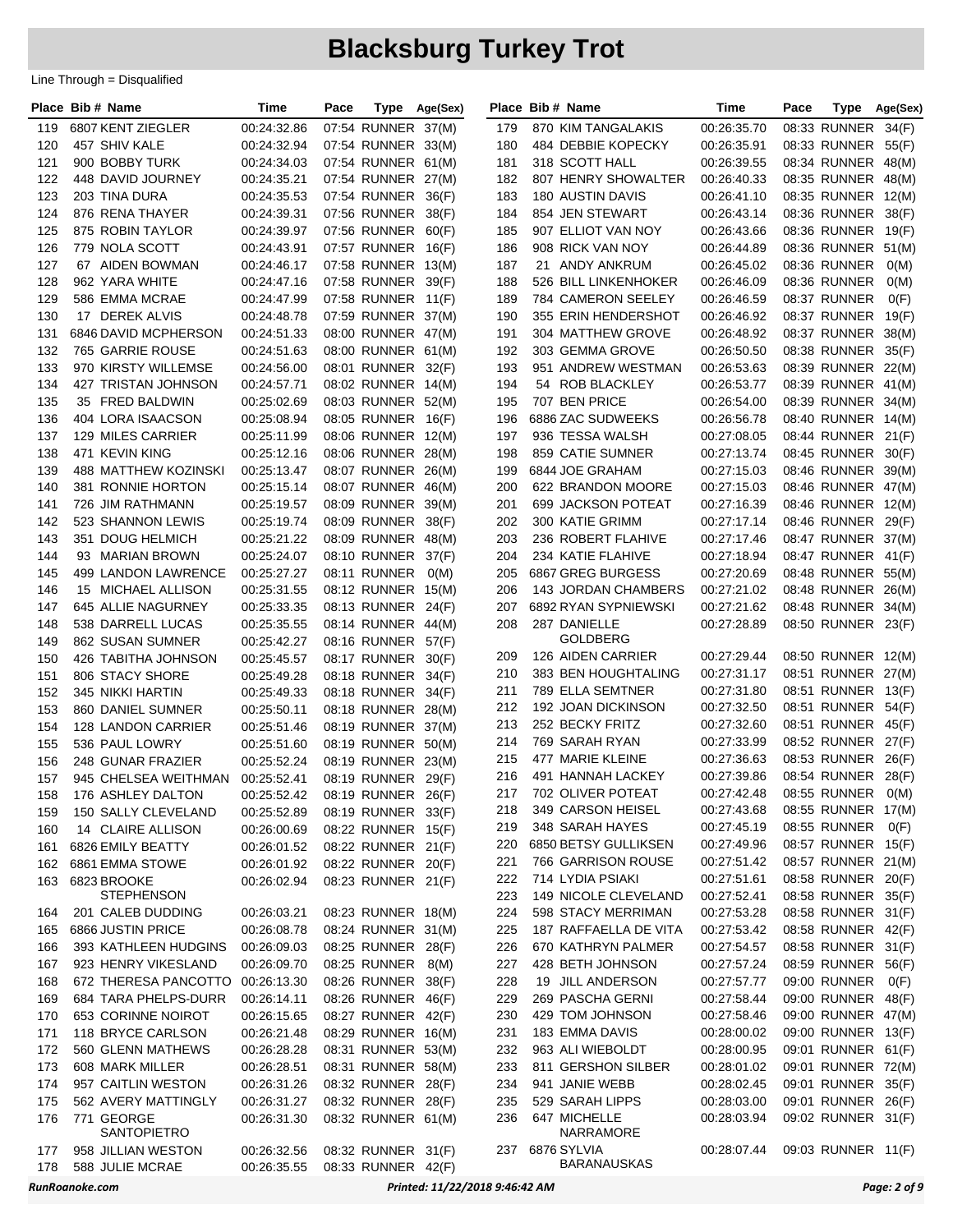|     | Place Bib # Name                 | Time        | Pace | <b>Type</b>        | Age(Sex) |            | Place Bib # Name                      | Time                       | Pace | <b>Type</b>                              | Age(Sex) |
|-----|----------------------------------|-------------|------|--------------------|----------|------------|---------------------------------------|----------------------------|------|------------------------------------------|----------|
| 238 | 178 MATTHEW DAVIDSON 00:28:09.94 |             |      | 09:03 RUNNER 17(M) |          | 297        | 591 LIAM MEANS                        | 00:29:12.36                |      | 09:24 RUNNER 12(M)                       |          |
| 239 | 97 MAX BRUCK                     | 00:28:11.50 |      | 09:04 RUNNER 47(M) |          | 298        | 967 NATHAN WIGGINS                    | 00:29:13.44                |      | 09:24 RUNNER 24(M)                       |          |
| 240 | 96 LANDON BRUCK                  | 00:28:11.91 |      | 09:04 RUNNER 10(M) |          | 299        | 199 PATRICK DOWD                      | 00:29:13.87                |      | 09:24 RUNNER 36(M)                       |          |
| 241 | 27 DEVIN ARMSTRONG               | 00:28:12.66 |      | 09:04 RUNNER       | 22(F)    | 300        | 911 ANN VARANO                        | 00:29:16.86                |      | 09:25 RUNNER 32(F)                       |          |
| 242 | 790 KEELY SEMTNER                | 00:28:12.85 |      | 09:04 RUNNER       | 9(F)     | 301        | 135 STEVE CASTLE                      | 00:29:18.14                |      | 09:25 RUNNER 44(M)                       |          |
| 243 | 209 SEAN EICHLIN                 | 00:28:12.99 |      | 09:04 RUNNER 25(M) |          | 302        | 648 LIZ NAYLOR                        | 00:29:19.47                |      | 09:26 RUNNER 25(F)                       |          |
| 244 | 368 PEYTON HOGE                  | 00:28:14.52 |      | 09:05 RUNNER       | 26(M)    | 303        | 130 MICHAEL                           | 00:29:19.64                |      | 09:26 RUNNER 30(M)                       |          |
| 245 | 438 KARA JONES                   | 00:28:15.28 |      | 09:05 RUNNER 19(F) |          |            | CASASANTA                             |                            |      |                                          |          |
| 246 | 827 YAZEN SLEEM                  | 00:28:18.99 |      | 09:06 RUNNER 27(M) |          | 304        | 516 MEL LESTER                        | 00:29:20.11                |      | 09:26 RUNNER 64(M)                       |          |
| 247 | 743 CHASE ROBERTS                | 00:28:19.22 |      | 09:06 RUNNER 32(M) |          | 305        | 885 MIKE THOMPSON                     | 00:29:20.27                |      | 09:26 RUNNER 29(M)                       |          |
| 248 | 367 MADELINE HOGE                | 00:28:20.89 |      | 09:07 RUNNER 55(F) |          | 306        | 661 JACBO ODOM                        | 00:29:21.22                |      | 09:26 RUNNER 33(M)                       |          |
| 249 | 433 AMANDA JOINER                | 00:28:21.53 |      | 09:07 RUNNER       | 35(F)    | 307        | 544 MATTHEW LUTHER                    | 00:29:25.18                |      | 09:28 RUNNER 46(M)                       |          |
| 250 | 925 JUDY VIKESLAND               | 00:28:26.02 |      | 09:09 RUNNER       | 47(F)    | 308        | 6869 TONY MONASTERIO                  | 00:29:25.37                |      | 09:28 RUNNER 31(M)                       |          |
| 251 | 927 SOPHIA VIKESLAND             | 00:28:26.69 |      | 09:09 RUNNER 14(F) |          | 309        | 395 AMY HUDSON                        | 00:29:25.54                |      | 09:28 RUNNER 42(F)                       |          |
| 252 | 787 HEATHER SELF                 | 00:28:28.17 |      | 09:09 RUNNER       | 37(F)    | 310        | 6871 MAYA ENGLISH                     | 00:29:26.66                |      | 09:28 RUNNER 41(F)                       |          |
| 253 | 83 LETA BRESSIN                  | 00:28:28.56 |      | 09:09 RUNNER       | 27(F)    | 311        | 268 COLLEEN GENTRY                    | 00:29:27.10                |      | 09:28 RUNNER                             | O(F)     |
| 254 | 572 KEN MCCRERY                  | 00:28:31.44 |      | 09:10 RUNNER 50(M) |          | 312        | 917 SARINA VIAR                       | 00:29:28.33                |      | 09:29 RUNNER 14(F)                       |          |
| 255 | 671 SCOTT PALMER                 | 00:28:33.84 |      | 09:11 RUNNER 33(M) |          | 313        | <b>204 DIANN EATON</b>                | 00:29:32.32                |      | 09:30 RUNNER 53(F)                       |          |
| 256 | 122 DYLAN CARR                   | 00:28:34.24 |      | 09:11 RUNNER       | 12(M)    | 314        | 372 AMANDA<br><b>HOLLANDSWORTH</b>    | 00:29:33.76                |      | 09:30 RUNNER 23(F)                       |          |
| 257 | 6868 ELENA SERRANO               | 00:28:36.38 |      | 09:12 RUNNER       | 50(F)    | 315        | 366 DEANA HINSON                      | 00:29:33.82                |      | 09:30 RUNNER 55(F)                       |          |
| 258 | 350 KEVIN HEISEL                 | 00:28:36.39 |      | 09:12 RUNNER 43(M) |          | 316        | 632 HELENA MORGAN                     | 00:29:34.60                |      | 09:31 RUNNER 30(F)                       |          |
| 259 | 60 BLAKE BOREN                   | 00:28:38.16 |      | 09:13 RUNNER       | 35(M)    | 317        | 995 DAN WOODS                         | 00:29:34.68                |      | 09:31 RUNNER 47(M)                       |          |
| 260 | 405 ARAN JACKSON                 | 00:28:39.05 |      | 09:13 RUNNER       | 49(F)    | 318        | 86 CARRIE BROWDER                     | 00:29:35.23                |      | 09:31 RUNNER                             | 33(F)    |
| 261 | 942 KAREN WEBER                  | 00:28:44.72 |      | 09:15 RUNNER 44(F) |          | 319        | 669 TRISTAN PADDOCK                   | 00:29:37.67                |      | 09:32 RUNNER 35(M)                       |          |
| 262 | 898 GRACEN TUCKER                | 00:28:44.76 |      | 09:15 RUNNER 12(F) |          | 320        | 668 MICAH PADDOCK                     | 00:29:39.75                |      | 09:32 RUNNER 34(F)                       |          |
| 263 | 819 KIELY SINDELAR               | 00:28:45.09 |      | 09:15 RUNNER 11(F) |          | 321        | 884 JEREMIAH                          | 00:29:40.98                |      | 09:33 RUNNER 12(M)                       |          |
| 264 | 899 SCOTT TUCKER                 | 00:28:45.93 |      | 09:15 RUNNER 53(M) |          |            | <b>THOMPSON</b>                       |                            |      |                                          |          |
| 265 | 6849 RAWLES<br><b>HUTCHESON</b>  | 00:28:47.01 |      | 09:15 RUNNER 37(M) |          | 322        | 455 GAURAV KALE                       | 00:29:42.09                |      | 09:33 RUNNER 24(M)                       |          |
| 266 | 382 BAILEY                       | 00:28:47.14 |      | 09:15 RUNNER 30(F) |          | 323        | 47 LISA BELDEN                        | 00:29:42.64                |      | 09:33 RUNNER                             | 45(F)    |
|     | <b>HOUGHTALING</b>               |             |      |                    |          | 324        | 6877 YVONNE                           | 00:29:44.09                |      | 09:34 RUNNER                             | 9(F)     |
| 267 | 667 SARAH OVINK                  | 00:28:47.93 |      | 09:16 RUNNER 41(F) |          |            | <b>BARANAUSKAS</b>                    |                            |      |                                          |          |
| 268 | 125 RICK CARR                    | 00:28:48.35 |      | 09:16 RUNNER 41(M) |          | 325        | 6848 KATIE LIGHT                      | 00:29:45.03                |      | 09:34 RUNNER                             | 13(F)    |
| 269 | 103 MICHAEL BRYAN                | 00:28:48.52 |      | 09:16 RUNNER 10(M) |          | 326        | 6878 VINCE                            | 00:29:45.29                |      | 09:34 RUNNER 39(M)                       |          |
| 270 | 539 JORDAN LUCAS                 | 00:28:48.78 |      | 09:16 RUNNER 12(F) |          |            | <b>BARANAUSKAS</b>                    |                            |      |                                          |          |
| 271 | 189 LEXI DENNY                   | 00:28:48.81 |      | 09:16 RUNNER 23(F) |          | 327        | 422 MORGAN JOHNSON                    | 00:29:45.48                |      | 09:34 RUNNER 34(F)                       |          |
| 272 | 6839 EMMA DUNCAN                 | 00:28:49.46 |      | 09:16 RUNNER       | 23(F)    | 328        | 844 JULIANNA SNOW                     | 00:29:46.14                |      | 09:34 RUNNER 35(F)                       |          |
| 273 | 637 CARMEN MULHERIN              | 00:28:52.28 |      | 09:17 RUNNER       | 31(F)    | 329        | 425 SYDNEY JOHNSON                    | 00:29:46.26                |      | 09:34 RUNNER                             | 19(F)    |
| 274 | 975 MARK WILLIAMS                | 00:28:52.83 |      | 09:17 RUNNER 48(M) |          | 330        | 52 EMILY BISHOP                       | 00:29:46.76                |      | 09:35 RUNNER 13(F)                       |          |
| 275 | 407 THOMAS JACKSON               | 00:28:53.89 |      | 09:18 RUNNER 13(M) |          | 331        | 155 CAMERON CONDREY                   | 00:29:47.59                |      | 09:35 RUNNER 36(M)                       |          |
| 276 | 271 LACI GESS                    | 00:28:54.84 |      | 09:18 RUNNER 13(F) |          | 332<br>333 | 968 RACHEL WIGGINS                    | 00:29:48.84                |      | 09:35 RUNNER 19(F)<br>09:35 RUNNER 37(F) |          |
| 277 | 928 FERNANDO VISSANI             | 00:28:54.99 |      | 09:18 RUNNER 70(M) |          | 334        | 727 JENNA REECE                       | 00:29:49.32                |      | 09:36 RUNNER 56(F)                       |          |
| 278 | 48 ADDIE BETZ                    | 00:28:56.00 |      | 09:18 RUNNER 15(F) |          | 335        | 6808 DAWN ZIMMER<br>174 AIDEN CURFISS | 00:29:51.31<br>00:29:51.31 |      | 09:36 RUNNER                             | 8(M)     |
| 279 | 53 ERIN BISHOP                   | 00:28:57.39 |      | 09:19 RUNNER 11(F) |          | 336        | 87 ROBERT BROWDER                     | 00:29:51.64                |      | 09:36 RUNNER 42(M)                       |          |
| 280 | 756 AVA ROSE                     | 00:28:57.56 |      | 09:19 RUNNER 11(F) |          | 337        | 842 TAYLOR SMITH-KAN                  | 00:29:52.10                |      | 09:36 RUNNER 30(F)                       |          |
| 281 | 515 DENA LESTER                  | 00:28:58.16 |      | 09:19 RUNNER 59(F) |          | 338        | 453 JOEY JUSTUS                       | 00:29:52.75                |      | 09:37 RUNNER 37(M)                       |          |
| 282 | 413 RONI JENNINGS                | 00:28:58.22 |      | 09:19 RUNNER 55(F) |          | 339        | 58 ERIN BOND                          | 00:29:53.75                |      | 09:37 RUNNER 39(F)                       |          |
| 283 | 71 MATT BOX                      | 00:28:58.25 |      | 09:19 RUNNER 34(M) |          | 340        | 458 GARY KAN                          | 00:29:54.98                |      | 09:37 RUNNER 33(M)                       |          |
| 284 | 361 BECKY HERTLING               | 00:28:58.38 |      | 09:19 RUNNER 47(F) |          | 341        | 662 LAURA OGANOWSKI                   | 00:29:56.48                |      | 09:38 RUNNER 26(F)                       |          |
| 285 | 360 ED HERTLING                  | 00:28:58.45 |      | 09:19 RUNNER 44(M) |          | 342        | 59 IRINA BOOTHE                       | 00:30:05.56                |      | 09:41 RUNNER 25(F)                       |          |
| 286 | 399 JOHN HUMPHREYS               | 00:28:59.37 |      | 09:19 RUNNER 32(M) |          | 343        | 611 MEREDITH MILLS                    | 00:30:08.54                |      | 09:42 RUNNER 35(F)                       |          |
| 287 | 70 ASHLEIGH BOX                  | 00:28:59.72 |      | 09:19 RUNNER 36(F) |          | 344        | 721 JAMIE RACZYNSKI                   | 00:30:09.56                |      | 09:42 RUNNER 13(F)                       |          |
| 288 | 489 ROBERT KUREK                 | 00:29:01.69 |      | 09:20 RUNNER 48(M) |          | 345        | 853 ZACHARY STERK                     | 00:30:10.98                |      | 09:42 RUNNER 13(M)                       |          |
| 289 | 624 CAMILO MOORE                 | 00:29:01.99 |      | 09:20 RUNNER       | 9(M)     | 346        | 6817 EMMA LITTLEFIELD                 | 00:30:11.50                |      | 09:43 RUNNER 13(F)                       |          |
| 290 | 148 JENNA CLEVELAND              | 00:29:03.33 |      | 09:21 RUNNER       | 35(F)    | 347        | 745 JASON ROBERTSON                   | 00:30:11.59                |      | 09:43 RUNNER 35(M)                       |          |
| 291 | 717 IAN QUEEN                    | 00:29:07.08 |      | 09:22 RUNNER       | 9(M)     | 348        | 359 AUTUMN HENSHAW                    | 00:30:11.60                |      | 09:43 RUNNER 13(F)                       |          |
| 292 | 716 ANDREW QUEEN                 | 00:29:07.17 |      | 09:22 RUNNER 40(M) |          | 349        | 238 CHELSEA FLESSNER                  | 00:30:14.31                |      | 09:43 RUNNER 32(F)                       |          |
| 293 | 13 CARRIE ALLISON                | 00:29:08.53 |      | 09:22 RUNNER       | 44(F)    | 350        | 581 SOPHIA MCGRADY                    | 00:30:14.98                |      | 09:44 RUNNER 13(F)                       |          |
| 294 | 880 KENNEDY<br><b>THOMASON</b>   | 00:29:11.57 |      | 09:23 RUNNER 15(F) |          | 351        | 840 SUZIE SMITH                       | 00:30:17.31                |      | 09:44 RUNNER 52(F)                       |          |
| 295 | 904 ERIKA TUTTOBENE              | 00:29:11.61 |      | 09:23 RUNNER 19(F) |          | 352        | 759 JT ROSSMEISL                      | 00:30:18.07                |      | 09:45 RUNNER 11(M)                       |          |
| 296 | 278 DARRYL J GILLESPIE           | 00:29:11.86 |      | 09:23 RUNNER 56(M) |          | 353        | 6895 ERIN SMITH                       | 00:30:18.12                |      | 09:45 RUNNER 21(F)                       |          |
|     |                                  |             |      |                    |          |            |                                       |                            |      |                                          |          |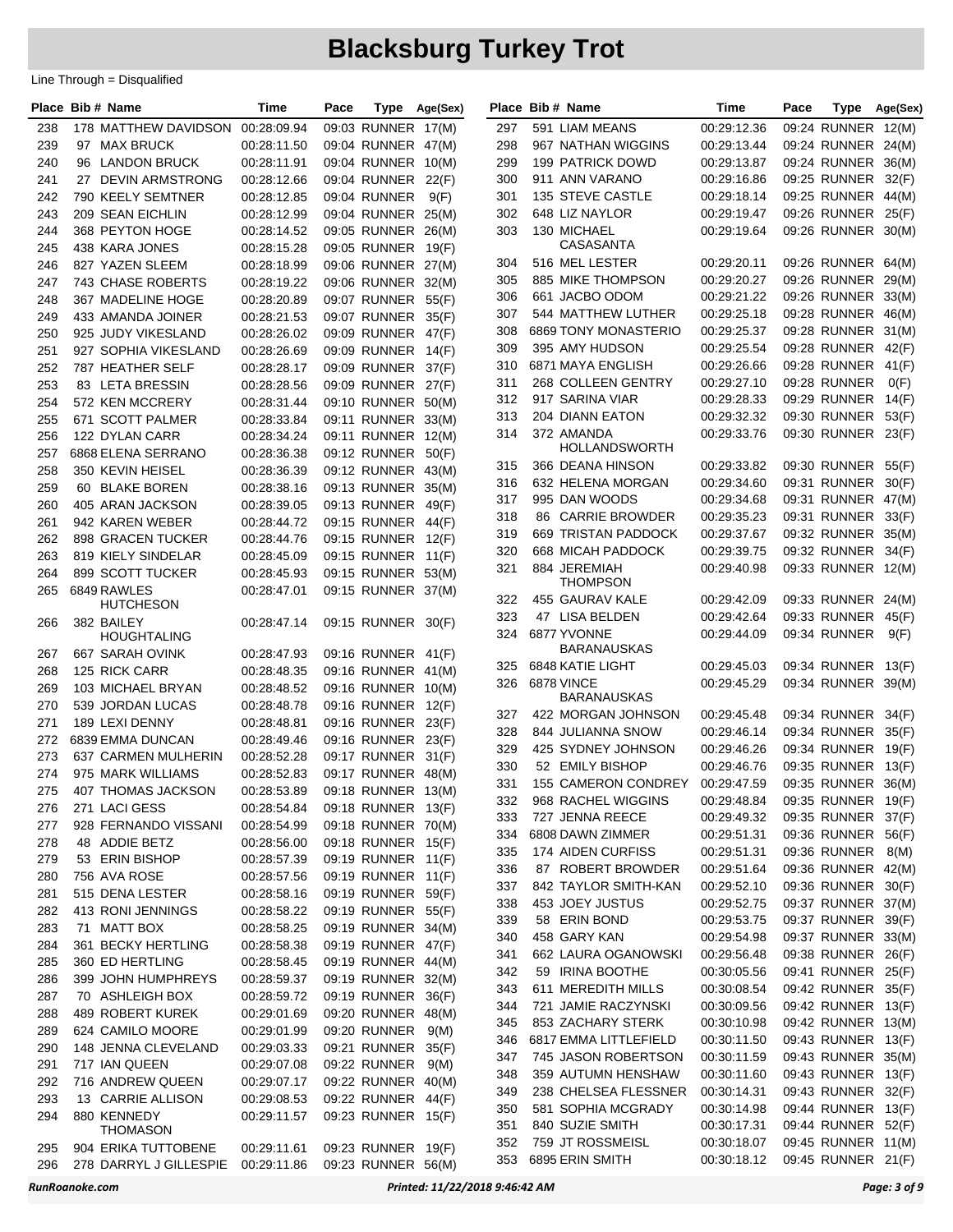|     | Place Bib # Name               | Time                       | Pace | Type                                     | Age(Sex)       |     | Place Bib # Name                   | Time        | Pace | <b>Type</b>         | Age(Sex) |
|-----|--------------------------------|----------------------------|------|------------------------------------------|----------------|-----|------------------------------------|-------------|------|---------------------|----------|
| 354 | 758 JOHN ROSSMEISL             | 00:30:19.40                |      | 09:45 RUNNER 47(M)                       |                | 412 | 498 JENNIFER                       | 00:31:25.42 |      | 10:06 RUNNER 50(F)  |          |
| 355 | 186 SCOTT DAVIS                | 00:30:19.95                |      | 09:45 RUNNER 50(M)                       |                |     | LAWRENCE                           |             |      |                     |          |
| 356 | 309 PHILIP HACKETT             | 00:30:21.70                |      | 09:46 RUNNER 62(M)                       |                | 413 | 7 JEANNIE ADAMS                    | 00:31:25.52 |      | 10:06 RUNNER        | 52(F)    |
| 357 | <b>159 VIRGINIA CORRIGAN</b>   | 00:30:26.45                |      | 09:47 RUNNER                             | 35(F)          | 414 | 16 KATIE ALTIZER                   | 00:31:26.68 |      | 10:07 RUNNER        | O(F)     |
| 358 | 462 YANNIS KARMIS              | 00:30:26.59                |      | 09:47 RUNNER 45(M)                       |                | 415 | <b>COURTNEY ADAMS</b><br>6         | 00:31:26.73 |      | 10:07 RUNNER 21(F)  |          |
| 359 | 518 CHRISTINA LETHAM           | 00:30:27.59                |      | 09:48 RUNNER 36(F)                       |                | 416 | 961 PENNY WHITE                    | 00:31:27.71 |      | 10:07 RUNNER 55(F)  |          |
| 360 | 861 MARK SUMNER                | 00:30:27.71                |      | 09:48 RUNNER 56(M)                       |                | 417 | 195 JOSHUA DOFFIN                  | 00:31:27.76 |      | 10:07 RUNNER 24(M)  |          |
| 361 | 835 KENNA SMITH                | 00:30:29.20                |      | 09:48 RUNNER                             | 14(F)          | 418 | 139 HEATHER                        | 00:31:30.57 |      | 10:08 RUNNER 25(F)  |          |
| 362 | 980 ROB WILLIAMSON             | 00:30:30.10                |      | 09:49 RUNNER 56(M)                       |                |     | CATANZARO                          |             |      |                     |          |
| 363 | 20 AMY ANKRUM                  | 00:30:35.12                |      | 09:50 RUNNER                             | 43(F)          | 419 | 938 PEG WARREN                     | 00:31:37.18 |      | 10:10 RUNNER 44(F)  |          |
| 364 | 184 PAIGE DAVIS                | 00:30:38.95                |      | 09:51 RUNNER                             | 48(F)          | 420 | 334 EMMA HANRATTY                  | 00:31:39.86 |      | 10:11 RUNNER 12(F)  |          |
| 365 | 6812 LAUREN                    | 00:30:39.90                |      | 09:52 RUNNER 20(F)                       |                | 421 | 675 PAUL PATTERSON                 | 00:31:40.29 |      | 10:11 RUNNER 57(M)  |          |
|     | <b>ZUCHOWSKI</b>               |                            |      |                                          |                | 422 | 22 BRADY ANKRUM                    | 00:31:49.17 |      | 10:14 RUNNER 10(M)  |          |
| 366 | 339 JASON HARDY                | 00:30:40.11                |      | 09:52 RUNNER 42(M)                       |                | 423 | 388 TIM HOWLAND                    | 00:31:49.34 |      | 10:14 RUNNER 43(M)  |          |
| 367 | 6863 EVAN KNIOLA               | 00:30:40.62                |      | 09:52 RUNNER                             | 13(F)          | 424 | 387 ANNE HOWLAND                   | 00:31:50.65 |      | 10:14 RUNNER 44(F)  |          |
| 368 | 377 HANNAH HOPKINS             | 00:30:42.90                |      | 09:53 RUNNER 26(F)                       |                | 425 | 820 CLARA SIROIS                   | 00:31:50.73 |      | 10:15 RUNNER 12(F)  |          |
| 369 | 6833 SAM JONES                 | 00:30:43.43                |      | 09:53 RUNNER 25(M)                       |                | 426 | 916 KRISTIE VERNIEL                | 00:31:50.93 |      | 10:15 RUNNER        | 48(F)    |
| 370 | 522 HANNAH LEWIS               | 00:30:43.56                |      | 09:53 RUNNER 27(F)                       |                | 427 | 719 ROBIN QUEEN                    | 00:31:51.97 |      | 10:15 RUNNER 40(F)  |          |
| 371 | 378 WILL HOPKINS               | 00:30:45.14                |      | 09:53 RUNNER 27(M)                       |                | 428 | 227 CONNER FELTON                  | 00:31:52.94 |      | 10:15 RUNNER 12(M)  |          |
| 372 | 80 KAILYN BRAWLEY              | 00:30:45.26                |      | 09:53 RUNNER                             | 12(F)          | 429 | 229 KIRK FELTON                    | 00:31:54.74 |      | 10:16 RUNNER 47(M)  |          |
| 373 | 943 JAY WEBSTER                | 00:30:47.84                |      | 09:54 RUNNER 60(M)                       |                | 430 | 575 CONNOR MCFALL                  | 00:31:54.85 |      | 10:16 RUNNER 12(M)  |          |
| 374 | 82 ZACHARY                     | 00:30:47.97                |      | 09:54 RUNNER 33(M)                       |                | 431 | 36 JAYNE BALDWIN                   | 00:31:55.80 |      | 10:16 RUNNER 52(F)  |          |
|     | <b>BREEDLOVE</b>               |                            |      |                                          |                | 432 | 677 SHERI PEACOCK                  | 00:31:56.45 |      | 10:16 RUNNER        | 48(F)    |
| 375 | 81 LINDSEY<br><b>BREEDLOVE</b> | 00:30:48.47                |      | 09:54 RUNNER 29(F)                       |                | 433 | 578 REECE MCFALL                   | 00:31:56.52 |      | <b>10:16 RUNNER</b> | 9(M)     |
| 376 | 69 MIRRA BOWMAN                | 00:30:49.32                |      | 09:55 RUNNER 11(F)                       |                | 434 | 577 PAUL MCFALL                    | 00:31:57.85 |      | 10:17 RUNNER 42(M)  |          |
| 377 | 68 MICHAEL BOWMAN              |                            |      |                                          |                | 435 | 576 HOLLY MCFALL                   | 00:31:59.33 |      | 10:17 RUNNER        | 42(F)    |
| 378 | 606 JENNIFER MILLER            | 00:30:50.09<br>00:30:50.23 |      | 09:55 RUNNER 43(M)<br>09:55 RUNNER 49(F) |                | 436 | 240 BENNY FORSMAN                  | 00:32:00.18 |      | 10:18 RUNNER 56(M)  |          |
| 379 | 715 SARAH PSIAKI               | 00:30:51.50                |      | 09:55 RUNNER                             |                | 437 | 977 PAULA WILLIAMS                 | 00:32:05.46 |      | 10:19 RUNNER        | 56(F)    |
| 380 | 336 MATT HANRATTY              | 00:30:51.50                |      | 09:55 RUNNER                             | 17(F)<br>38(M) | 438 | 778 JEN SCOTT                      | 00:32:06.82 |      | 10:20 RUNNER        | 45(F)    |
| 381 | 564 SUSAN MATTINGLY            | 00:30:52.04                |      | 09:56 RUNNER 57(F)                       |                | 439 | 264 NICOLA GALLIGAN                | 00:32:06.83 |      | 10:20 RUNNER        | 27(F)    |
| 382 | 64 CAROLINE BOWEN              | 00:30:53.81                |      | 09:56 RUNNER                             | 38(F)          | 440 | 475 MARY KISTLER                   | 00:32:06.94 |      | <b>10:20 RUNNER</b> | 43(F)    |
| 383 | 775 CHRIS SCOTT                | 00:30:56.73                |      | 09:57 RUNNER 46(M)                       |                | 441 | 888 CHRISTIAN<br><b>TIMBERLAKE</b> | 00:32:07.68 |      | 10:20 RUNNER 40(M)  |          |
| 384 | 50 MADELINE BIBEAU             | 00:30:58.70                |      | 09:58 RUNNER                             | 11(F)          | 442 | 510 VAN LEICHNER                   | 00:32:08.42 |      | 10:20 RUNNER 11(M)  |          |
| 385 | 102 ELLY BRYAN                 | 00:30:59.20                |      | 09:58 RUNNER                             | 14(F)          | 443 | 705 MOLLY PRATER                   | 00:32:08.54 |      | <b>10:20 RUNNER</b> | 55(F)    |
| 386 | 302 ROBIN GROSS                | 00:30:59.68                |      | 09:58 RUNNER                             | 46(F)          | 444 | 270 JULIA GESS                     | 00:32:08.97 |      | <b>10:20 RUNNER</b> | 13(F)    |
| 387 | 659 JULIET O'SHEA              | 00:30:59.81                |      | 09:58 RUNNER 14(F)                       |                | 445 | 403 JILL ISAACSON                  | 00:32:09.84 |      | 10:21 RUNNER        | 22(F)    |
| 388 | 231 CARLA FINKIELSTEIN         | 00:31:01.25                |      | 09:59 RUNNER                             | 50(F)          | 446 | 781 JOHN SEAGO                     | 00:32:11.98 |      | 10:21 RUNNER 35(M)  |          |
| 389 | 6828 CASEY REYNOLDS            | 00:31:02.06                |      | 09:59 RUNNER 43(M)                       |                | 447 | 225 KEVIN EVERETT                  | 00:32:12.60 |      | 10:22 RUNNER 61(M)  |          |
| 390 | 976 OAKLEY WILLIAMS            | 00:31:06.89                |      | 10:00 RUNNER 16(M)                       |                | 448 | 761 JESSICA ROTHE                  | 00:32:12.90 |      | 10:22 RUNNER 21(F)  |          |
| 391 | 30 ELISABETH AUSTIN            | 00:31:07.34                |      | 10:01 RUNNER 44(F)                       |                | 449 | 338 JACKSON HARDY                  | 00:32:14.65 |      | 10:22 RUNNER 13(M)  |          |
| 392 | 507 DEREK LEICHNER             | 00:31:07.53                |      | 10:01 RUNNER 14(M)                       |                | 450 | 436 COLIN JONES                    | 00:32:18.17 |      | 10:23 RUNNER 22(M)  |          |
| 393 | 974 MADISON WILLIAMS           | 00:31:07.65                |      | 10:01 RUNNER 21(F)                       |                | 451 | 866 BARBARA SZEFC                  | 00:32:18.27 |      | 10:23 RUNNER 48(F)  |          |
| 394 | 924 ISABEL VIKESLAND           | 00:31:07.87                |      | 10:01 RUNNER 12(F)                       |                | 452 | 867 JOHN SZEFC                     | 00:32:19.18 |      | 10:24 RUNNER 51(M)  |          |
| 395 | 95 TIFFANY BROWN               | 00:31:08.11                |      | 10:01 RUNNER 22(F)                       |                | 453 | 402 CAREN INNIS                    | 00:32:20.74 |      | 10:24 RUNNER 40(F)  |          |
| 396 | 445 STEVE JONES                | 00:31:12.65                |      | 10:02 RUNNER 57(M)                       |                | 454 | 593 EVAN MEFFORD                   | 00:32:26.96 |      | 10:26 RUNNER 11(M)  |          |
| 397 | 6881 CHITRA                    | 00:31:13.73                |      | 10:03 RUNNER 49(F)                       |                | 455 | 145 WENDY CHINN                    | 00:32:32.04 |      | 10:28 RUNNER 39(F)  |          |
|     | RANGANATHAN                    |                            |      |                                          |                | 456 | 6834 ANGIE CROUSE                  | 00:32:33.27 |      | 10:28 RUNNER 40(F)  |          |
| 398 | 487 DANA KORNEISEL             | 00:31:15.28                |      | 10:03 RUNNER 24(F)                       |                | 457 | 709 RYAN PRICE                     | 00:32:35.09 |      | 10:29 RUNNER 37(M)  |          |
| 399 | 558 AUSTIN MATHEWS             | 00:31:15.34                |      | 10:03 RUNNER 20(M)                       |                | 458 | 799 BRETT SHADLE                   | 00:32:35.68 |      | 10:29 RUNNER 47(M)  |          |
| 400 | 33 OLIVIA BAGGSTROM            | 00:31:15.72                |      | 10:03 RUNNER 24(F)                       |                | 459 | 954 SAM WESTMAN                    | 00:32:36.40 |      | 10:29 RUNNER 23(M)  |          |
| 401 | 42 CHRISTJAHN BECK             | 00:31:17.11                |      | 10:04 RUNNER 34(M)                       |                | 460 | 952 ERIK WESTMAN                   | 00:32:37.74 |      | 10:30 RUNNER 54(M)  |          |
| 402 | 573 CHRIS MCDOWELL             | 00:31:17.68                |      | 10:04 RUNNER 48(M)                       |                | 461 | 435 AUSTIN JONES                   | 00:32:40.57 |      | 10:31 RUNNER 23(M)  |          |
| 403 | 746 RACHEL ROBINSON            | 00:31:18.15                |      | 10:04 RUNNER 33(F)                       |                | 462 | 301 JORDY GROFFEN                  | 00:32:42.35 |      | 10:31 RUNNER 30(M)  |          |
| 404 | 6858 AUDREY DOTSON             | 00:31:19.09                |      | 10:04 RUNNER 26(F)                       |                | 463 | 410 LEONIE JACOBS                  | 00:32:43.01 |      | 10:31 RUNNER 31(F)  |          |
| 405 | 6857 NICK SBURLATI             | 00:31:19.32                |      | 10:04 RUNNER 27(M)                       |                | 464 | 308 MATT GWILLIAM                  | 00:32:43.40 |      | 10:31 RUNNER 39(M)  |          |
| 406 | 137 JED CASTRO                 | 00:31:19.53                |      | 10:04 RUNNER 43(M)                       |                | 465 | 757 COLLEEN                        | 00:32:49.46 |      | 10:33 RUNNER 48(F)  |          |
| 407 | 138 STACIE CASTRO              | 00:31:20.42                |      | 10:05 RUNNER 41(F)                       |                |     | <b>ROSSMEISL</b>                   |             |      |                     |          |
| 408 | 340 NATE HARDY                 | 00:31:22.86                |      | 10:06 RUNNER 10(M)                       |                | 466 | 151 DAN CLEVELAND                  | 00:32:58.12 |      | 10:36 RUNNER 38(M)  |          |
| 409 | 39 KRIS BARNES                 | 00:31:24.29                |      | 10:06 RUNNER 53(F)                       |                | 467 | 579 INDRA MCGRADY                  | 00:32:58.19 |      | 10:36 RUNNER 43(F)  |          |
| 410 | 6827 BRADLEY METZ              | 00:31:24.54                |      | 10:06 RUNNER 12(M)                       |                | 468 | 750 MICHELLE                       | 00:32:59.99 |      | 10:37 RUNNER 43(F)  |          |
| 411 | 353 RENEE HELMS                | 00:31:24.75                |      | 10:06 RUNNER 50(F)                       |                |     | <b>ROCKWELL</b>                    |             |      |                     |          |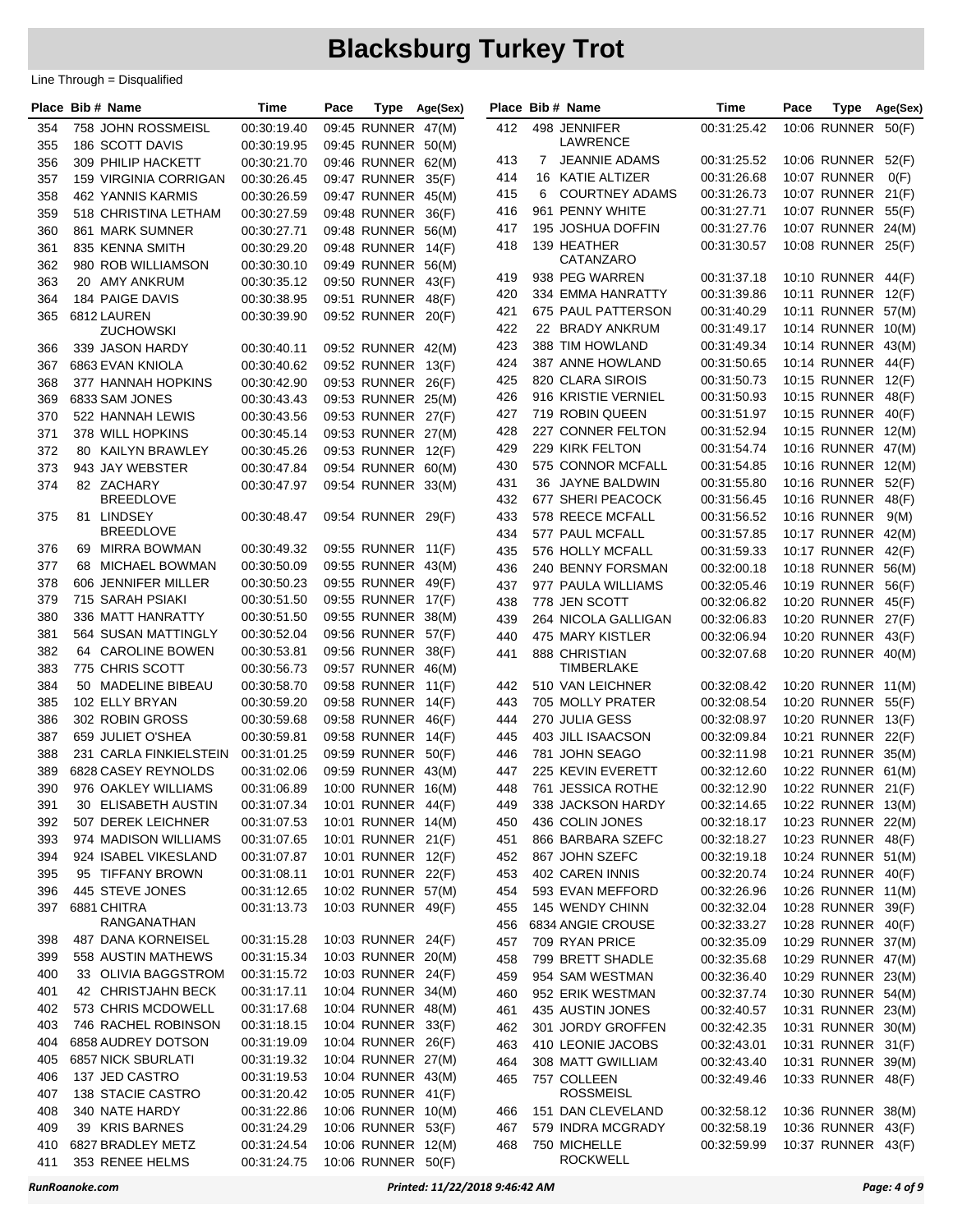|     | Place Bib # Name      | Time        | Pace | Type                | Age(Sex) |     | Place Bib # Name    | Time        | Pace | <b>Type</b>         | Age(Sex) |
|-----|-----------------------|-------------|------|---------------------|----------|-----|---------------------|-------------|------|---------------------|----------|
| 469 | 98 MAX JR. BRUCK      | 00:33:04.57 |      | 10:38 RUNNER        | 9(M)     | 526 | 524 VON LEWIS       | 00:34:22.60 |      | 11:03 RUNNER 43(M)  |          |
| 470 | 385 KAREN HOWE        | 00:33:05.09 |      | 10:38 RUNNER 36(F)  |          | 527 | 221 CORA ESPARZA    | 00:34:27.30 |      | 11:05 RUNNER        | 22(F)    |
| 471 | 386 ROBERT HOWE       | 00:33:06.65 |      | 10:39 RUNNER 36(M)  |          | 528 | 310 ASHLEY HADIDIAN | 00:34:29.41 |      | <b>11:06 RUNNER</b> | 31(F)    |
| 472 | 112 CAROLINE BYERS    | 00:33:07.10 |      | 10:39 RUNNER        | 29(F)    | 529 | 944 JARED WEHRHEIM  | 00:34:33.65 |      | 11:07 RUNNER 28(M)  |          |
| 473 | 580 JASON MCGRADY     | 00:33:07.29 |      | 10:39 RUNNER        | O(M)     | 530 | 983 MEGHAN WILSON   | 00:34:38.53 |      | 11:09 RUNNER        | 28(F)    |
| 474 | 6824 LISA GARCIA      | 00:33:11.98 |      | 10:41 RUNNER 51(F)  |          | 531 | 864 SUSAN SWINK     | 00:34:40.30 |      | 11:09 RUNNER 36(F)  |          |
| 475 | 202 TREVOR DUDDING    | 00:33:14.55 |      | 10:41 RUNNER 25(M)  |          | 532 | 658 DREZ NUNYA      | 00:34:41.25 |      | 11:09 RUNNER 31(M)  |          |
| 476 | 32 LAURA AUSTIN       | 00:33:18.35 |      | 10:43 RUNNER 41(F)  |          | 533 | 521 CHRIS LEWIS     | 00:34:43.54 |      | 11:10 RUNNER 62(F)  |          |
| 477 | 689 AMANDA POFF       | 00:33:18.96 |      | 10:43 RUNNER        | 47(F)    | 534 | 79 BECKY BRAWLEY    | 00:34:44.46 |      | 11:10 RUNNER        | 33(F)    |
| 478 | 690 ELLA POFF         | 00:33:19.20 |      | 10:43 RUNNER        | 14(F)    | 535 | 9<br>DAVID ADKINS   | 00:34:44.47 |      | 11:10 RUNNER 57(M)  |          |
| 479 | 688 MARK PIERSON      | 00:33:23.27 |      | 10:44 RUNNER 62(M)  |          | 536 | 616 DORI MOCK       | 00:34:52.50 |      | 11:13 RUNNER 25(F)  |          |
| 480 | 292 HEATHER GOVENOR   | 00:33:25.77 |      | 10:45 RUNNER 45(F)  |          | 537 | 503 ERICA LEE       | 00:34:53.88 |      | 11:13 RUNNER 27(F)  |          |
| 481 | 100 STACEY BRUCK      | 00:33:28.26 |      | 10:46 RUNNER 39(F)  |          | 538 | 617 HEIDI MOCK      | 00:34:56.72 |      | 11:14 RUNNER 27(F)  |          |
| 482 | 99 MAYA BRUCK         | 00:33:28.80 |      | 10:46 RUNNER 50(F)  |          | 539 | 615 DAN MOCK        | 00:34:56.78 |      | 11:14 RUNNER 57(M)  |          |
| 483 | 115 MEGHAN BYRNES     | 00:33:29.66 |      | <b>10:46 RUNNER</b> | 38(F)    | 540 | 725 CASEY RATHMANN  | 00:35:00.80 |      | 11:16 RUNNER        | 10(F)    |
| 484 | 801 MARIE SHADLE      | 00:33:32.07 |      | <b>10:47 RUNNER</b> | 48(F)    | 541 | 724 AMY RATHMANN    | 00:35:02.20 |      | 11:16 RUNNER        | 37(F)    |
| 485 | 479 JANINE KNIOLA     | 00:33:34.41 |      | 10:48 RUNNER 39(F)  |          | 542 | 570 CAITLIN MCALOON | 00:35:02.88 |      | 11:16 RUNNER        | 28(F)    |
| 486 | 886 SHANDI THOMPSON   | 00:33:35.23 |      | 10:48 RUNNER        | 33(F)    | 543 | 154 JEN CONCA       | 00:35:07.34 |      | <b>11:18 RUNNER</b> | 42(F)    |
| 487 | 565 HUNTER MAXWELL    | 00:33:35.40 |      | <b>10:48 RUNNER</b> | 8(M)     | 544 | 88 DENNIS BROWN     | 00:35:08.33 |      | 11:18 RUNNER        | 9(M)     |
| 488 | 566 SARAH MAXWELL     | 00:33:35.73 |      | 10:48 RUNNER 34(F)  |          | 545 | 6862 CHRIS BROWN    | 00:35:09.68 |      | 11:19 RUNNER 29(M)  |          |
| 489 | 430 CANDACE           | 00:33:37.49 |      | <b>10:49 RUNNER</b> | 33(F)    | 546 | 133 RYAN CASTLE     | 00:35:13.19 |      | 11:20 RUNNER 16(M)  |          |
|     | <b>JOHNSONQ</b>       |             |      |                     |          | 547 | 311 COLEEN HAGMAN   | 00:35:13.46 |      | 11:20 RUNNER        | 56(F)    |
| 490 | 896 LUCIE TOUCHTON    | 00:33:37.90 |      | 10:49 RUNNER 37(F)  |          | 548 | 312 ERIC HAGMAN     | 00:35:13.71 |      | 11:20 RUNNER 43(M)  |          |
| 491 | 965 DAVID WIGGINS     | 00:33:38.66 |      | 10:49 RUNNER 51(M)  |          | 549 | 6859 LINDA JILK     | 00:35:14.63 |      | 11:20 RUNNER 51(F)  |          |
| 492 | 424 SARAH JOHNSON     | 00:33:39.07 |      | 10:49 RUNNER 37(F)  |          | 550 | 6840 BRADY JENNESS  | 00:35:16.93 |      | 11:21 RUNNER 10(M)  |          |
| 493 | 247 BRE FRANKLIN      | 00:33:39.12 |      | 10:49 RUNNER 31(F)  |          | 551 | 56 MELISSA BLAU     | 00:35:17.27 |      | 11:21 RUNNER        | 35(F)    |
| 494 | 932 LIESL WALKER      | 00:33:41.18 |      | 10:50 RUNNER 41(F)  |          | 552 | 57 STEPHEN BLAU     | 00:35:18.93 |      | 11:22 RUNNER 32(M)  |          |
| 495 | 6874 SUSAN KOVAKA     | 00:33:42.95 |      | 10:51 RUNNER 57(F)  |          | 553 | 105 KRITIN BRYANT   | 00:35:19.30 |      | 11:22 RUNNER        | 26(F)    |
| 496 | 416 JOHN JEWELL       | 00:33:44.77 |      | 10:51 RUNNER 26(M)  |          | 554 | 104 BEN BRYANT      |             |      | 11:22 RUNNER 25(M)  |          |
| 497 | 295 JUSTIN GRAVES     | 00:33:45.23 |      | 10:51 RUNNER 29(M)  |          | 555 | 373 NATASHA HOLT    | 00:35:19.89 |      | 11:23 RUNNER 41(F)  |          |
| 498 | 6810 JESSICA          | 00:33:46.77 |      | 10:52 RUNNER 29(F)  |          | 556 | 356 ALEX HENDERSON  | 00:35:22.27 |      |                     |          |
|     | ZIMMERMAN             |             |      |                     |          |     |                     | 00:35:22.70 |      | 11:23 RUNNER 38(F)  |          |
| 499 | 6809 WILLIAM          | 00:33:47.88 |      | 10:52 RUNNER 28(M)  |          | 557 | 358 JASON HENDERSON | 00:35:23.09 |      | 11:23 RUNNER 44(M)  |          |
|     | ZIMMERMAN             |             |      |                     |          | 558 | 851 CORINNE STERK   | 00:35:23.64 |      | 11:23 RUNNER 41(F)  |          |
| 500 | 872 JENNIFER TAUZELL  | 00:33:48.23 |      | 10:52 RUNNER 45(F)  |          | 559 | 476 TRICIA KLEBER   | 00:35:23.96 |      | 11:23 RUNNER        | 51(F)    |
| 501 | 873 CHARLES TAYLOR    | 00:33:52.41 |      | 10:54 RUNNER 33(M)  |          | 560 | 607 JESSICA MILLER  | 00:35:24.24 |      | 11:23 RUNNER        | 38(F)    |
| 502 | 874 GEORGE TAYLOR     | 00:33:52.79 |      | 10:54 RUNNER 64(M)  |          | 561 | 179 THOMAS DAVIDSON | 00:35:29.46 |      | 11:25 RUNNER 19(M)  |          |
| 503 | 948 MIKE WENZEL       | 00:33:56.29 |      | 10:55 RUNNER 64(M)  |          | 562 | 935 KIM WALSH       | 00:35:34.71 |      | 11:27 RUNNER 56(F)  |          |
| 504 | 337 LAURA HANZLY      | 00:34:01.57 |      | <b>10:57 RUNNER</b> | 28(F)    | 563 | 6882 LAURA GAYTON   | 00:35:37.31 |      | <b>11:27 RUNNER</b> | 35(F)    |
| 505 | 955 SARAH WESTMAN     | 00:34:04.40 |      | 10:58 RUNNER 27(F)  |          | 564 | 61 HOLLY BORKERT    | 00:35:37.73 |      | 11:28 RUNNER        | 34(F)    |
| 506 | 795 SCOTT SETTLE      | 00:34:05.26 |      | 10:58 RUNNER 51(M)  |          | 565 | 8 CONNIE ADKINS     | 00:35:40.18 |      | 11:28 RUNNER 54(F)  |          |
| 507 | 141 DAVE CECCHINI     | 00:34:07.15 |      | 10:58 RUNNER 30(M)  |          | 566 | 45 ALYSSA BEIERLE   | 00:35:43.76 |      | 11:30 RUNNER 23(F)  |          |
| 508 | 794 FAUSTINE SETTLE   | 00:34:07.46 |      | 10:59 RUNNER 75(F)  |          | 567 | 153 JASON CONCA     | 00:35:45.75 |      | 11:30 RUNNER 43(M)  |          |
| 509 | 933 MASON WALKER      | 00:34:07.54 |      | 10:59 RUNNER 33(M)  |          | 568 | 400 SAMANTHA        | 00:35:47.03 |      | 11:31 RUNNER 33(F)  |          |
| 510 | 419 GARRETT JOHNSON   | 00:34:08.21 |      | 10:59 RUNNER 12(M)  |          |     | <b>HUMPHREYS</b>    |             |      |                     |          |
| 511 | 708 MEGAN PRICE       | 00:34:08.63 |      | 10:59 RUNNER 44(F)  |          | 569 | 627 MALLORY MOORE   | 00:35:47.20 |      | 11:31 RUNNER 21(F)  |          |
| 512 | 140 ANNA CECCHINI     | 00:34:08.87 |      | 10:59 RUNNER 27(F)  |          | 570 | 797 MISTY SEXTON    | 00:35:47.28 |      | 11:31 RUNNER 40(F)  |          |
| 513 | 250 IRIS FRITSCH      | 00:34:09.35 |      | 10:59 RUNNER 10(F)  |          | 571 | 127 CANDACE CARRIER | 00:35:55.78 |      | 11:33 RUNNER 37(F)  |          |
| 514 | 251 LAURIE FRITSCH    | 00:34:09.35 |      | 10:59 RUNNER 42(F)  |          | 572 | 315 JANE HALE       | 00:36:01.16 |      | 11:35 RUNNER 36(F)  |          |
| 515 | 142 MYA CECCHINI      | 00:34:09.90 |      | 10:59 RUNNER 5(F)   |          | 573 | 406 ESSIE JACKSON   | 00:36:02.22 |      | 11:35 RUNNER 37(F)  |          |
| 516 | 856 MARIA STRAYER     | 00:34:13.96 |      | 11:01 RUNNER 28(F)  |          | 574 | 72 CODEY BOYD       | 00:36:02.25 |      | 11:35 RUNNER 18(M)  |          |
| 517 | 857 THOMAS STRAYER    | 00:34:14.40 |      | 11:01 RUNNER 27(M)  |          | 575 | 713 LINNEA PSIAKI   | 00:36:02.96 |      | 11:36 RUNNER        | 9(F)     |
| 518 | 720 KAT RACINE        | 00:34:16.10 |      | 11:01 RUNNER 25(F)  |          | 576 | 712 CAMERON PSIAKI  | 00:36:03.77 |      | 11:36 RUNNER 34(F)  |          |
| 519 | 741 PETER RITZ        | 00:34:16.94 |      | 11:02 RUNNER 26(M)  |          | 577 | 650 ERIKA NEWBERRY  | 00:36:04.50 |      | 11:36 RUNNER 26(F)  |          |
| 520 | 798 ALDEN SHADLE      | 00:34:17.94 |      | 11:02 RUNNER 13(M)  |          | 578 | 380 EVAN HORNSTEIN  | 00:36:05.70 |      | 11:37 RUNNER 21(M)  |          |
| 521 | 6887 ANDREW           | 00:34:18.75 |      | 11:02 RUNNER 26(M)  |          | 579 | 41 LAUREN BEARD     | 00:36:06.03 |      | 11:37 RUNNER 21(F)  |          |
|     | <b>BAUSCHELT</b>      |             |      |                     |          | 580 | 441 PARKER JONES    | 00:36:06.91 |      | 11:37 RUNNER 18(M)  |          |
| 522 | 737 EMILY RITCHIE     | 00:34:18.85 |      | 11:02 RUNNER 25(F)  |          | 581 | 456 RAJESH KALE     | 00:36:08.96 |      | 11:38 RUNNER 62(M)  |          |
| 523 | 826 FRANCISCO SLAGEL- | 00:34:19.96 |      | 11:03 RUNNER 13(M)  |          | 582 | 881 KIM THOMASON    | 00:36:09.61 |      | 11:38 RUNNER 44(F)  |          |
|     | PERRY                 |             |      |                     |          | 583 | 802 SHIVAM SHARMA   | 00:36:11.88 |      | 11:39 RUNNER 21(M)  |          |
| 524 | 966 ELIZABETH WIGGINS | 00:34:20.68 |      | 11:03 RUNNER 50(F)  |          | 584 | 288 LOUIS GOLDBERG  | 00:36:12.18 |      | 11:39 RUNNER 56(M)  |          |
| 525 | 384 REBECCA HOVIS     | 00:34:21.19 |      | 11:03 RUNNER 25(F)  |          | 585 | 440 KAREN JONES     | 00:36:14.23 |      | 11:39 RUNNER 26(F)  |          |
|     |                       |             |      |                     |          | 586 | 454 RYAN KAHL       | 00:36:15.55 |      | 11:40 RUNNER 37(M)  |          |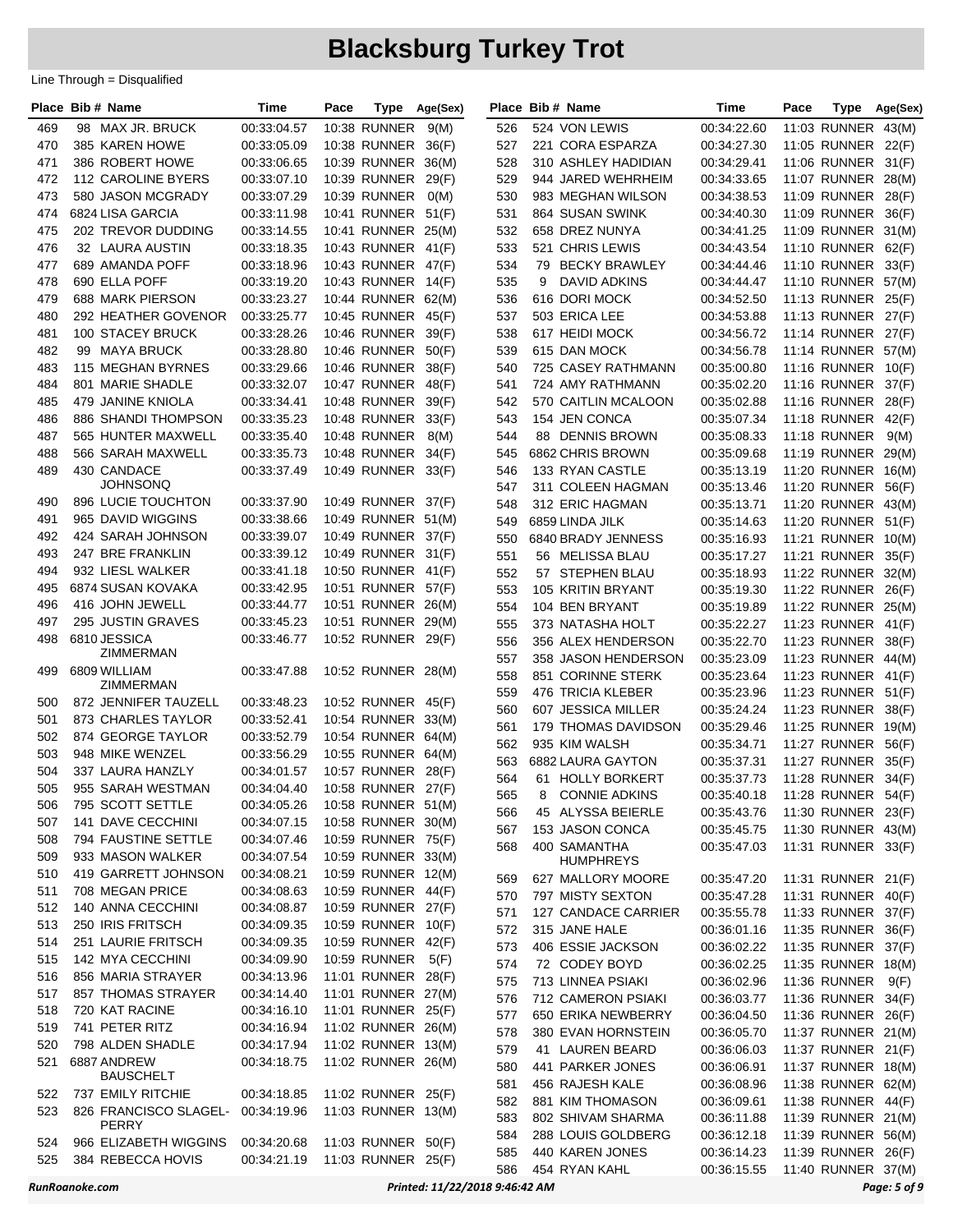|                | Place Bib # Name                          | Time                       | Pace | <b>Type</b>                              | Age(Sex)                       |            | Place Bib # Name                          | Time                       | Pace | <b>Type</b>                              | Age(Sex)     |
|----------------|-------------------------------------------|----------------------------|------|------------------------------------------|--------------------------------|------------|-------------------------------------------|----------------------------|------|------------------------------------------|--------------|
| 587            | 599 CHRISTOPHER                           | 00:36:16.74                |      | <b>11:40 RUNNER</b>                      | 8(M)                           | 641        | 589 KAYLA MEADE                           | 00:38:56.16                |      | 12:31 RUNNER                             | 20(F)        |
|                | <b>MERTZ</b>                              |                            |      |                                          |                                | 642        | 285 CHELSEA GOFF                          | 00:38:57.31                |      | 12:32 RUNNER                             | 30(F)        |
| 588            | 561 SHEILA MATHEWS                        | 00:36:17.12                |      | 11:40 RUNNER 53(F)                       |                                | 643        | 729 TAYLOR REED                           | 00:39:10.71                |      | <b>12:36 RUNNER</b>                      | 18(F)        |
| 589            | 113 CADEN BYRD                            | 00:36:18.34                |      | 11:41 RUNNER 10(M)                       |                                | 644        | 567 ASHLEY MAYO                           | 00:39:11.02                |      | <b>12:36 RUNNER</b>                      | 30(F)        |
| 590            | 600 ERIC MERTZ                            | 00:36:19.03                |      | 11:41 RUNNER 43(M)                       |                                | 645        | 463 JENNY KELLINGER                       | 00:39:17.03                |      | <b>12:38 RUNNER</b>                      | 56(F)        |
| 591            | 114 CORY BYRD                             | 00:36:19.95                |      | 11:41 RUNNER 44(M)                       |                                | 646        | 446 LEAH JOSEPH                           | 00:39:19.52                |      | 12:39 RUNNER                             | 23(F)        |
| 592            | 267 DANIELLE                              | 00:36:37.25                |      | 11:47 RUNNER 23(F)                       |                                | 647        | 845 SHERRI SONGER                         | 00:39:22.42                |      | 12:40 RUNNER                             | 50(F)        |
|                | <b>GANGLOFF</b>                           |                            |      |                                          |                                | 648        | 964 TOM WIEBOLDT                          | 00:39:26.05                |      | 12:41 RUNNER 70(M)                       |              |
| 593<br>594     | 444 RON JONES<br>65 JEROLD BOWEN          | 00:36:42.72<br>00:36:44.47 |      | 11:48 RUNNER 60(M)<br>11:49 RUNNER 71(M) |                                | 649        | 117 VICTOR CAMPOS                         | 00:39:27.05                |      | 12:41 RUNNER 34(M)                       |              |
| 595            | 6864 JASON RONAN                          | 00:36:45.16                |      | 11:49 RUNNER 38(M)                       |                                | 650        | 531 SAMANTHA LIVESAY                      | 00:39:28.66                |      | 12:42 RUNNER                             | 29(F)        |
| 596            | 788 BRADY SEMTNER                         | 00:36:45.17                |      | 11:49 RUNNER 15(M)                       |                                | 651        | 116 BILLIE CAMPOS                         | 00:39:28.77                |      | 12:42 RUNNER 31(F)                       |              |
| 597            | 6865 SARA-BETH RONAN                      | 00:36:45.96                |      | <b>11:50 RUNNER</b>                      | 38(F)                          | 652        | 38 AYN BALIJA                             | 00:39:28.81                |      | 12:42 RUNNER 37(F)                       |              |
| 598            | 744 CAROL ROBERTSON                       | 00:36:47.86                |      | 11:50 RUNNER 35(F)                       |                                | 653        | 697 MATT POOR                             | 00:39:30.48                |      | 12:42 RUNNER 38(M)                       |              |
| 599            | 6893 JAMIE SYPNIEWSKI                     | 00:36:48.24                |      | 11:50 RUNNER 34(F)                       |                                | 654        | 530 SAMANTHA LIVESAY                      | 00:39:30.67                |      | 12:43 RUNNER 32(M)                       |              |
| 600            | 465 BETH KENNEDY                          | 00:36:50.42                |      | 11:51 RUNNER 23(F)                       |                                | 655        | 696 ELIZABETH POOR                        | 00:39:30.69                |      | 12:43 RUNNER                             | 34(F)        |
| 601            | 6816 SAM ODONNELL                         | 00:36:53.10                |      | 11:52 RUNNER 12(M)                       |                                | 656        | 37 AMY BALIJA                             | 00:39:32.28                |      | 12:43 RUNNER 41(F)                       |              |
| 602            | 74 NATALIE BOYD                           | 00:36:53.10                |      | <b>11:52 RUNNER</b>                      | 9(F)                           | 657        | 10 IRIANNA ADKINS<br>913 HOPE VELICKOVIC  | 00:39:41.13<br>00:39:42.81 |      | 12:46 RUNNER 15(F)                       |              |
| 603            | 865 ANNA SZEFC                            | 00:36:53.16                |      | 11:52 RUNNER 13(F)                       |                                | 658<br>659 | 751 ARTHUR                                | 00:39:49.39                |      | 12:46 RUNNER 37(F)<br>12:49 RUNNER 61(M) |              |
| 604            | 75 STEPHANIE BOYD                         | 00:36:53.64                |      | <b>11:52 RUNNER</b>                      | 36(F)                          |            | <b>RODRIGUEZ</b>                          |                            |      |                                          |              |
| 605            | 6818 MICHELLE WAMSLEY                     | 00:36:59.36                |      | 11:54 RUNNER 44(F)                       |                                | 660        | 666 JESSICA OVERTURF                      | 00:39:51.77                |      | 12:49 RUNNER 31(F)                       |              |
| 606            | 330 NIC HAMM                              | 00:37:01.35                |      | 11:54 RUNNER 11(M)                       |                                | 661        | 363 REBEKAH HICKS                         | 00:39:52.33                |      | 12:50 RUNNER 47(F)                       |              |
| 607            | 6814 JULIANNE                             | 00:37:05.03                |      | 11:56 RUNNER 55(F)                       |                                | 662        | 249 JENNY FRENCH                          | 00:39:56.69                |      | <b>12:51 RUNNER</b>                      | 56(F)        |
|                | <b>ODONNELL</b>                           |                            |      |                                          |                                | 663        | 639 KELLY MULLINS                         | 00:40:09.96                |      | <b>12:55 RUNNER</b>                      | O(F)         |
| 608            | 610 GWEN MILLION                          | 00:37:10.97                |      | 11:58 RUNNER 58(F)                       |                                | 664        | 837 MIKE SMITH                            | 00:40:15.11                |      | 12:57 RUNNER 62(M)                       |              |
| 609            | 389 KYLE HUBBARD                          | 00:37:17.72                |      | 12:00 RUNNER 34(M)                       |                                | 665        | 501 ERYNN LAYMAN                          | 00:40:25.55                |      | 13:00 RUNNER                             | 37(F)        |
| 610            | 219 IAN ESMAY                             | 00:37:18.47                |      | 12:00 RUNNER 32(M)                       |                                | 666        | 144 SUSAN CHEN                            | 00:40:29.50                |      | 13:01 RUNNER                             | 24(F)        |
| 611            | 728 KRISTIN REED                          | 00:37:21.10                |      | 12:01 RUNNER                             | 33(F)                          | 667        | 554 TIESHA MARTIN                         | 00:40:33.65                |      | 13:03 RUNNER                             | 27(F)        |
| 612            | 519 LYDIA LETHAM                          | 00:37:24.09                |      | 12:02 RUNNER 24(F)                       |                                | 668        | 643 EMILY MYERS                           | 00:40:40.07                |      | 13:05 RUNNER 31(F)                       |              |
| 613            | 520 PORTIA LETHAM                         | 00:37:25.22                |      | 12:02 RUNNER 22(F)                       |                                | 669        | 66 KATIE BOWLING                          | 00:40:41.79                |      | 13:05 RUNNER                             | 34(F)        |
| 614            | 950 FRANKLIN WEST                         | 00:37:25.74                |      | 12:02 RUNNER 26(M)                       |                                | 670        | 537 SHANNON LOWRY                         | 00:40:43.02                |      | 13:06 RUNNER 43(F)                       |              |
| 615            | 25 CASEY ANTON                            | 00:37:26.08                |      | 12:02 RUNNER 31(F)                       |                                | 671        | 996 KEIRA WOODS                           | 00:40:53.01                |      | 13:09 RUNNER                             | 12(F)        |
| 616            | 6842 MADISYN<br>LAWRENCE                  | 00:37:27.41                |      | 12:03 RUNNER 15(F)                       |                                | 672        | 818 ERIC SINDELAR                         | 00:40:55.80                |      | 13:10 RUNNER 40(M)                       |              |
| 617            | 6819 OLIVIA WAMSLEY                       | 00:37:28.89                |      | 12:03 RUNNER 13(F)                       |                                | 673        | 830 STEPHANIE SLOCUM                      | 00:40:56.72                |      | 13:10 RUNNER 42(F)                       |              |
| 618            | 101 BROOKE BRYAN                          | 00:37:30.28                |      | 12:04 RUNNER 42(F)                       |                                | 674        | 997 NOELLE WOODS                          | 00:41:06.94                |      | 13:14 RUNNER 41(F)                       |              |
| 619            | 480 CHRISTINA KODESH                      | 00:37:37.22                |      | 12:06 RUNNER 41(F)                       |                                | 675        | 902 AMANDA TURNER                         | 00:41:07.05                |      | 13:14 RUNNER                             | 48(F)        |
| 620            | 546 ASHLEY MANESS                         | 00:37:40.87                |      | <b>12:07 RUNNER</b>                      | 28(F)                          | 676        | 283 SOPHIE GODFREY                        | 00:41:07.59                |      | 13:14 RUNNER 10(F)                       |              |
| 621            | 324 STEPHANIE                             | 00:37:41.53                |      | <b>12:07 RUNNER</b>                      | 45(F)                          | 677        | 903 LONDON TURNER                         | 00:41:07.99                |      | 13:14 RUNNER 50(M)                       |              |
|                | <b>HAMBRICK</b>                           |                            |      |                                          |                                | 678        | 681 DAVE PERKS                            | 00:41:19.67                |      | 13:18 RUNNER 45(M)                       |              |
| 622            | 194 SARAH DODD                            | 00:37:42.94                |      | 12:08 RUNNER 28(F)                       |                                | 679        | 6875 ALEX SMITH                           | 00:41:20.34                |      | 13:18 RUNNER 18(M)                       |              |
| 623            | 313 GEORGE HAHN                           | 00:37:42.95                |      | 12:08 RUNNER 29(M)                       |                                | 680        | 730 RUTH REYNOLDS                         | 00:41:25.58                |      | 13:20 RUNNER 56(F)                       |              |
| 624            | 314 RACHEL HAHN                           | 00:37:43.37                |      | 12:08 RUNNER 35(F)                       |                                | 681        | 160 ASHLEY COSTELLO                       | 00:41:28.34                |      | 13:20 RUNNER 32(F)                       |              |
| 625            | 914 IAN VELICKOVIC                        | 00:37:44.38                |      | 12:08 RUNNER 11(M)                       |                                | 682        | 206 ETHAN EDWARDS                         | 00:41:28.68                |      | 13:21 RUNNER 19(M)                       |              |
| 626            | 981 NANCYNE                               | 00:37:47.05                |      | 12:09 RUNNER 62(F)                       |                                | 683        | 604 BRIDGET MILLER                        | 00:41:34.63                |      | 13:22 RUNNER                             | O(F)         |
|                | <b>WILLOUGHBY</b>                         |                            |      |                                          |                                | 684        | 232 SUSAN FISHER                          | 00:41:40.02                |      | 13:24 RUNNER                             | 49(F)        |
| 627            | 912 OLIVIA VELICKOVIC                     | 00:37:56.63                |      | <b>12:12 RUNNER</b>                      | 8(F)                           | 685        | 502 HUNTER LAYMAN<br>415 SHARON JERLINSKI | 00:41:42.52                |      | 13:25 RUNNER 8(M)<br>13:26 RUNNER 59(F)  |              |
| 628            | 915 IVAN VELICKOVIC                       | 00:37:58.72                |      | 12:13 RUNNER 40(M)                       |                                | 686<br>687 | 638 CHARLIE MULLINS                       | 00:41:46.59<br>00:41:51.67 |      | 13:28 RUNNER 8(M)                        |              |
| 629            | 541 MIRANDA LUCIA                         | 00:38:06.00                |      | 12:15 RUNNER 40(F)                       |                                | 688        | 595 MICAH MEFFORD                         | 00:41:58.47                |      | 13:30 RUNNER 42(M)                       |              |
| 630            | 442 PATTY JONES                           | 00:38:07.75                |      | 12:16 RUNNER 58(F)                       |                                | 689        | 629 AAORN MORGAN                          | 00:42:02.13                |      | 13:31 RUNNER 9(M)                        |              |
| 631            | 335 JENNIFER                              | 00:38:08.83                |      | 12:16 RUNNER 38(F)                       |                                | 690        | 331 RACHEL HAMM                           | 00:42:09.16                |      | 13:34 RUNNER 12(F)                       |              |
|                | <b>HANRATTY</b>                           |                            |      |                                          |                                | 691        | 279 RICHARD GILLEY                        | 00:42:14.95                |      | 13:35 RUNNER 38(M)                       |              |
| 632            | 392 HOLLY HUDGINS                         | 00:38:09.22                |      | 12:16 RUNNER 43(F)                       |                                | 692        | 280 SUZANNE GILLEY                        | 00:42:16.44                |      | 13:36 RUNNER 37(F)                       |              |
| 633<br>634     | 641 SARAH MUTISPAUGH<br>895 LORI TOUCHTON | 00:38:34.67                |      | 12:25 RUNNER 34(F)<br>12:25 RUNNER 29(F) |                                | 693        | 959 REBECCA                               | 00:42:31.41                |      | 13:41 RUNNER 29(F)                       |              |
| 635            | 640 NATHAN                                | 00:38:35.20                |      |                                          |                                |            | WETMILLER                                 |                            |      |                                          |              |
|                | <b>MUTISPAUGH</b>                         | 00:38:35.77                |      | 12:25 RUNNER 34(M)                       |                                | 694        | 613 ALLISON MOCK                          | 00:42:47.96                |      | 13:46 RUNNER 32(F)                       |              |
| 636            | 651 JOHN-PAUL                             | 00:38:36.69                |      | 12:25 RUNNER 30(M)                       |                                | 695        | 678 KERI PEARCE                           | 00:42:58.05                |      | 13:49 RUNNER 42(F)                       |              |
|                | <b>NEWFIELD</b>                           |                            |      |                                          |                                | 696        | 18 EILEEN ALWANG                          | 00:43:05.42                |      | 13:52 RUNNER 32(F)                       |              |
| 637            | 497 HANNAH LAU                            | 00:38:37.56                |      | 12:25 RUNNER 27(F)                       |                                | 697        | 973 JEREMY WILLIAMS                       | 00:43:10.47                |      | 13:53 RUNNER 47(M)                       |              |
| 638            | 496 CALVIN LAU                            | 00:38:38.67                |      | 12:26 RUNNER 31(M)                       |                                | 698        | 305 LACEY GROVES                          | 00:43:12.38                |      | 13:54 RUNNER 36(F)                       |              |
| 639            | 590 MARTI MEADE                           | 00:38:55.34                |      | 12:31 RUNNER 43(F)                       |                                | 699        | 706 ANGELA PRICE                          | 00:43:13.41                |      | 13:54 RUNNER 38(F)                       |              |
| 640            | 286 MATT GOFF                             | 00:38:56.14                |      | 12:31 RUNNER 30(M)                       |                                | 700        | 909 MICHELE VANDYKE                       | 00:43:31.11                |      | 14:00 RUNNER 36(F)                       |              |
| RunRoanoke.com |                                           |                            |      |                                          | Printed: 11/22/2018 9:46:42 AM |            |                                           |                            |      |                                          | Page: 6 of 9 |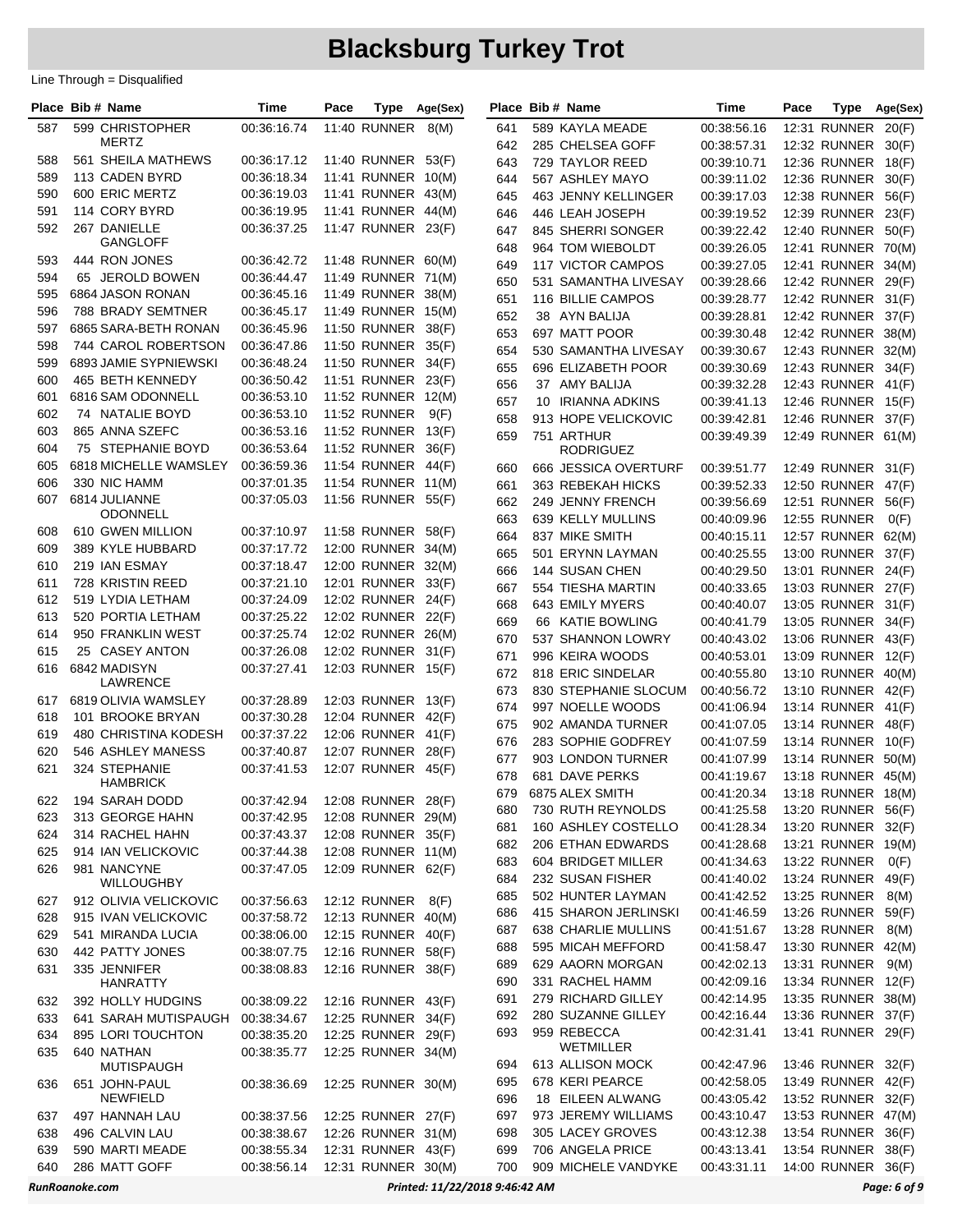|                | Place Bib # Name                            | Time        | Pace | Type                                     | Age(Sex)                       |     | Place Bib # Name           | Time        | Pace | Type                | Age(Sex)     |
|----------------|---------------------------------------------|-------------|------|------------------------------------------|--------------------------------|-----|----------------------------|-------------|------|---------------------|--------------|
| 701            | 5 CHARLES                                   | 00:43:31.38 |      | 14:00 RUNNER 43(M)                       |                                | 756 | 556 NICOLE MARTINEZ        | 00:48:10.91 |      | 15:30 RUNNER 13(F)  |              |
|                | ADAMAVAGE                                   |             |      |                                          |                                | 757 | 555 MANDI MARTINEZ         | 00:48:14.83 |      | <b>15:31 RUNNER</b> | 49(F)        |
| 702            | 849 MARY SPENCER                            | 00:43:32.91 |      | 14:01 RUNNER 59(F)                       |                                | 758 | 762 HAYLEY ROULSTON        | 00:49:03.93 |      | 15:47 RUNNER        | 23(F)        |
| 703            | 910 ROBBIE VANDYKE                          | 00:43:33.70 |      | 14:01 RUNNER 38(M)                       |                                | 759 | 764 TOM ROULSTON           | 00:49:04.59 |      | 15:47 RUNNER 55(M)  |              |
| 704            | 449 SARA JOURNEY                            | 00:43:35.86 |      | 14:01 RUNNER 24(F)                       |                                | 760 | <b>652 NICHOLAS NEWTON</b> | 00:49:05.12 |      | 15:47 RUNNER 22(M)  |              |
| 705            | 228 DEANNA FELTON                           | 00:43:40.13 |      | 14:03 RUNNER 48(F)                       |                                | 761 | 6890 REID HOLBERT          | 00:49:09.34 |      | 15:49 RUNNER 19(M)  |              |
| 706            | 157 DENISE CORMANEY                         | 00:43:43.14 |      | 14:04 RUNNER 47(F)                       |                                | 762 | 89 GEE GEE BROWN           | 00:49:10.58 |      | <b>15:49 RUNNER</b> | 8(F)         |
| 707            | 621 AMY MOORE                               | 00:43:44.97 |      | 14:04 RUNNER 31(F)                       |                                | 763 | 91 JUSTIN BROWN            | 00:49:11.13 |      | 15:49 RUNNER 37(M)  |              |
| 708            | 175 STELLA DAJAO                            | 00:43:46.74 |      | 14:05 RUNNER 10(F)                       |                                | 764 | 6889 KAREN HOLBERT         | 00:49:12.29 |      | 15:50 RUNNER 53(F)  |              |
| 709            | 200 DANIEL DRISKELL                         | 00:43:47.17 |      | 14:05 RUNNER 42(M)                       |                                | 765 | 6891 LANE HOLBERT          | 00:49:12.95 |      | 15:50 RUNNER 54(M)  |              |
| 710            | 594 LORI MEFFORD                            | 00:44:00.92 |      | 14:10 RUNNER 39(F)                       |                                | 766 | 763 MELINDA ROULSTON       | 00:49:13.15 |      | 15:50 RUNNER 54(F)  |              |
| 711            | 124 MISTY CARR                              | 00:44:01.28 |      | 14:10 RUNNER 41(F)                       |                                | 767 | 162 STEVE COX              | 00:49:15.16 |      | 15:51 RUNNER 64(M)  |              |
| 712            | 328 ROB HAMILTON                            | 00:44:14.98 |      | 14:14 RUNNER 46(M)                       |                                | 768 | 841 WINNIE SMITH           | 00:49:17.25 |      | 15:51 RUNNER 28(F)  |              |
| 713            | 329 WILL HAMILTON                           | 00:44:19.80 |      | 14:16 RUNNER 11(M)                       |                                | 769 | 12 HAYLEY ALDERMAN         | 00:49:19.01 |      | 15:52 RUNNER        | 26(F)        |
| 714            | 682 SARA PERKS                              | 00:44:19.80 |      | 14:16 RUNNER 45(F)                       |                                | 770 | 284 LAINE GOERNER          | 00:49:21.17 |      | 15:53 RUNNER 34(F)  |              |
| 715            | 694 NANCY PONTIER                           | 00:44:26.46 |      | 14:18 RUNNER 63(F)                       |                                | 771 | 26 GUSTAVO ARAOZ           | 00:49:23.73 |      | 15:53 RUNNER 40(M)  |              |
| 716            | 695 PAUL PONTIER                            | 00:44:27.32 |      | 14:18 RUNNER 65(M)                       |                                | 772 | 985 ALEX WOERNER           | 00:49:26.20 |      | 15:54 RUNNER 26(M)  |              |
| 717            | 770 NICOLE SANDERLIN                        | 00:44:31.28 |      | 14:19 RUNNER 43(F)                       |                                | 773 | 434 ALI JONES              | 00:49:29.53 |      | 15:55 RUNNER 13(F)  |              |
| 718            | 230 DANA FIELD                              | 00:44:43.38 |      | <b>14:23 RUNNER</b>                      | O(F)                           | 774 | 439 KAREN JONES            | 00:49:41.31 |      | 15:59 RUNNER 42(F)  |              |
| 719            | 163 TRICIA COX                              | 00:44:44.63 |      | 14:24 RUNNER 60(F)                       |                                | 775 | 421 KIM JOHNSON            | 00:49:49.75 |      | 16:02 RUNNER 57(F)  |              |
| 720            | 978 RALLY WILLIAMS                          | 00:44:44.95 |      | 14:24 RUNNER 16(M)                       |                                | 776 | 120 LISA CARLSON           | 00:49:49.95 |      | 16:02 RUNNER 56(F)  |              |
| 721            | 327 GRACE HAMILTON                          | 00:44:56.14 |      | 14:27 RUNNER 13(F)                       |                                | 777 | 972 JAY WILLIAMS           | 00:49:55.12 |      | 16:04 RUNNER 58(M)  |              |
| 722            | 6884 DREW MYERS                             | 00:44:58.22 |      | 14:28 RUNNER 18(F)                       |                                | 778 | 432 JAY JOHNSTONE          | 00:49:55.50 |      | 16:04 RUNNER 30(M)  |              |
| 723            | 548 COOPER                                  | 00:45:16.70 |      | 14:34 RUNNER                             | 9(M)                           | 779 | 431 DIANA JOHNSTONE        | 00:49:57.08 |      | 16:04 RUNNER 29(F)  |              |
|                | <b>MARGIOTTA</b>                            |             |      |                                          |                                | 780 | 376 DEE HOPKINS            | 00:49:58.78 |      | 16:05 RUNNER 57(F)  |              |
| 724            | 549 CYNTHIA                                 | 00:45:25.19 |      | 14:37 RUNNER                             | 40(F)                          | 781 | 375 ANNE SCOTT             | 00:49:59.42 |      | 16:05 RUNNER 21(F)  |              |
|                | <b>MARGIOTTA</b>                            |             |      |                                          |                                |     | <b>HOPKINS</b>             |             |      |                     |              |
| 725            | 808 KELLY SHOWALTER                         | 00:45:29.83 |      | 14:38 RUNNER 47(F)                       |                                | 782 | 869 TRENT TACKETT          | 00:50:08.15 |      | 16:08 RUNNER 24(M)  |              |
| 726            | 823 ADOLFO SLAGEL-                          | 00:45:58.03 |      | 14:47 RUNNER 12(M)                       |                                | 783 | 316 CLARE HALL             | 00:50:09.83 |      | 16:08 RUNNER 39(F)  |              |
|                | PERRY                                       |             |      |                                          |                                | 784 | 166 ANDREW                 | 00:50:11.45 |      | 16:09 RUNNER 19(M)  |              |
| 727            | 824 ASHLEY SLAGEL-                          | 00:46:01.33 |      | 14:48 RUNNER 36(F)                       |                                |     | CRITTENDEN                 |             |      |                     |              |
|                | PERRY                                       |             |      |                                          |                                | 785 | 828 LYNNE SLOCUM           | 00:50:12.03 |      | 16:09 RUNNER 72(F)  |              |
| 728            | 825 ERIKA SLAGEL-<br>PERRY                  | 00:46:02.88 |      | 14:49 RUNNER 38(F)                       |                                | 786 | 169 WILLIAM                | 00:50:12.45 |      | 16:09 RUNNER 16(M)  |              |
| 729            | 486 LEAH KOPF                               | 00:46:11.56 |      |                                          |                                |     | <b>CRITTENDEN</b>          |             |      |                     |              |
| 730            | 920 KATE VICKERS                            | 00:46:14.20 |      | 14:52 RUNNER 34(F)<br>14:52 RUNNER 36(F) |                                | 787 | 620 BILL MONTGOMERY        | 00:50:14.61 |      | 16:10 RUNNER 36(M)  |              |
| 731            | 919 DON VICKERS                             | 00:46:15.92 |      | 14:53 RUNNER 61(M)                       |                                | 788 | 831 ARTHUR SLOCUM JR       | 00:50:16.70 |      | 16:10 RUNNER 72(M)  |              |
|                | 111 CIERRA BUTLER                           |             |      | 14:53 RUNNER 19(F)                       |                                | 789 | 868 ASHLEY TACKETT         | 00:50:16.75 |      | 16:10 RUNNER 25(F)  |              |
| 732<br>733     | 597 TAYLOR MELTON                           | 00:46:17.49 |      | 14:54 RUNNER 19(F)                       |                                | 790 | 782 MARC SECRIST           | 00:50:18.80 |      | 16:11 RUNNER 24(M)  |              |
|                | 922 TIM VIERS                               | 00:46:19.02 |      |                                          |                                | 791 | <b>783 MICHAEL SECRIST</b> | 00:50:19.72 |      | 16:11 RUNNER 27(M)  |              |
| 734<br>735     |                                             | 00:46:24.22 |      | 14:56 RUNNER 49(M)<br>14:56 RUNNER 58(F) |                                | 792 | <b>167 COURTNEY</b>        | 00:50:21.92 |      | 16:12 RUNNER 13(F)  |              |
|                | 921 CHARLENE VIERS                          | 00:46:25.64 |      |                                          |                                |     | <b>CRITTENDEN</b>          |             |      |                     |              |
| 736            | 918 BETH VICKERS                            | 00:46:30.87 |      | 14:58 RUNNER 63(F)                       |                                | 793 | 6805 JENNIE ZABINSKY       | 00:50:27.91 |      | 16:14 RUNNER 35(F)  |              |
| 737            | 108 BOBBY BURLESON                          | 00:46:48.05 |      | 15:03 RUNNER 53(M)                       |                                | 794 | 237 AMY FLEET              | 00:50:28.19 |      | 16:14 RUNNER 43(F)  |              |
| 738            | 63 BRENT BOWDEN                             | 00:46:48.36 |      | 15:03 RUNNER 46(M)                       |                                | 795 | 6806 SAM ZABINSKY          | 00:50:29.66 |      | 16:15 RUNNER 36(M)  |              |
| 739            | 106 AARON BURLESON                          | 00:46:48.39 |      | 15:03 RUNNER 20(M)                       |                                | 796 | 646 JAMES NARRAMORE        | 00:50:29.95 |      | 16:15 RUNNER 29(M)  |              |
| 740            | 347 TAYLOR<br><b>HAUSCHILDT</b>             | 00:46:49.95 |      | 15:04 RUNNER 24(F)                       |                                | 797 | 6820 MICHELLE              | 00:50:31.78 |      | 16:15 RUNNER 31(F)  |              |
| 741            | 289 MARINA GOLDBERG                         | 00:47:05.83 |      | 15:09 RUNNER 26(F)                       |                                |     | NARRAMORE                  |             |      |                     |              |
| 742            | 290 MISSY GOLDBERG                          | 00:47:07.00 |      | 15:09 RUNNER 52(F)                       |                                | 798 | 326 ELIZABETH              | 00:50:32.36 |      | 16:16 RUNNER 44(F)  |              |
| 743            | 843 BOBBI SNIDER                            | 00:47:14.37 |      | 15:12 RUNNER 44(F)                       |                                |     | <b>HAMILTON</b>            |             |      |                     |              |
| 744            | 119 KEVIN CARLSON                           | 00:47:20.56 |      | 15:14 RUNNER 59(M)                       |                                | 799 | 76 CHRISTINE BRADY         | 00:50:39.09 |      | 16:18 RUNNER 52(F)  |              |
| 745            | 786 MEGHAN SEIFERT                          | 00:47:31.08 |      | 15:17 RUNNER 26(F)                       |                                | 800 | 77 PAT BRADY               | 00:50:40.34 |      | 16:18 RUNNER 59(M)  |              |
| 746            | 785 COLLEEN SEIFERT                         | 00:47:31.40 |      | 15:17 RUNNER 55(F)                       |                                | 801 | 371 PENNEY HOLLAND         | 00:50:41.73 |      | 16:19 RUNNER 46(F)  |              |
| 747            | 582 BELINDA MCINTYRE                        | 00:47:41.72 |      | 15:21 RUNNER 38(F)                       |                                | 802 | 94 NANCY BROWN             | 00:50:43.29 |      | 16:19 RUNNER 54(F)  |              |
| 748            | 31 JENNIFER AUSTIN                          | 00:47:43.15 |      | 15:21 RUNNER 49(F)                       |                                | 803 | 649 GEOFFREY NEELY         | 00:51:01.20 |      | 16:25 RUNNER 30(M)  |              |
| 749            | 747 JOHN ROCKWELL                           | 00:47:44.31 |      | 15:21 RUNNER 44(M)                       |                                | 804 | 418 KIMMIE JEWELL          | 00:51:01.28 |      | 16:25 RUNNER 50(F)  |              |
| 750            | 748 LEAH ROCKWELL                           |             |      | 15:22 RUNNER 13(F)                       |                                | 805 | 929 KENNY WACKER           | 00:51:01.33 |      | 16:25 RUNNER 58(M)  |              |
|                |                                             | 00:47:45.08 |      |                                          |                                | 806 | 171 DAVID CUPP             | 00:51:06.28 |      | 16:26 RUNNER 58(M)  |              |
| 751            | 121 MELANIE CARLSON<br>191 HAILEY DICKERSON | 00:47:45.92 |      | 15:22 RUNNER 27(F)<br>15:23 RUNNER 28(F) |                                | 807 | 173 LAUREN CUPP            | 00:51:06.97 |      | 16:27 RUNNER 30(F)  |              |
| 752<br>753     | 878 MCKINLEY                                | 00:47:47.94 |      | 15:27 RUNNER 11(F)                       |                                | 808 | 168 JENNIFER<br>CRITTENDEN | 00:51:11.20 |      | 16:28 RUNNER 45(F)  |              |
|                | THOMADON                                    | 00:48:01.90 |      |                                          |                                | 809 | 1 CHRIS ACCIAI             | 00:51:13.09 |      | 16:29 RUNNER 21(M)  |              |
| 754            | 879 WADE THOMADON                           | 00:48:06.64 |      | 15:29 RUNNER 45(M)                       |                                | 810 | 342 WARREN HARRELL         | 00:51:13.12 |      | 16:29 RUNNER 70(M)  |              |
| 755            | 193 RAD DOBSON                              | 00:48:10.22 |      | 15:30 RUNNER 31(M)                       |                                |     |                            |             |      |                     |              |
| RunRoanoke.com |                                             |             |      |                                          | Printed: 11/22/2018 9:46:42 AM |     |                            |             |      |                     | Page: 7 of 9 |
|                |                                             |             |      |                                          |                                |     |                            |             |      |                     |              |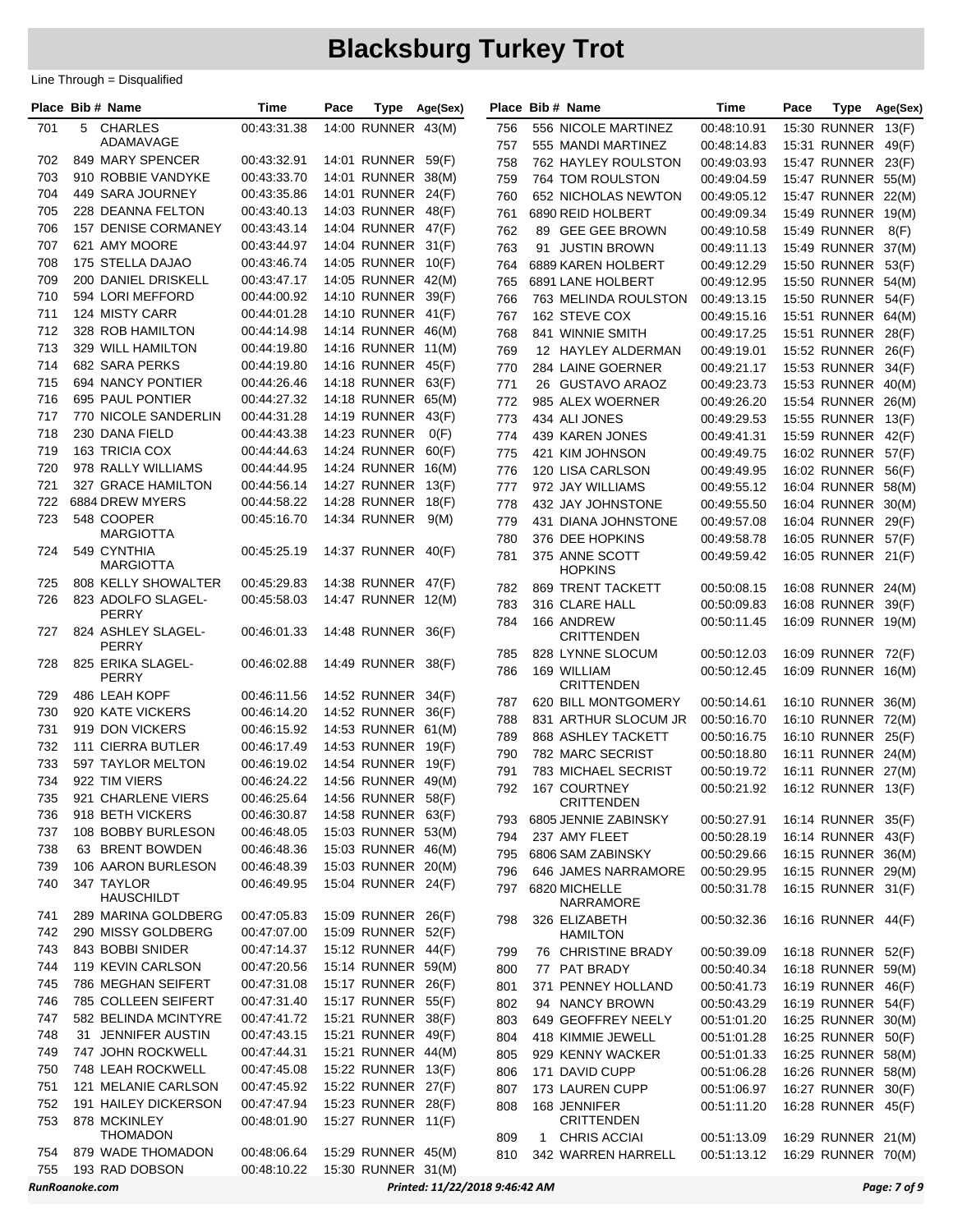|            | Place Bib # Name                               | Time                       | Pace | Type                                | Age(Sex) |            | Place Bib # Name                   | Time                       | Pace | <b>Type</b>                               | Age(Sex) |
|------------|------------------------------------------------|----------------------------|------|-------------------------------------|----------|------------|------------------------------------|----------------------------|------|-------------------------------------------|----------|
| 811        | 3 LISA ACCIAI                                  | 00:51:15.97                |      | 16:30 RUNNER                        | 51(F)    | 867        | 993 SUSAN WOOD                     | 00:54:08.05                |      | 17:25 RUNNER 67(F)                        |          |
| 812        | <b>GUY ACCIAI</b><br>2                         | 00:51:16.26                |      | 16:30 RUNNER 55(M)                  |          | 868        | 6883 KAREN MYERS                   | 00:54:24.58                |      | 17:30 RUNNER 53(F)                        |          |
| 813        | 718 ISABEL QUEEN                               | 00:51:16.69                |      | 16:30 RUNNER                        | 11(F)    | 869        | 190 NAFF DIANE                     | 00:54:28.31                |      | 17:31 RUNNER 61(F)                        |          |
| 814        | 4 MATTHEW ACCIAI                               | 00:51:17.28                |      | 16:30 RUNNER 18(M)                  |          | 870        | 246 MEGAN FRAIR                    | 00:54:30.94                |      | 17:32 RUNNER                              | 32(F)    |
| 815        | 513 GRADY LEONARD                              | 00:51:30.86                |      | 16:34 RUNNER                        | 8(M)     | 871        | 644 RYAN NAFF                      | 00:54:34.19                |      | 17:33 RUNNER 32(M)                        |          |
| 816        | 514 MEREDITH LEONARD                           | 00:51:38.73                |      | 16:37 RUNNER                        | 34(F)    | 872        | 571 BECKY MCAVOY                   | 00:54:35.01                |      | <b>17:34 RUNNER</b>                       | 32(F)    |
| 817        | 686 SARA PHILLIPS                              | 00:51:57.12                |      | 16:43 RUNNER                        | 37(F)    | 873        | 306 REEMA                          | 00:54:36.06                |      | 17:34 RUNNER 32(F)                        |          |
| 818        | 836 MADISON SMITH                              | 00:51:59.17                |      | 16:43 RUNNER                        | 25(F)    |            | <b>GRUENSPECHT</b>                 |                            |      |                                           |          |
| 819        | 584 SHANE MCLAUGHLIN                           | 00:52:08.89                |      | 16:47 RUNNER 50(M)                  |          | 874        | 196 LISA DOOLEY                    | 00:54:42.45                |      | 17:36 RUNNER                              | 58(F)    |
| 820        | 583 KRISTIN                                    | 00:52:10.67                |      | 16:47 RUNNER                        | 36(F)    | 875        | 754 BOB ROPP                       | 00:54:51.30                |      | 17:39 RUNNER 87(M)                        |          |
|            | MCLAUGHLIN                                     |                            |      |                                     |          | 876        | 235 MIKE FLAHIVE                   | 00:54:58.28                |      | 17:41 RUNNER 67(M)                        |          |
| 821        | 815 RACHEL SIMMERS                             | 00:52:13.01                |      | 16:48 RUNNER                        | 37(F)    | 877        | 44 TERESSA BEIER                   | 00:55:01.17                |      | 17:42 RUNNER 67(F)                        |          |
| 822        | 612 RENEE MITCHELL                             | 00:52:13.93                |      | 16:48 RUNNER                        | 39(F)    | 878        | 233 ANNE FLAHIVE                   | 00:55:01.30                |      | 17:42 RUNNER 67(F)                        |          |
| 823        | 734 CHRISTINA RICCI                            | 00:52:14.44                |      | <b>16:48 RUNNER</b>                 | 42(F)    | 879        | 43 KARL BEIER                      | 00:55:02.05                |      | 17:42 RUNNER 66(M)                        |          |
| 824        | 739 AHREN                                      | 00:52:27.78                |      | 16:53 RUNNER 40(M)                  |          | 880        | 109 SARAH BURLESON                 | 00:55:07.22                |      | 17:44 RUNNER                              | 23(F)    |
|            | <b>RITTERSHAUS</b>                             |                            |      |                                     |          | 881        | 107 BEVERLY BURLESON               | 00:55:08.41                |      | 17:44 RUNNER 53(F)                        |          |
| 825        | 740 KATIE RITTERSHAUS<br>6813 TAYLOR ZUCHOWSKI | 00:52:30.48                |      | 16:54 RUNNER<br><b>16:54 RUNNER</b> | 40(F)    | 882        | 218 LANDON ERVIN                   | 00:55:08.55                |      | 17:44 RUNNER 10(M)                        |          |
| 826        | 6855 MORGAN PRICE                              | 00:52:32.50                |      | <b>16:55 RUNNER</b>                 | 22(F)    | 883        | 217 KENDALL ERVIN                  | 00:55:09.89                |      | <b>17:45 RUNNER</b>                       | 6(F)     |
| 827<br>828 | 6811 ALLISON                                   | 00:52:35.34<br>00:52:37.21 |      | 16:56 RUNNER                        | 12(F)    | 884        | 216 BRANDI ERVIN                   | 00:55:11.36                |      | 17:45 RUNNER                              | 40(F)    |
|            | ZUCHOWSKI                                      |                            |      |                                     | 48(F)    | 885        | 299 MEGAN GRIESEMER                | 00:55:19.92                |      | 17:48 RUNNER                              | 35(F)    |
| 829        | 542 ERIC LUTHER                                | 00:52:51.01                |      | 17:00 RUNNER 13(M)                  |          | 886        | 297 BRETT GRIESEMER                | 00:55:23.28                |      | 17:49 RUNNER 30(M)                        |          |
| 830        | 483 ZACHARY KODESH                             | 00:52:51.60                |      | 17:00 RUNNER 12(M)                  |          | 887        | 6847 PAUL SPENCER                  | 00:55:30.16                |      | 17:51 RUNNER 34(M)                        |          |
| 831        | <b>490 SHARON KUREK</b>                        | 00:53:01.85                |      | 17:04 RUNNER                        | 42(F)    | 888        | 198 JOYCE DOWD                     | 00:55:35.40                |      | 17:53 RUNNER 60(F)                        |          |
| 832        | 437 KAMI JONES                                 | 00:53:02.51                |      | 17:04 RUNNER                        | 10(F)    | 889        | 664 JENNY ORR                      | 00:55:36.22                |      | 17:53 RUNNER 60(F)                        |          |
| 833        | 215 ADRIA ERVIN                                | 00:53:03.55                |      | 17:04 RUNNER                        | 8(F)     | 890        | 665 STEPHANIE ORR                  | 00:55:36.92                |      | 17:54 RUNNER 33(F)                        |          |
| 834        | 73 LEXUS BOYD                                  | 00:53:15.18                |      | <b>17:08 RUNNER</b>                 | O(F)     | 891        | 197 DAVE DOWD                      | 00:55:37.30                |      | 17:54 RUNNER 34(M)                        |          |
| 835        | 834 KATHY SMITH                                | 00:53:16.78                |      | 17:08 RUNNER                        | 48(F)    | 892<br>893 | 633 ISLA MORGAN<br>362 ALEX HICKS  | 00:55:43.05                |      | <b>17:56 RUNNER</b><br>18:04 RUNNER 19(M) | 7(F)     |
| 836        | 838 MIKE SMITH                                 | 00:53:17.46                |      | 17:09 RUNNER 47(M)                  |          | 894        |                                    | 00:56:08.28                |      |                                           |          |
| 837        | 170 DANA CRUIKSHANK                            | 00:53:29.10                |      | 17:12 RUNNER 42(M)                  |          | 895        | 481 DAN KODESH<br>543 KAREN LUTHER | 00:56:17.39                |      | 18:07 RUNNER 45(M)<br>18:07 RUNNER 44(F)  |          |
| 838        | 683 JANNA PERRY                                | 00:53:30.47                |      | 17:13 RUNNER                        | 44(F)    | 896        | 307 ZVI GRUENSPECHT                | 00:56:17.58<br>00:56:20.19 |      | 18:07 RUNNER 31(M)                        |          |
| 839        | 755 DAVID ROPP                                 | 00:53:38.30                |      | 17:15 RUNNER                        | 58(M)    | 897        | 447 BOB JOURNEY                    | 00:56:22.36                |      | 18:08 RUNNER 62(M)                        |          |
| 840        | 223 KARI EVANS                                 | 00:53:39.65                |      | <b>17:16 RUNNER</b>                 | 36(F)    | 898        | 731 DEIDRA REYNOLDS-               | 00:56:27.63                |      | 18:10 RUNNER 63(F)                        |          |
| 841        | 222 JOHN EVANS                                 | 00:53:41.57                |      | 17:16 RUNNER 46(M)                  |          |            | <b>JOURNEY</b>                     |                            |      |                                           |          |
| 842        | 723 OLIVIA RASK                                | 00:53:42.61                |      | 17:17 RUNNER                        | 19(F)    | 899        | 777 DURELLE SCOTT                  | 00:56:36.08                |      | 18:13 RUNNER 76(M)                        |          |
| 843        | 557 DAWN MATHESON                              | 00:53:44.47                |      | 17:17 RUNNER                        | 52(F)    | 900        | 776 CONNIE SCOTT                   | 00:56:38.55                |      | 18:13 RUNNER 66(F)                        |          |
| 844        | 493 DALTON LACY                                | 00:53:44.64                |      | 17:17 RUNNER 27(M)                  |          | 901        | 40 ROBERT BEACH                    | 00:56:48.25                |      | 18:17 RUNNER 70(M)                        |          |
| 845        | 551 JONATHAN                                   | 00:53:45.35                |      | 17:18 RUNNER 34(M)                  |          | 902        | 504 LEXINA LEEDOM                  | 00:57:16.58                |      | 18:26 RUNNER                              | 30(F)    |
|            | MARSHALL                                       |                            |      |                                     |          | 903        | 505 MICHAEL LEEDOM                 | 00:57:17.87                |      | <b>18:26 RUNNER</b>                       | O(M)     |
| 846        | 6856 ANGELA SBURLATI                           | 00:53:45.80                |      | 17:18 RUNNER 30(F)                  |          | 904        | 110 BROCK BURROUGHS                | 00:57:22.61                |      | 18:28 RUNNER 40(M)                        |          |
| 847        | 698 COLBY POTEAT                               | 00:53:47.64                |      | 17:18 RUNNER 43(M)                  |          | 905        | 634 KYNA MORGAN                    | 00:57:42.81                |      | 18:34 RUNNER                              | 5(F)     |
| 848        | 492 ALEXA LACY                                 | 00:53:48.94                |      | 17:19 RUNNER 27(F)                  |          | 906        | 273 DANA GIESEN                    | 00:57:44.11                |      | 18:34 RUNNER                              | O(F)     |
| 849        | 700 JENNIFER POTEAT                            | 00:53:50.43                |      | 17:19 RUNNER                        | 44(F)    | 907        | 277 LAURA GIESEN                   | 00:57:45.73                |      | 18:35 RUNNER 24(F)                        |          |
| 850        | 317 HAYLEY HALL                                | 00:53:51.09                |      | 17:19 RUNNER 30(F)                  |          | 908        | 275 JOHN GIESEN                    | 00:57:49.69                |      | 18:36 RUNNER 61(M)                        |          |
| 851        | 550 ELIZABETH                                  | 00:53:52.23                |      | 17:20 RUNNER 36(F)                  |          | 909        | 889 KATARINA TIPTON                | 00:57:50.17                |      | 18:36 RUNNER 51(F)                        |          |
|            | MARSHALL                                       |                            |      |                                     |          | 910        | 165 PAIGE CRANE                    | 00:57:50.47                |      | 18:37 RUNNER 23(F)                        |          |
| 852        | 703 SHARON POTEAT                              | 00:53:56.47                |      | 17:21 RUNNER 69(F)                  |          | 911        | 274 JAKE GIESEN                    | 00:57:51.66                |      | 18:37 RUNNER 28(M)                        |          |
| 853        | 989 COOPER WOOD                                | 00:53:58.74                |      | 17:22 RUNNER                        | 9(M)     | 912        | 164 EMILY CRANE                    | 00:57:52.51                |      | 18:37 RUNNER 23(F)                        |          |
| 854        | 294 BRITTANY GRAMS-<br><b>FORD</b>             | 00:53:59.55                |      | 17:22 RUNNER 29(F)                  |          | 913        | 241 EWA FORSMAN                    | 00:57:53.97                |      | 18:38 RUNNER 48(F)                        |          |
| 855        | 810 JESS SIGNORINO                             | 00:54:00.14                |      | 17:22 RUNNER 32(F)                  |          | 914        | 618 JENNY MOCK                     | 00:58:02.50                |      | 18:40 RUNNER 56(F)                        |          |
| 856        | 134 SARAH CASTLE                               | 00:54:03.28                |      | 17:23 RUNNER                        | 43(F)    | 915        | 409 EAN JACOBS                     | 00:58:03.70                |      | 18:41 RUNNER 14(M)                        |          |
| 857        | 988 BENJI WOOD                                 | 00:54:03.59                |      | 17:24 RUNNER                        | 5(M)     | 916        | 417 KENNA JEWELL                   | 00:58:08.34                |      | 18:42 RUNNER 25(F)                        |          |
| 858        | 62 KAY BOSTJANICK                              | 00:54:03.60                |      | 17:24 RUNNER 53(F)                  |          | 917        | 34 KATHY BAKER                     | 00:58:09.13                |      | 18:43 RUNNER 59(F)                        |          |
| 859        | 990 JOSIAH WOOD                                | 00:54:03.63                |      | 17:24 RUNNER 11(M)                  |          | 918        | 877 PETER THIOMPSON                | 00:58:13.15                |      | 18:44 RUNNER 55(M)                        |          |
| 860        | 991 ROY WOOD                                   | 00:54:03.64                |      | 17:24 RUNNER 69(M)                  |          | 919        | 619 JOEY MOCK                      | 00:58:14.96                |      | 18:44 RUNNER 29(M)                        |          |
| 861        | 986 AMY WOOD                                   | 00:54:04.63                |      | 17:24 RUNNER 37(F)                  |          | 920        | 882 ANDREW                         | 00:58:16.06                |      | 18:45 RUNNER 17(M)                        |          |
| 862        | 992 SADIE JANE WOOD                            | 00:54:05.08                |      | 17:24 RUNNER                        | 7(F)     |            | <b>THOMPSON</b>                    |                            |      |                                           |          |
| 863        | 6836 MORGAN FORD                               | 00:54:05.58                |      | 17:24 RUNNER 62(M)                  |          | 921        | 185 SAM DAVIS                      | 00:58:17.57                |      | 18:45 RUNNER 14(M)                        |          |
| 864        | 451 JON JUBB                                   | 00:54:07.27                |      | 17:25 RUNNER 30(M)                  |          | 922        | 325 ANDREW HAMILTON                | 00:58:18.75                |      | 18:46 RUNNER 16(M)                        |          |
| 865        | 450 ANGELA JUBB                                | 00:54:07.59                |      | 17:25 RUNNER                        | 26(F)    | 923        | 733 PAT RHEUTAN                    | 00:58:21.17                |      | 18:46 RUNNER 72(F)                        |          |
| 866        | 987 ANDY WOOD                                  | 00:54:07.69                |      | 17:25 RUNNER 42(M)                  |          | 924        | 732 DICK RHEUTAN                   | 00:58:22.75                |      | 18:47 RUNNER 73(M)                        |          |
|            |                                                |                            |      |                                     |          | 925        | 614 ASHLEY MOCK                    | 00:58:27.98                |      | 18:49 RUNNER 29(F)                        |          |